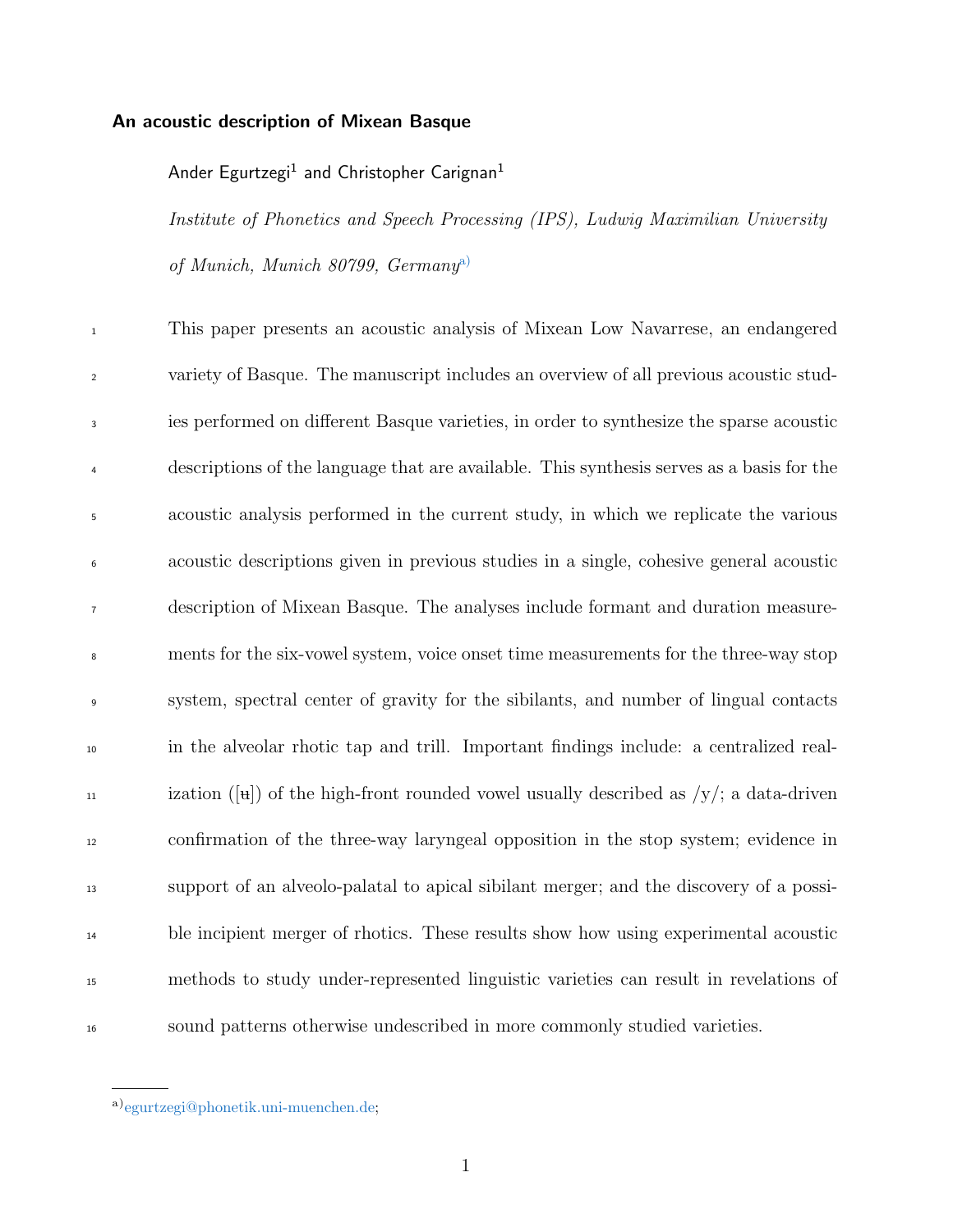## 17 I. INTRODUCTION

 Basque is a well-known language in terms of general linguistic description. A number of reference grammars can be consulted for particular details on its syntax or its phonology (especially [Hualde and Ortiz de Urbina,](#page-41-0) [2003\)](#page-41-0). Nevertheless, there are no general acoustic descriptions of the language, simply a limited number of papers that include acoustic charac- terizations of specific segments as produced in particular varieties of Basque. In this paper, we present a general acoustic description of an endangered variety of Basque, namely Mix- ean Low Navarrese—henceforth, "Mixean Basque" or "Mixean". Most of the work on the linguistic description of this variety has been carried out by the Basque dialectologist I˜naki Camino, who started performing fieldwork in the Mixe region in the early 1980s. His work involves general phonological, morpho-syntactic, and lexical descriptions [\(Camino,](#page-39-0) [2016\)](#page-39-0). Another scholar who has focused on this dialect, but mainly on its morpho-syntax, is Mar- tin [Haase](#page-41-1) [\(1992\)](#page-41-1). Given that the acoustics of Mixean Basque have never been discussed in previous work, we will compare our results with the acoustical description of each group of segments as described in different varieties of the language, insofar as they can be found in the literature.

## A. General background

 The region of Mixe (*Amiküze* in Mixean Basque) is geographically situated in the South-<sup>35</sup> West of France, in the Pyrénées-Atlantiques department. Within the Basque Country, it is <sup>36</sup> located on the northern part of the historical province of Low Navarre or Nafarroa Beherea.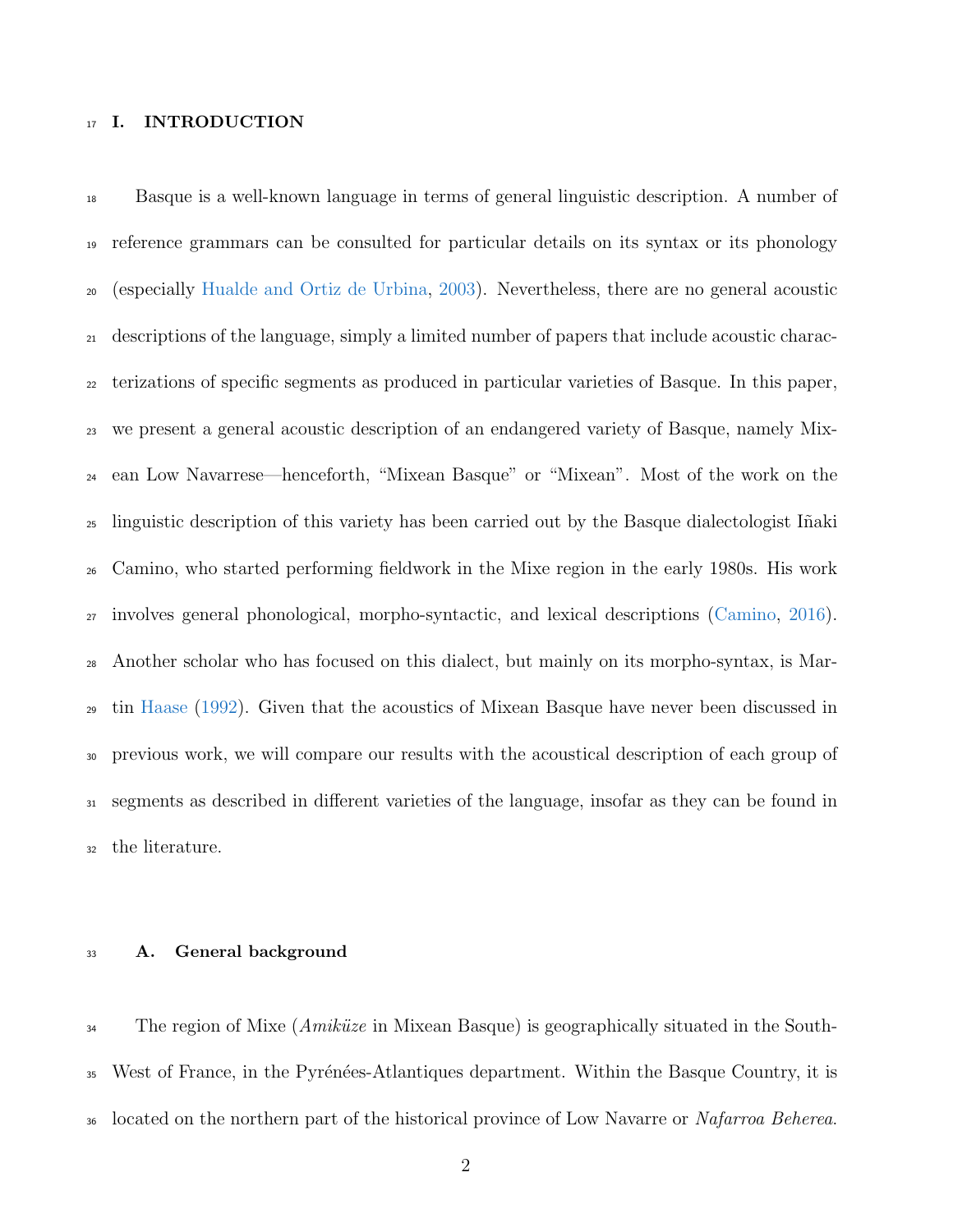The population of Mixe was 7856 as of 2015 [\(Insee,](#page-41-2) [2019\)](#page-41-2), although the number of speakers of Basque in the region is much lower [\(Camino,](#page-39-0) [2016\)](#page-39-0). The Mixe region is formed by  $39\,$  32 towns, the main city being Donapaleu (*Dnaplü* in Mixean Basque and *Saint-Palais* in French), with a population of 1842 in 2016 [\(Insee,](#page-41-2) [2019\)](#page-41-2). The variety of Basque spoken in  $\mu_1$  the region, Mixean Basque or *amiküzera*, is usually classified as part of the Low Navarrese dialect [\(Michelena,](#page-42-0) [2011\)](#page-42-0) or as a transition variety [\(Zuazo,](#page-44-0) [2008\)](#page-44-0). Nevertheless, Mixean Basque has more in common, phonologically, with the neighboring Zuberoan dialect. See Figure [1](#page-3-0) for a dialectal map of the Basque varieties, where the region of Mixe is marked in waved texture in the North-East.

 Mixean Basque has historically been in contact with Bearnese Gascon to the North (Mixe <sup>47</sup> being South of the region of Béarn) and Zuberoan Basque to the East. Due to an increasing French influence at all the levels of the society, the number of speakers of Basque or Gascon has steadily decreased in the region during the last century [\(Camino,](#page-39-0) [2016,](#page-39-0) p. 48-49). Al- though no study regarding the current language use in Mixe has been performed recently, [Camino](#page-39-0) [\(2016,](#page-39-0) p. 51) describes the language as being on its way to disappearing, with chil- dren currently raised and schooled in French. According to a 2016 study by the association Zabalik [\(Camino,](#page-39-0) [2016,](#page-39-0) p. 55), only 9% of children (75 individuals) are currently schooled in a Basque-speaking model.

## <span id="page-2-0"></span>B. Mixean phonology

 The phonemic inventory of Mixean Basque includes, at a minimum, 30 contrastive 57 consonants—nine stops /p, t, c, k, p<sup>h</sup>, t<sup>h</sup>, c<sup>h</sup>, k<sup>h</sup>, b, d, j, g/, 10 sibilants /s, s, f, ts, ts,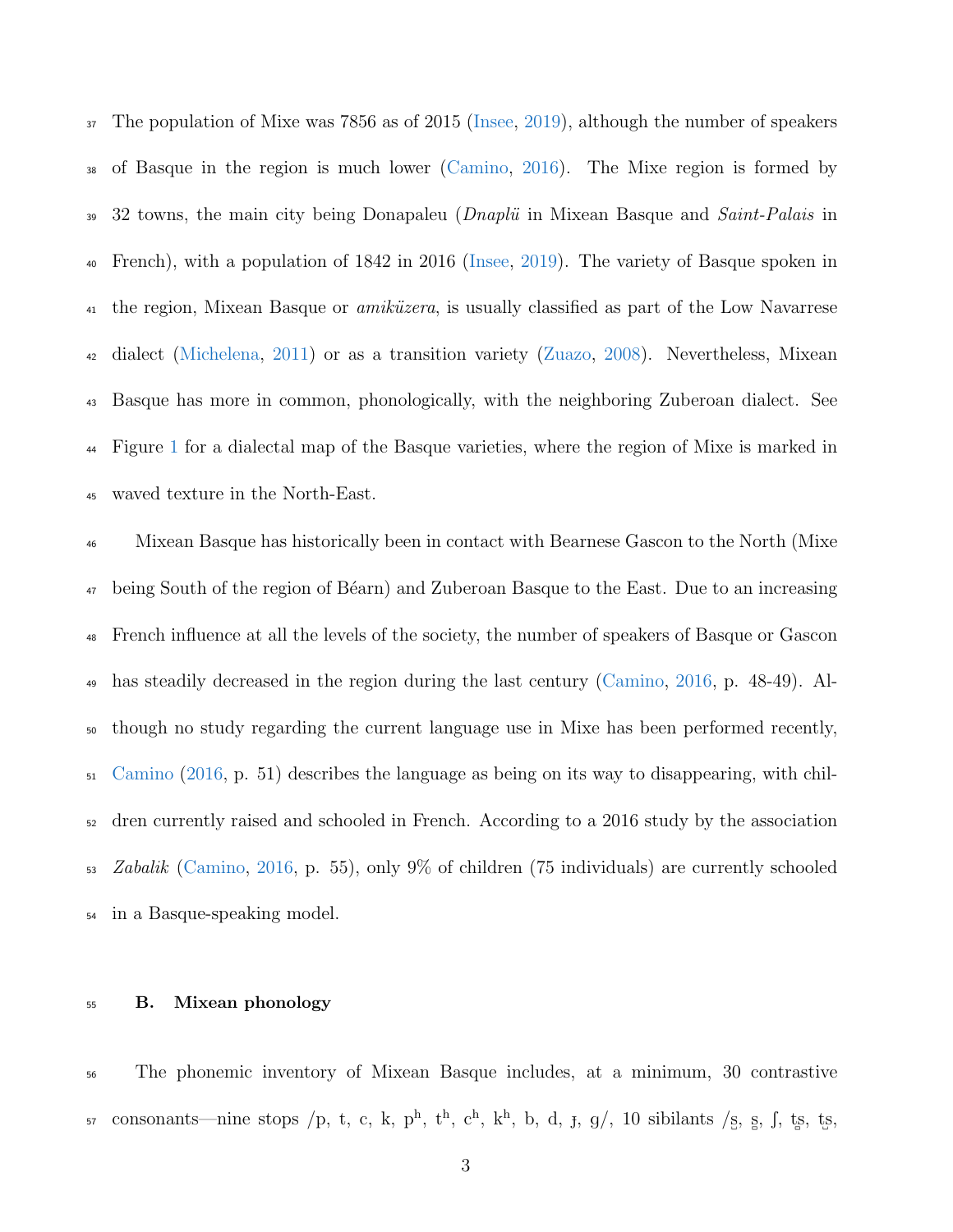

<span id="page-3-0"></span>FIG. 1. (color online) Historical map of the Basque dialects adapted from [Egurtzegi](#page-39-1) [\(2014\)](#page-39-1). Mixe, the region where the variety researched in the current study is spoken, is highlighted in the North-East portion of the map with waved texture.

58 t<br/>f, z, z, 3, dz/, nine sonorants /m, n, n, l,  $\Lambda$ , r, <br/>r, j, w/, two laryngeals /h,  $\tilde{h}/$  (which are 59 sonorant-like except word-initially)—and six contrastive vowels  $/a$ , e, o, i, y, u/, although <sup>60</sup> not all segments are equally frequent. In addition, some non-nativized French loanwords are 61 produced with  $\sqrt{\kappa}/\sqrt{\kappa}$ ,  $\sqrt{\kappa}/\sqrt{\kappa}$ , or nasalized vowels (phonemic segments that are present in <sup>62</sup> French), although these are rare and generally not considered part of the Mixean Basque <sup>63</sup> inventory. Excluding recent loanwords, there are no phonologically nasalized vowels in Mix-<sup>64</sup> ean Basque [\(Camino,](#page-39-0) [2016,](#page-39-0) p. 200), but coarticulatory vowel nasalization can be found in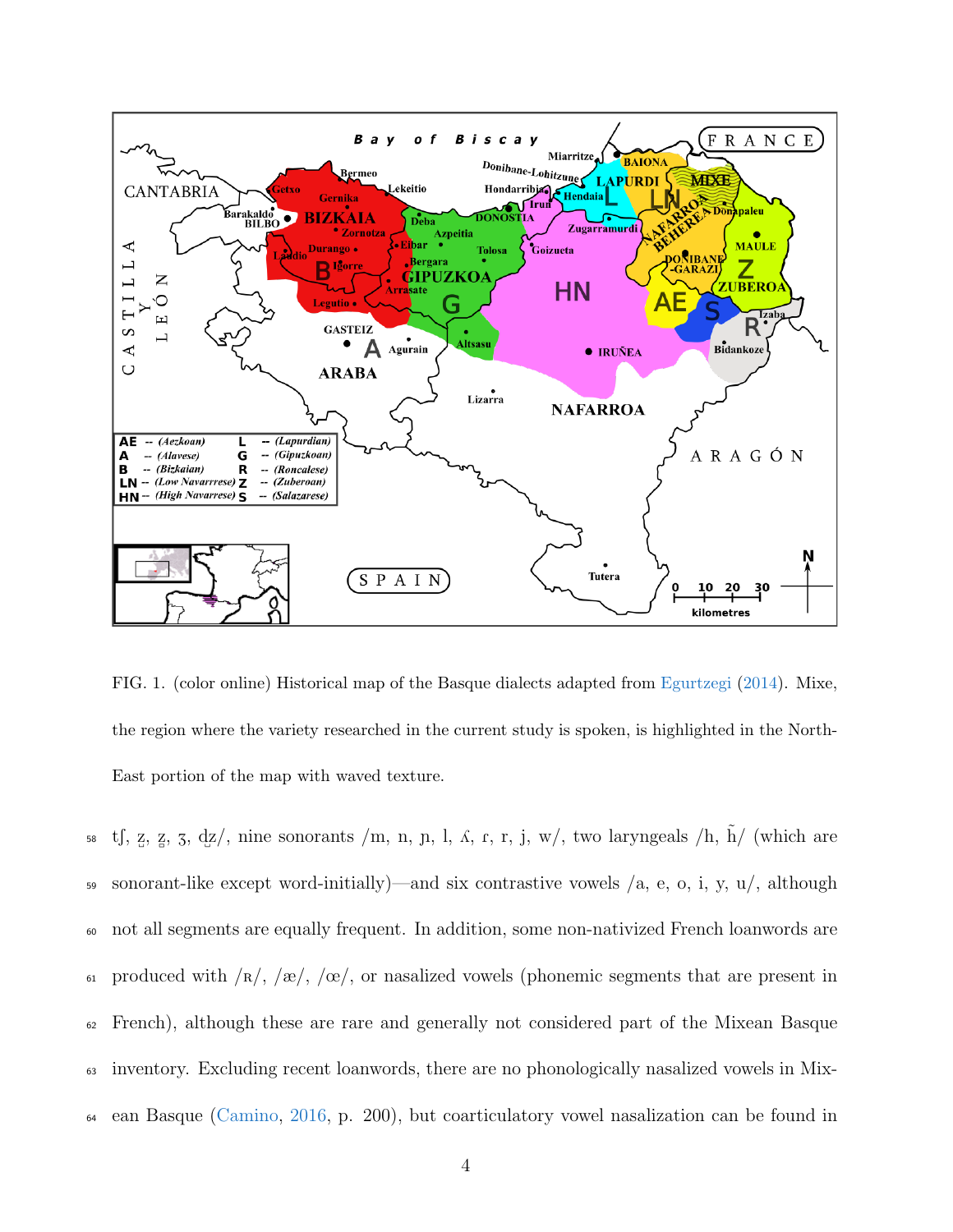65 contact to any of the nasal segments  $/m$ , n, n,  $\tilde{h}$ . Figure [2](#page-4-0) shows the segmental inventory

|  |  |  | <sup>66</sup> of the Mixean variety. |  |
|--|--|--|--------------------------------------|--|
|--|--|--|--------------------------------------|--|

|           |                     |                     | labial         |              | apical                       | laminal  | predorsal       |            | postdorsal          | laryngeal     |
|-----------|---------------------|---------------------|----------------|--------------|------------------------------|----------|-----------------|------------|---------------------|---------------|
|           |                     | bilabial            | labio-dental   | apico-dental | apico-alveolar               | alveolar | palato-alveolar | palatal    |                     |               |
|           | voiceless           | р                   |                |              |                              |          |                 | c<br>$c^h$ | k<br>k <sup>h</sup> |               |
| stop      | aspirated<br>voiced | p <sup>h</sup><br>b |                | d            |                              |          |                 | ł          | g                   |               |
| Fricative | voiceless           |                     |                |              | S                            | ole Na   |                 |            |                     | $h/\tilde{h}$ |
|           | voiced              |                     |                |              | Ţ                            |          | 3               |            |                     |               |
| affricate | voiceless<br>voiced |                     |                |              | ţŞ<br>$\mathsf{d}\mathsf{z}$ | tş       | ij              |            |                     |               |
|           | nasal               | $\mathsf{m}$        |                |              | n                            |          |                 | ŋ          |                     |               |
|           | lateral             |                     |                |              |                              |          |                 | ٨          |                     |               |
|           | tap                 |                     |                |              |                              |          |                 |            |                     |               |
|           | trill               |                     |                |              |                              |          |                 |            |                     |               |
|           | glides              |                     |                |              |                              |          |                 |            | W                   |               |
|           |                     | front               | central        |              | back                         |          |                 |            |                     |               |
| high      |                     | iy                  |                |              | u                            |          |                 |            |                     |               |
| mid       | е                   |                     |                |              | 0                            |          |                 |            |                     |               |
| low       |                     |                     | $\overline{a}$ |              |                              |          |                 |            |                     |               |

<span id="page-4-0"></span>FIG. 2. Phonemic inventory of Mixean Basque adapted from [Hualde](#page-41-3) [\(2003\)](#page-41-3) and [Egurtzegi](#page-39-2) [\(2018b\)](#page-39-2).

 Some segments are only contrastive in particular phonological environments. Laryngeals and aspirated stops can only be found in the onset of the first two syllables of the word; stops are absent from word-medial codas and their laryngeal configuration is neutralized (to the plain voiceless series) in word-final position. Rhotics only contrast intervocallically; they are absent from word-initial position and they neutralize in tautosyllabic obstruent-rhotic onset clusters and in coda position to a segment that is not clearly described in the literature on this or any close variety. In his general description of Basque, [Hualde](#page-41-3) [\(2003,](#page-41-3) p. 30) describes <sup>74</sup> this neutralized rhotic as a trill realized with fewer vibrations. Regarding sibilants,  $/\frac{t}{y}$  is the only affricate found word-initially, and voiced sibilants are mostly present in loanwords <sup>76</sup> and compound boundaries such as *deuse* /deuze/ 'nothing (at all)' (*deus* 'nothing' + ere 'as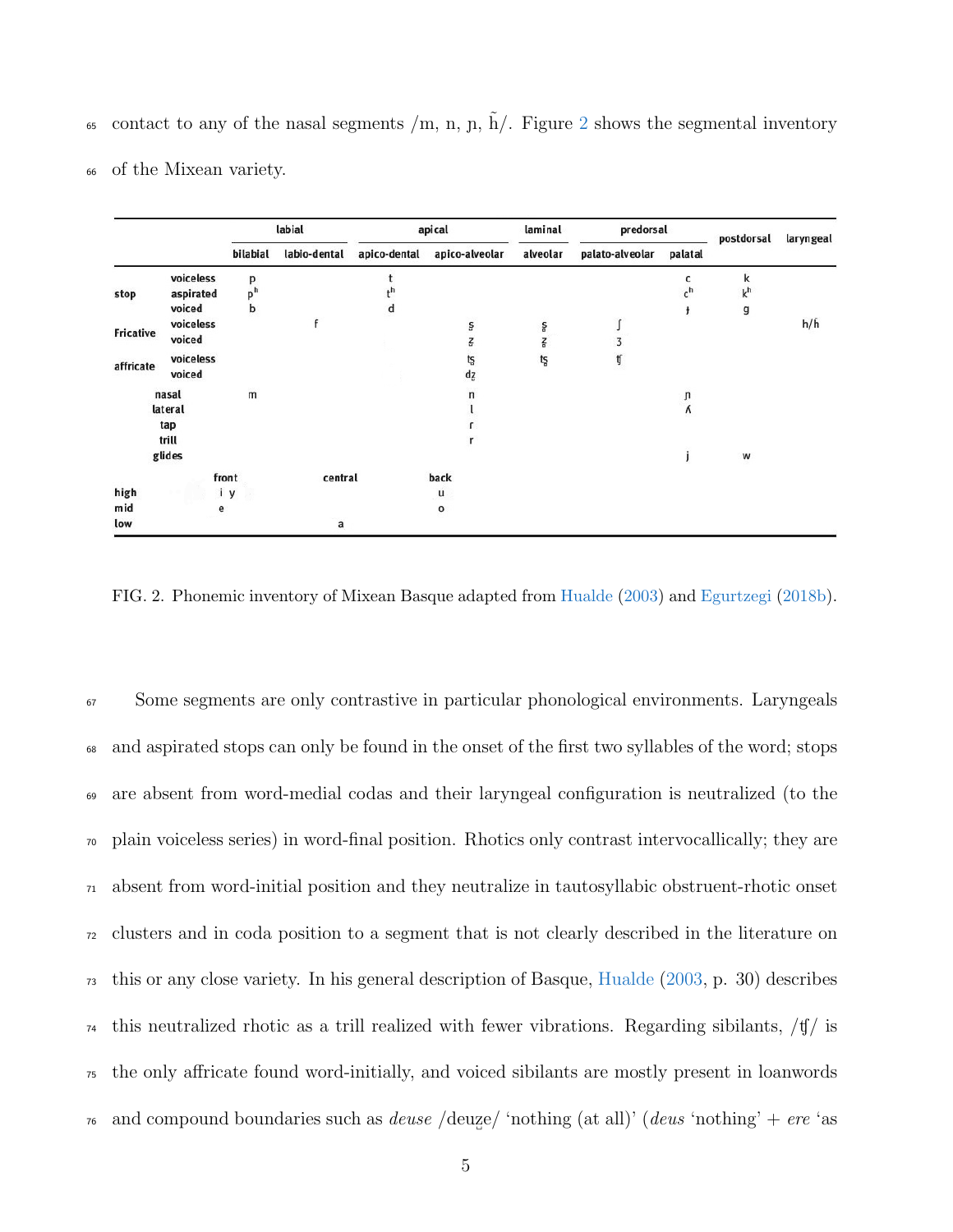$\pi$  well'). Sibilants preceding a voiced obstruent are also voiced. The sonorants /m, n,  $\Lambda$ / do <sup>78</sup> not occur word-finally. See [Hualde](#page-41-3) [\(2003\)](#page-41-3) for a description of the phonotactic restrictions <sup>79</sup> of most Basque dialects.

<sup>80</sup> The Mixean variety of Low Navarrese Basque shows a more complex phonemic inventory <sup>81</sup> than general Low Navarrese or most other varieties of Basque. The only variety of Basque <sup>82</sup> that has a more complex inventory is Zuberoan, which has a phonemic inventory similar to <sup>83</sup> that of Mixean Basque but also includes four contrastive nasalized vowels [\(Egurtzegi,](#page-39-3) [2015\)](#page-39-3). <sup>84</sup> The most notable differences between Mixean and Zuberoan Basque and the other Basque <sup>85</sup> varieties are the set of aspirated stops  $/p<sup>h</sup>$ ,  $t<sup>h</sup>$ ,  $c<sup>h</sup>$ ,  $k<sup>h</sup>$ , the nasalized laryngeal  $/\tilde{h}/$ , and the  $\frac{1}{86}$  rounded high front vowel /y/. All other Basque varieties only have five vowels /a, e, o,  $\mathfrak{so}$  i,  $\mathfrak{u}/\mathfrak{g}$  two sets of stops (voiced and voiceless unaspirated), and one  $(\mathfrak{h}/\mathfrak{h})$  or no laryngeal <sup>88</sup> approximants. Aspiration—both as a phonological segment [\(Egurtzegi,](#page-39-2) [2018b\)](#page-39-2) and as a <sup>89</sup> feature of a two-way stop distinction [\(Egurtzegi,](#page-39-4) [2018a\)](#page-39-4)—was arguably part of an earlier, <sup>90</sup> common stage of the language. However, contrastive aspiration is limited to the Eastern-<sup>91</sup> most varieties today, and it has been reported to show recession even in the dialects where it <sup>92</sup> is most present, namely Zuberoan and Mixean. Although both Zuberoan and Mixean have 93 been reported to have a front rounded vowel, Mixean  $/y/$  has been auditorily described as  $\frac{94}{4}$  different from Zuberoan /y/, and closer to /ø/, especially in pre-pausal position [\(Haase,](#page-41-1) <sup>95</sup> [1992,](#page-41-1) p. 29). Another difference between Mixean and Zuberoan is that Zuberoan lost the <sup>96</sup> tap in the 19<sup>th</sup> century, while Mixean still preserves two rhotics intervocalically.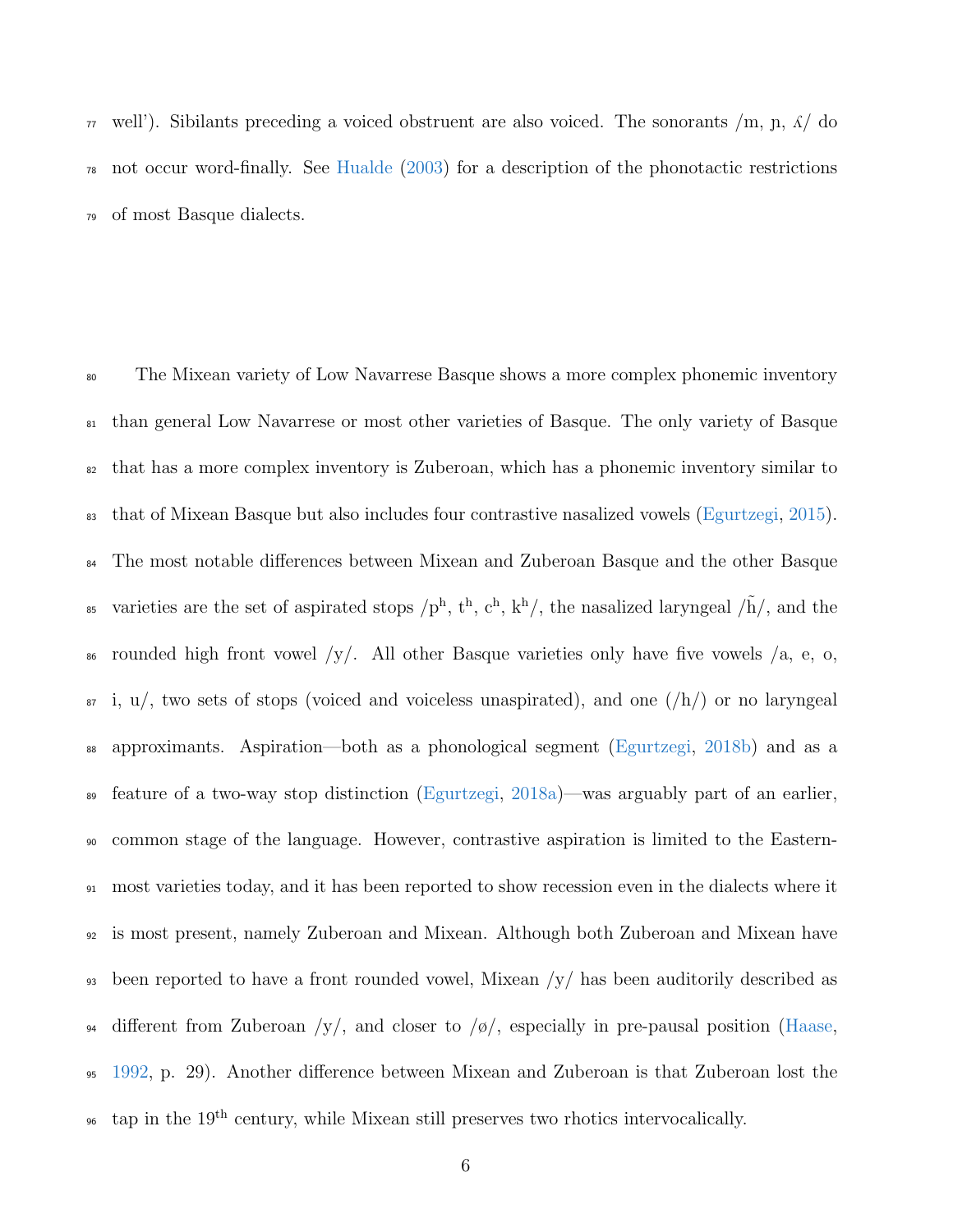### 97 II. PREVIOUS ACOUSTIC DESCRIPTIONS

 Most acoustic descriptions of particular varieties of the Basque language focus either on sibilants or on the vocalic inventory. In addition to these, there are some studies by Gaminde and colleagues which focus on rhotics and a couple of studies on the stop system of Zuberoan Basque. We are not aware of any general acoustical study of any variety of the Basque language.

## <span id="page-6-0"></span>A. Previous findings: Vowels

 Vowels are the most studied segments in the literature on Basque acoustics. The most 105 general and complete work on the acoustics of vowel systems is [Urrutia](#page-44-1) *et al.* [\(1995\)](#page-44-1), which summarizes previous works and presents descriptions and formant charts of multiple dialects of the language. Among the varieties studied in this book we can find one that the authors call Eastern Low Navarrese [\(Urrutia](#page-44-1) *et al.*, [1995,](#page-44-1) p. 151-175), which includes three male speakers: one from Donibane Garazi (Cizean Low Navarrese), another from Donapaleu (Mixean Low Navarrese), and a third from the Salazar Valley (Salazarese dialect; see the map in Figure [1\)](#page-3-0). This somewhat heterogeneous group is the closest reference to our data  $_{112}$  that can be found in the literature. Table [I](#page-7-0) shows the aggregated formant values (F1 and F2), vowel durations, and respective standard deviations for the three participants.

 There are a number of characteristics of the study which call into question the general- izability of these results to the current study. First, it only involved three speakers, each from very different sub-varieties, with no information on the sample size analyzed for each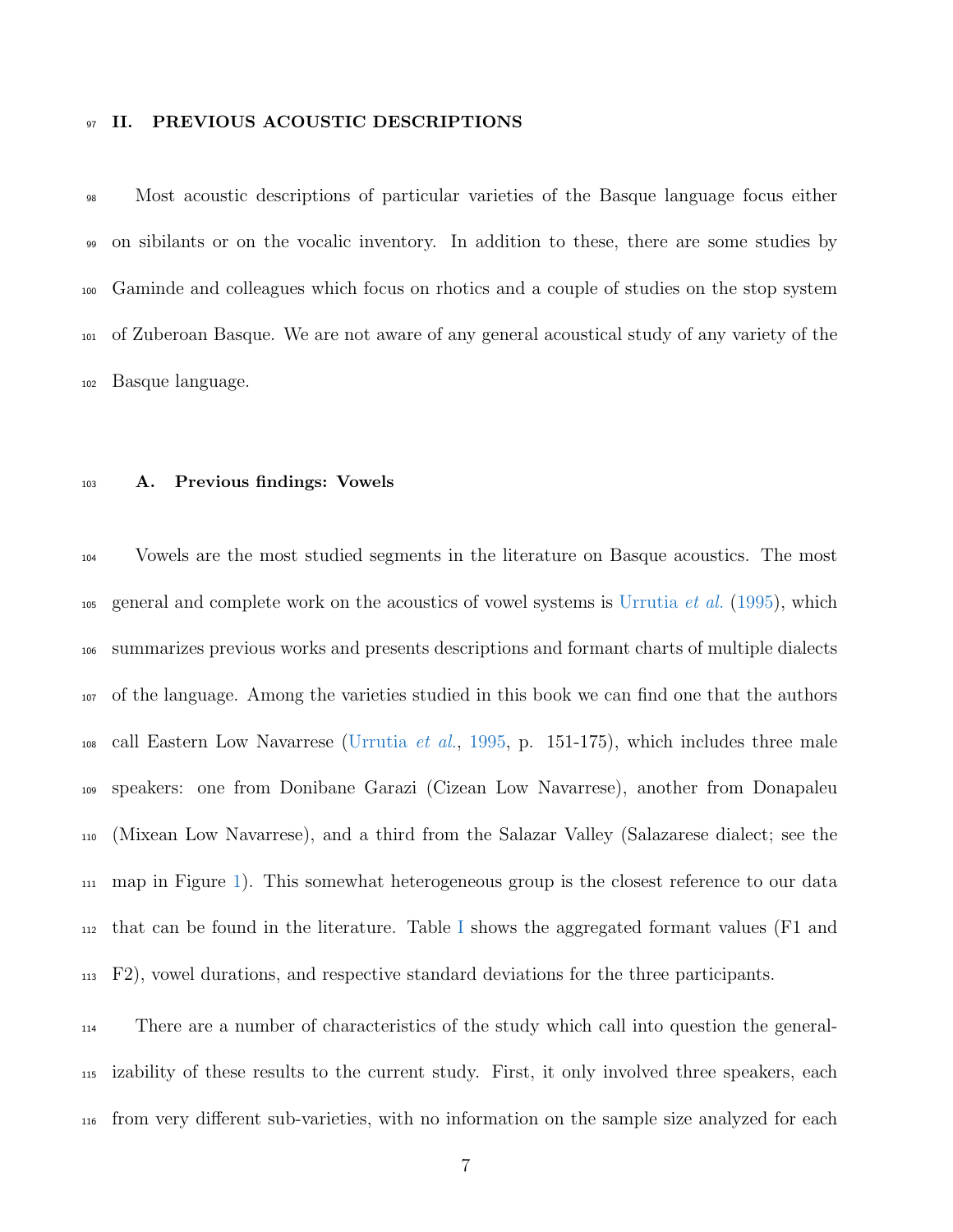|          | Measure |       | Vowel  |        |        |        |  |  |  |  |  |  |
|----------|---------|-------|--------|--------|--------|--------|--|--|--|--|--|--|
|          |         | /i/   | /e/    | a/     | /O/    | /u/    |  |  |  |  |  |  |
|          | Hz      | 347.9 | 503.5  | 730    | 520.6  | 382.8  |  |  |  |  |  |  |
| F1       | SD      | 54.6  | 79.6   | 118.7  | 83.2   | 72     |  |  |  |  |  |  |
|          | Hz      | 2277  | 1878.8 | 1469.1 | 1058.1 | 1035.8 |  |  |  |  |  |  |
| F2       | SD      | 230.2 | 166.8  | 170.2  | 113.5  | 186.8  |  |  |  |  |  |  |
|          | ms      | 57    | 59.1   | 65     | 64.7   | 58.5   |  |  |  |  |  |  |
| Duration | SD      | 18.5  | 19.9   | 15.8   | 27.6   | 17.5   |  |  |  |  |  |  |

<span id="page-7-0"></span>TABLE I. F1 and F2 values (Hz), duration values (ms), and standard deviations in Eastern Low Navarrese [\(Urrutia](#page-44-1) et al., [1995,](#page-44-1) p. 163-172).

<sup>117</sup> of them. The results are not presented by speaker, but only as aggregates, so we cannot <sup>118</sup> extract the particular information about the Mixean informant. In addition, there is no 119 information about  $/y/$ , a vowel which is contrastive in Mixean Low Navarrese, but which <sup>120</sup> is not present in the varieties of the other two informants of the group (Cizean Low Navar-121 rese and Salazarese); we could find no information on whether the instances of  $/y/$  were  $122$  discarded from the analysis or aggregated with the results for  $\mu/$ , the segment to which it <sup>123</sup> corresponds in the varieties of the two speakers who do not have /y/ in their inventory.

<sup>124</sup> The only acoustic study of a variety of Basque that has a six-vowel inventory, namely <sup>125</sup> Zuberoan Basque, is found in the same book [\(Urrutia](#page-44-1) *et al.*, [1995,](#page-44-1) p. 203-234). It presents <sup>126</sup> the aggregate results of two informants of (Northern) Zuberoan Basque, with no sample size 127 given. The results are shown in Table [II.](#page-8-0) The authors specify that  $|\phi|$  is not a contrastive 128 vowel [\(Urrutia](#page-44-1) et al., [1995,](#page-44-1) p. 206), but an allophonic variant of  $/y/$ , but we could not find <sup>129</sup> a phonological context for this realization in their work, and this proposal is not standard <sup>130</sup> elsewhere [\(Haase,](#page-41-1) [1992](#page-41-1) proposes this allophone in prepausal position for Mixean as opposed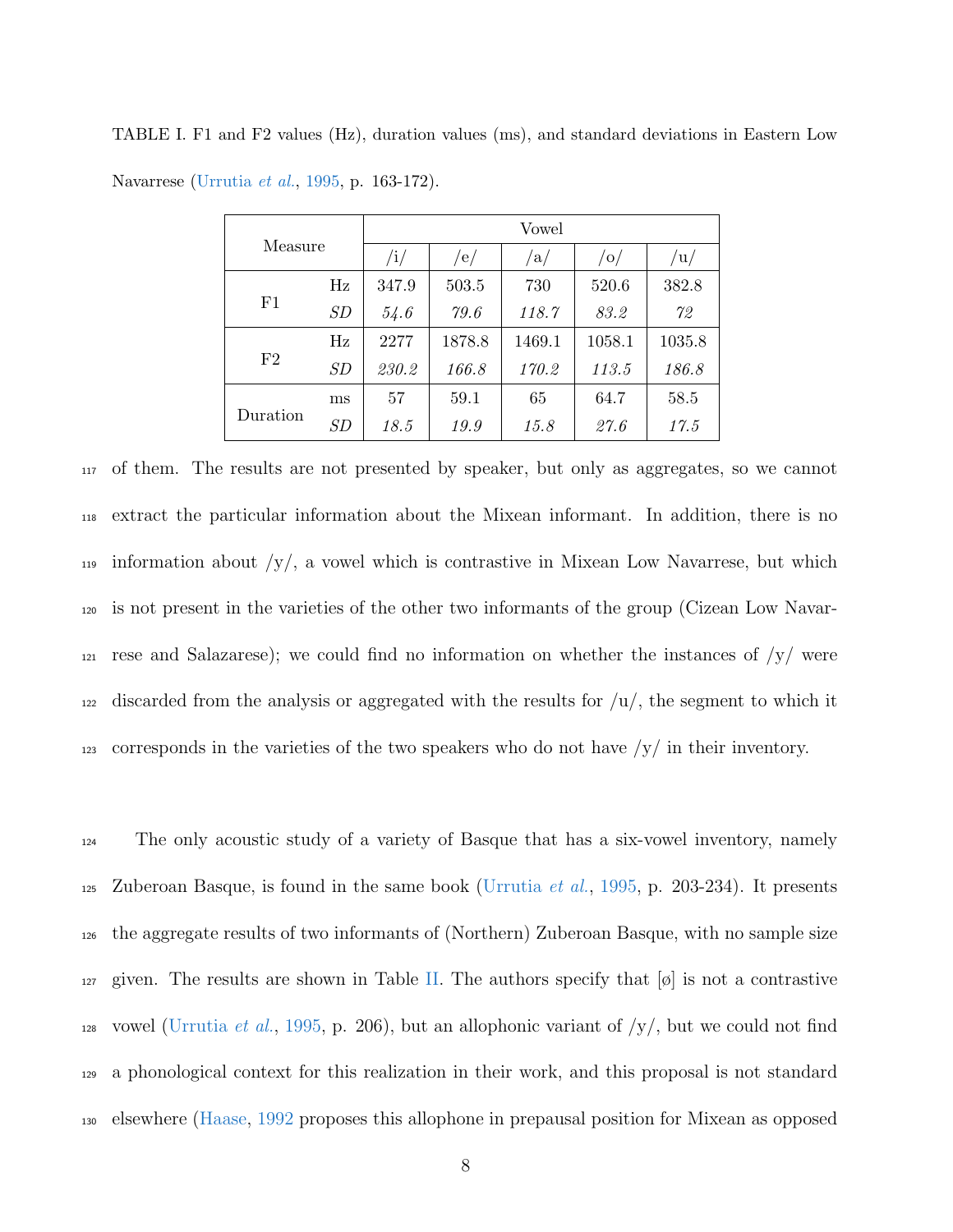<sup>131</sup> to Zuberoan). The study concludes that stress does not play a significant role in the acoustic

132 realization of Zuberoan vowels [\(Urrutia](#page-44-1) *et al.*, [1995,](#page-44-1) p. 206).

<span id="page-8-0"></span>TABLE II. F1 and F2 values (Hz), duration values (ms), and standard deviations in Zuberoan [\(Urrutia](#page-44-1) et al., [1995,](#page-44-1) p. 217-230).

|          | Measure |           | Vowel |              |        |               |        |                     |  |  |  |  |  |
|----------|---------|-----------|-------|--------------|--------|---------------|--------|---------------------|--|--|--|--|--|
|          |         | $\rm /i/$ | 'e/   | $\sqrt{a/2}$ | 'O/    | $\mathbf{u}/$ | y/     | $\frac{1}{\varphi}$ |  |  |  |  |  |
|          | Hz      | 352.8     | 508.5 | 820.8        | 504.8  | 390           | 378.9  | 416.4               |  |  |  |  |  |
| F1       | SD      | 46.1      | 91.6  | 69           | 76.6   | 61.4          | 33.9   | 40.1                |  |  |  |  |  |
|          | Hz      | 2441.5    | 2002  | 1448.5       | 1024.2 | 948.8         | 1812.2 | 1755.2              |  |  |  |  |  |
| F2       | SD      | 213.6     | 186.7 | 132.6        | 168.8  | 155.7         | 132.7  | 192.8               |  |  |  |  |  |
|          | ms      | 68        | 59.1  | 71           | 76.7   | 82.06         | 80.8   | 78.5                |  |  |  |  |  |
| Duration | SD      | 21        | 19.9  | 22           | 17.9   | 23.4          | 21.5   | 18                  |  |  |  |  |  |

 A study with a large number of speakers of a variety that is geographically close to the Mixe region is the PhD thesis of [Pagola](#page-43-0) [\(1992\)](#page-43-0), who acoustically analyzed the vowels of 18 speakers of (Northern) High Navarrese from Baztan, Bortziri, and Ultzama, as well as a speaker of Lapurdian from a neighboring town (Zugarramurdi). The aggregated results <sup>137</sup> are shown in Table [III.](#page-9-0) This study involves many more speakers that the studies mentioned previously, which improves the generalizability of the results as a basis for comparison with the current study. However, notwithstanding its geographic proximity to the Mixe region, the dialect studied in [Pagola](#page-43-0) [\(1992\)](#page-43-0) is somewhat limited in its relevance for the current study on Mixean Basque, given that: (1) Northern High Navarrese only has five vowels (rather than six, as in Mixean Basque), and (2) it was historically in contact with Navarrese and Castilian Spanish (rather than Gascon and French, as for Mixean Basque).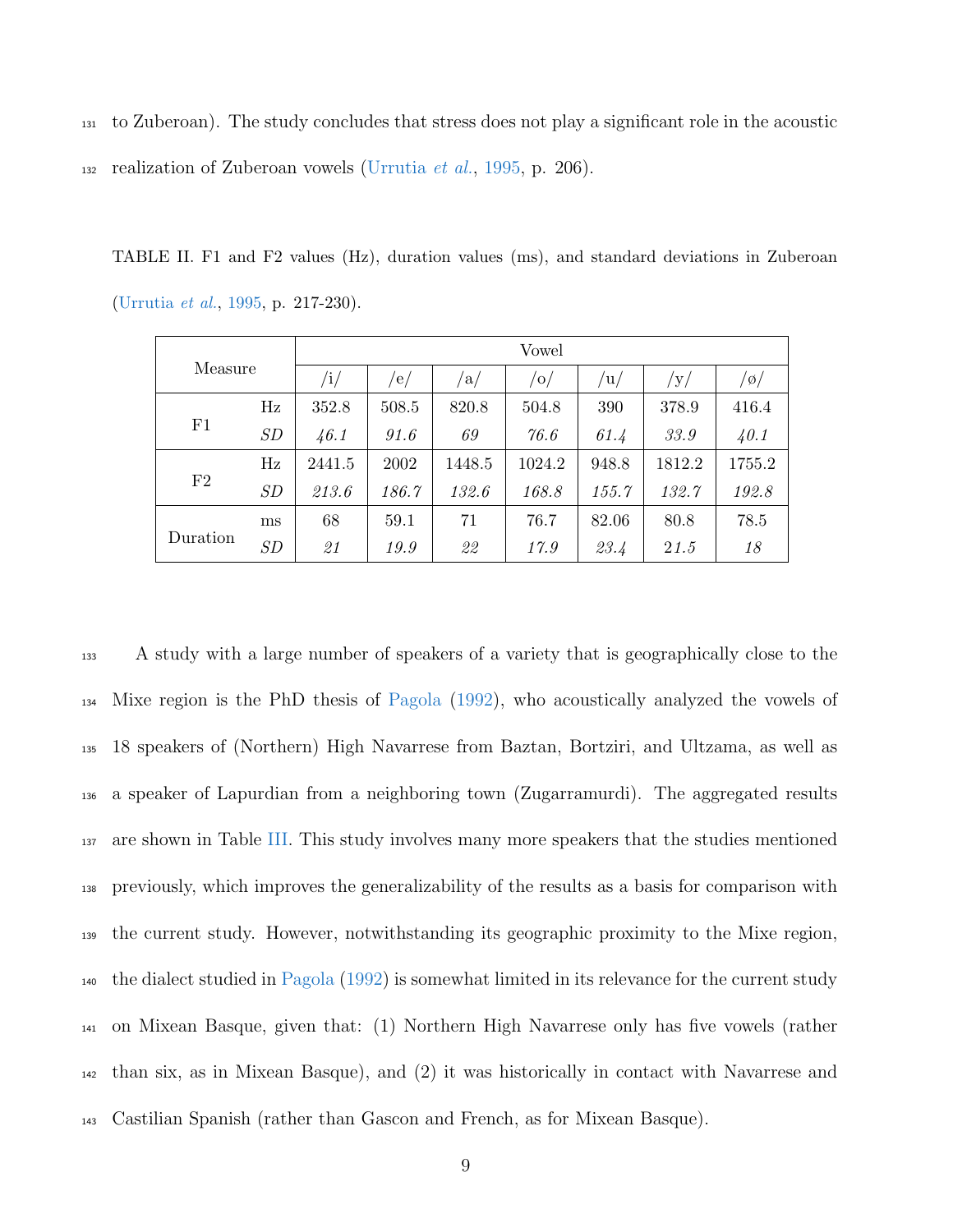|                 |         | Vowel   |         |        |            |  |  |  |  |  |  |
|-----------------|---------|---------|---------|--------|------------|--|--|--|--|--|--|
| Measure         | /i/     | /e/     | /a/     | /0/    | $\sqrt{u}$ |  |  |  |  |  |  |
| $F1$ (Hz)       | 318.84  | 443.65  | 635.94  | 472.19 | 338.23     |  |  |  |  |  |  |
| $F2$ (Hz)       | 2147.59 | 2009.61 | 1443.85 | 924.94 | 803.03     |  |  |  |  |  |  |
| Duration $(ms)$ | 67.14   | 67.88   | 85.38   | 71.81  | 73.59      |  |  |  |  |  |  |

<span id="page-9-0"></span>TABLE III. F1 and F2 values (Hz), duration values (ms), and standard deviations in (Northern) High Navarrese [\(Pagola,](#page-43-0) [1992,](#page-43-0) p. 97).

<sup>144</sup> A nearly-exhaustive list of acoustic studies of Basque vowels would also include [Salaburu](#page-43-1) 145 [\(1984\)](#page-43-1) with five speakers from Baztan (High Navarrese); [Hualde](#page-41-4) *et al.* [\(2010\)](#page-41-4) with two <sup>146</sup> speakers from Goizueta (High Navarrese); [Etxebarria Ayesta](#page-40-0) [\(1991,](#page-40-0) p. 48) with one speaker 147 from Zeberio (Bizkaian); [Gaminde](#page-40-1) [\(1992](#page-40-1)<sup>,</sup> [1995\)](#page-40-2), with speakers from Urduliz and Gatika 148 (Bizkaian); [Etxebarria Arostegi](#page-39-5) [\(1995\)](#page-39-5) also from Bizkaian; and [Etxeberria](#page-40-3) [\(1990](#page-40-3)<sup>,</sup> [1991\)](#page-40-4) <sup>149</sup> [w](#page-42-1)ith speakers of Zaldibia (Gipuzkoan). [Etxebarria Arostegui](#page-39-6) [\(1991\)](#page-39-6) and [Iribar Ibabe and](#page-42-1) <sup>150</sup> [T´urrez Aguirrezabal](#page-42-1) [\(2001\)](#page-42-1) do not specify the varieties under study.

## <sup>151</sup> B. Previous findings: Stops

 Only a handful of studies can be found in the literature that analyze the acoustic real- ization of Basque stops. Two of these studies investigated Zuberoan Basque, which makes them relevant as a means of comparison for our study. [Gaminde](#page-40-5) *et al.* [\(2002\)](#page-40-5) analyzed the recordings of four male speakers of Zuberoan Basque (from the region of Pettarra), including a total of 302 analyzed tokens. The study is restricted to word-initial stops in a stressed syllable. The authors describe a three-way contrast involving prevoiced (negative voice on-set time; VOT), plain voiceless (short-lag positive VOT) and voiceless aspirated (long-lag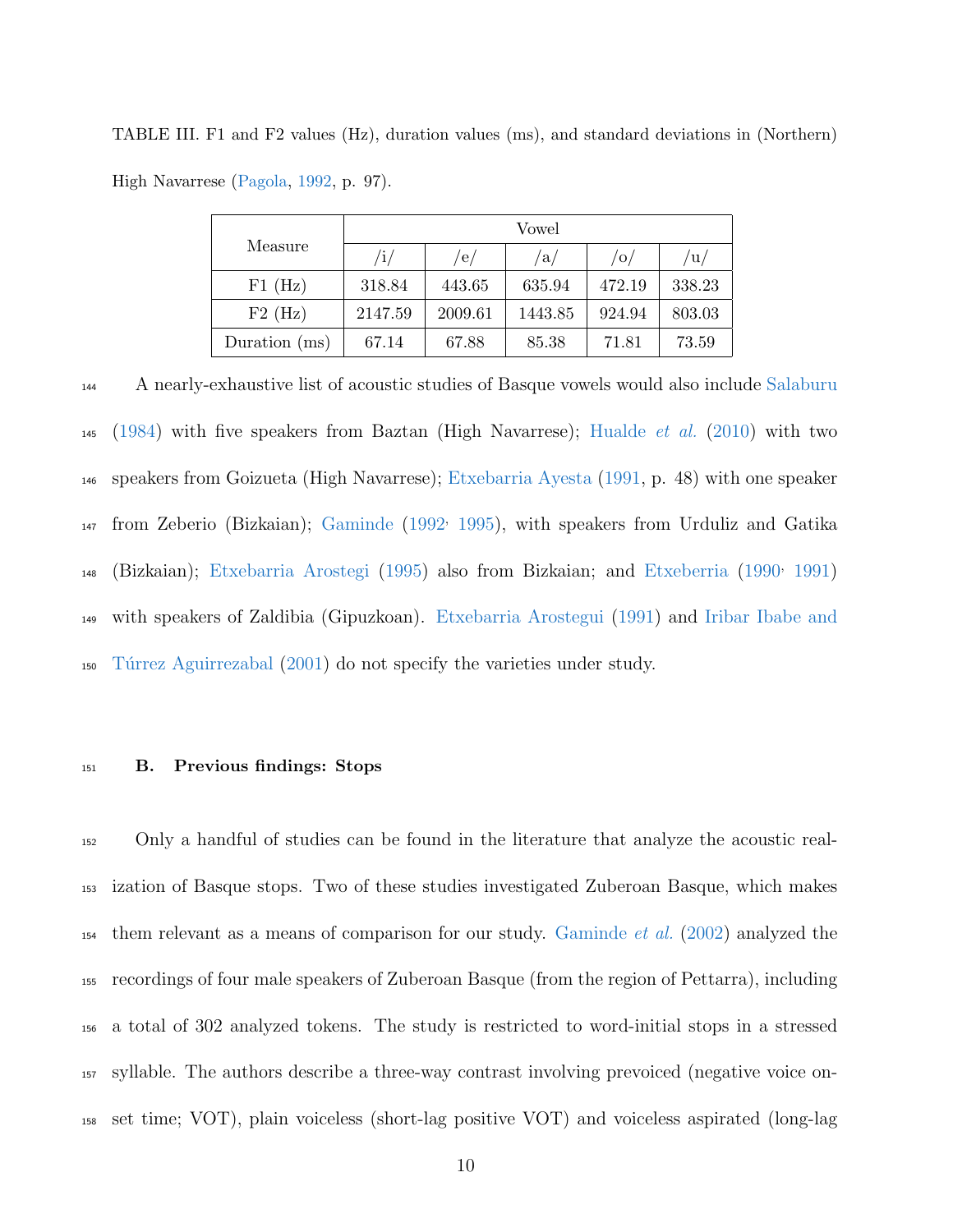VOT) stops. The aggregate mean results are shown in Table [IV.](#page-10-0) [Mounole](#page-42-2) [\(2004\)](#page-42-2) performs a comparable study of the same dialect, also involving four male participants (from Lar- rain), including a total of 861 analyzed tokens. She analyzed word-initial voiceless stops and found a difference between plain voiceless and voiceless aspirated stops, with no significant differences due to stress [\(Mounole,](#page-42-2) [2004,](#page-42-2) p. 222).

<span id="page-10-0"></span>TABLE IV. Stop VOT (ms) in Zuberoan [\(Gaminde](#page-40-5) et al., [2002;](#page-40-5) [Mounole,](#page-42-2) [2004\)](#page-42-2).

| Study                 |                       | Stop consonant      |          |        |      |             |                       |     |                          |  |  |
|-----------------------|-----------------------|---------------------|----------|--------|------|-------------|-----------------------|-----|--------------------------|--|--|
|                       | $\mathrm{^{\prime}b}$ | $\mathbf{p}_{\ell}$ | $/p^{h}$ |        | 't / | $t^{\rm h}$ | $\mathfrak{g}_{\ell}$ | 'k/ | $'\mathrm{k}^\mathrm{h}$ |  |  |
| Gaminde et al. (2002) | $-102$                | 20                  | 61       | $-105$ | 24   | 67          | $-101$                | 27  | 83                       |  |  |
| Mounole (2004)        |                       |                     |          |        | 20   | 52          |                       | 28  |                          |  |  |

 The other two studies on Basque stops found in the literature investigated intervocalic stop lenition. They demonstrate that (plain) voiceless stops show a tendency towards voicing and lenition in intervocalic position [\(Nadeu and Hualde,](#page-43-2) [2015\)](#page-43-2), which is strongest for word-final voiceless stops when preceding a word-initial vowel [\(Hualde](#page-41-5) *et al.*, [2019\)](#page-41-5).

### <sup>168</sup> C. Previous findings: Sibilants

169 There are six sibilants—represented orthographically as  $\langle s, z, x, ts, tz, tx \rangle$ —that have <sup>170</sup> traditionally been recognized as common to all Basque dialects. Most authors [\(Egurtzegi,](#page-39-7) <sup>171</sup> [2013;](#page-39-7) [Hualde,](#page-41-3) [2003;](#page-41-3) [Michelena,](#page-42-0) [2011,](#page-42-0) inter alia) describe these segments as voiceless apico-172 alveolar (transcribed as  $\frac{s}{s}$ , ts<sup> $\frac{s}{s}$ </sup>), dorso- or lamino-alveolar (transcribed as  $\frac{s}{s}$ , ts<sup> $\frac{s}{s}$ </sup>), and 173 post-alveolar (transcribed as  $/f$ ,  $f/$ ). A number of studies [\(Larrasquet,](#page-42-3) [1934;](#page-42-3) [N'Diaye,](#page-43-3) [1970;](#page-43-3) <sup>174</sup> [Txillardegi,](#page-43-4) [1982\)](#page-43-4) have described <s> as a retroflex sibilant (instead of apico-alveolar),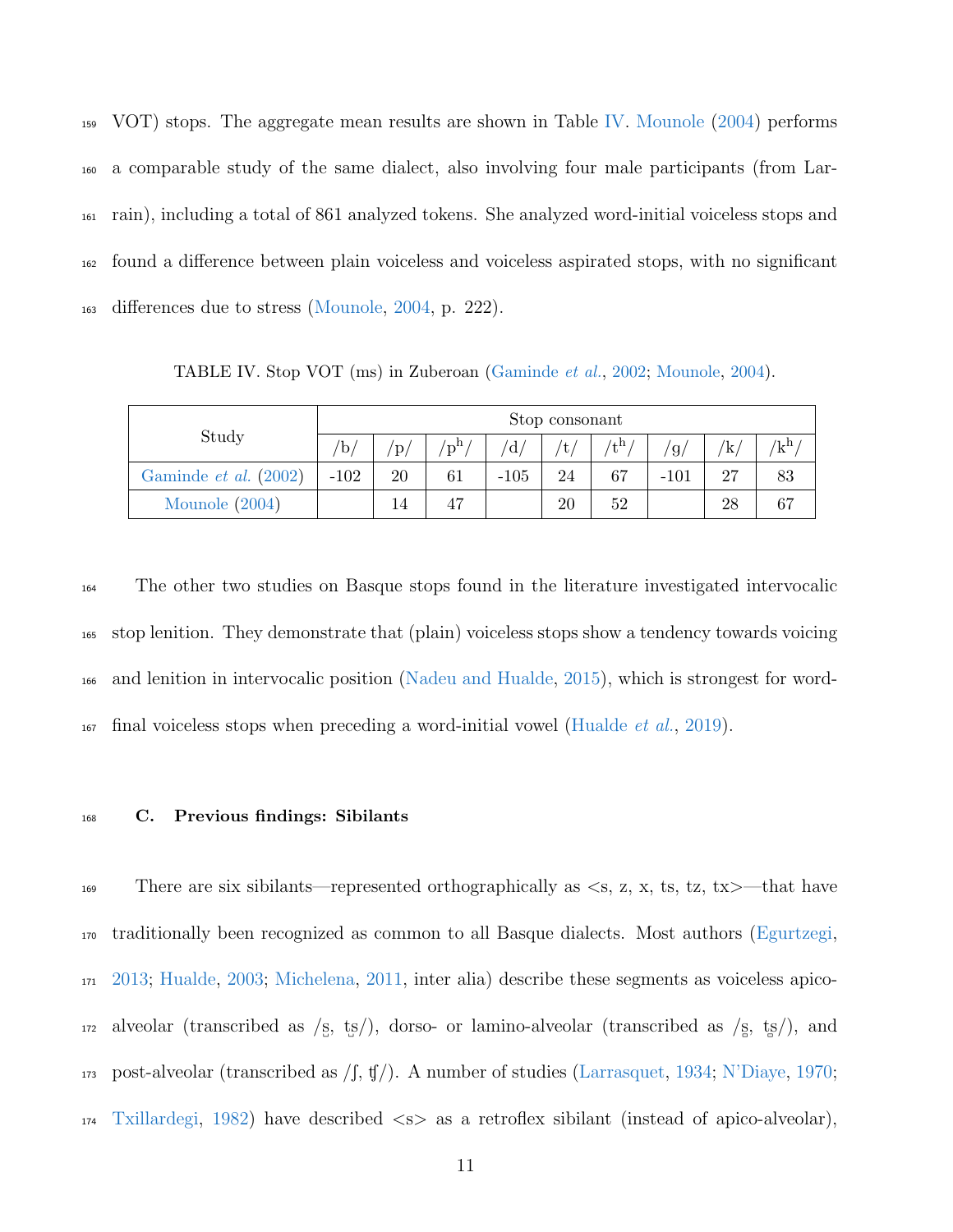usually referring to Eastern varieties of Basque, restricting the apico-alveolar realizations to varieties in contact with Spanish [\(N'Diaye,](#page-43-3) [1970,](#page-43-3) p. 15). Yárnoz  $(2002a\cdot b)$  $(2002a\cdot b)$  $(2002a\cdot b)$  described the six sibilants in the Basque variety of Bortziri (Northern High Navarrese) as flat post-alveolar (transcribed by the author as /s ˙ , ts ˙  $\frac{1}{178}$  (transcribed by the author as /s, ts/), denti-alveolar (/s, ts/), and palatalized post-alveolar  $(2011)$  followed this description for other varieties. In addition, some Eastern varieties have developed voiced sibilants that are mostly found in loanwords from Gascon and French and in liaison [\(Michelena,](#page-42-0) [2011,](#page-42-0) p. 230). In addition, some dialects (Bizkaian and Gipuzkoan in particular) have developed mergers, resulting in a reduction of the size of the sibilant inventory (see [Muxika-Loitzate,](#page-43-5) [2017](#page-43-5) and [Beristain,](#page-38-0) [2018b](#page-38-0) for recent acoustic studies on sibilant merger in Bizkaian and Gipuzkoan). In Bizkaian and some neighboring varieties, this merger results in an apico-alveolar fricative and a lamino-alveolar affricate realization, whereas in Gipuzkoan it results in a lamino- alveolar fricative. In some varieties in contact with French, the apico-alveolar fricative merges with the palato-alveolar fricative instead (see [Hualde,](#page-41-6) [2010](#page-41-6) for a comprehensive discussion of sibilant mergers). Some authors have even concluded that the sibilant merger 190 is a completed phonological process in Basque [\(Urrutia](#page-44-4) *et al.*, [1991,](#page-44-4) p. 331), but this assertion 191 is only widely accepted for western dialects (Yárnoz, [2002b,](#page-44-3) p. 14).

 As in the case of the vowels, the study that is geographically most relevant for comparison 193 with our analysis is that by [Urrutia](#page-44-4) *et al.* [\(1991\)](#page-44-4). However, their study of Eastern Low Navarrese sibilants shares some of the shortcomings present in their aforementioned study on vowels (see Section [II A\)](#page-6-0) and, most importantly, they report the lower energy cut-off frequencies of the sibilants instead of their spectral center of gravity (CoG), reducing the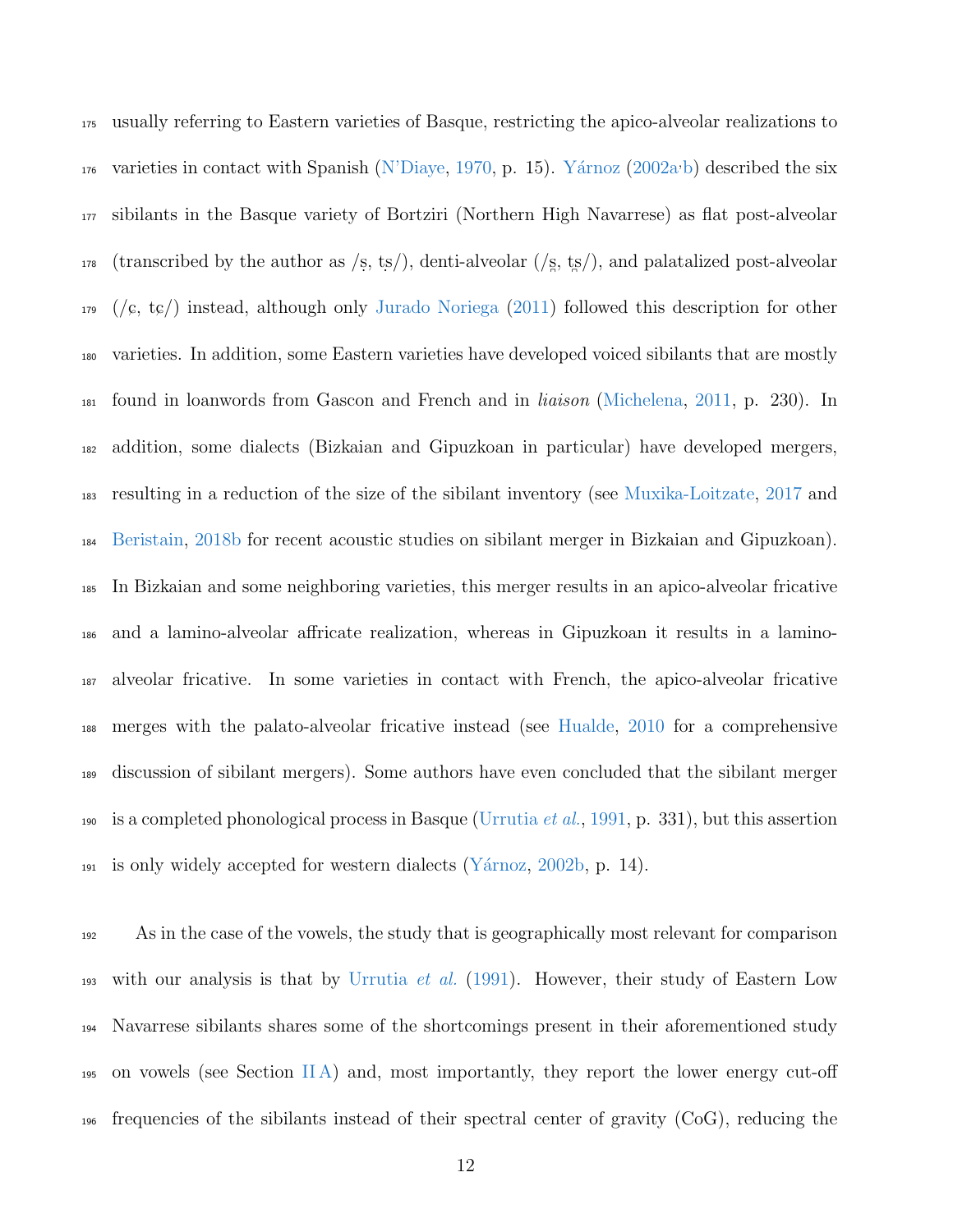comparability with more recent studies. The studies in Table [V](#page-13-0) report the CoG of Basque [s](#page-41-7)ibilants, but they are not ideal for comparison with our study for various reasons: [Iglesias](#page-41-7) [et al.](#page-41-7) [\(2016\)](#page-41-7) uses nonce words instead of lexical items, [Gandarias](#page-41-8) et al. [\(2014\)](#page-41-8) only includes three tokens for each sibilant, [Beristain](#page-38-0) [\(2018b\)](#page-38-0) and [Muxika-Loitzate](#page-43-5) [\(2017\)](#page-43-5) only analyze [f](#page-41-7)ricative sibilants (rather than both fricatives and affricates), [Hualde](#page-41-6) [\(2010\)](#page-41-6) and [Iglesias](#page-41-7) [et al.](#page-41-7) [\(2016\)](#page-41-7) report results of a single speaker, and [Gandarias](#page-41-8) et al. [\(2014\)](#page-41-8) only provide complete CoG values from one speaker (female from Lekeitio) even though the speech of three speakers was analyzed. Unfortunately, all of these studies analyzed speakers from central and western dialects, while Mixean is one of the most eastern varieties of Basque. Note that Table [V](#page-13-0) incorporates separate results from the three Basque-speaking groups (each including 6 female speakers, aged 21-27) in the recent, unpublished MA thesis by [Beristain](#page-38-0) [\(2018b\)](#page-38-0). Here, B stands for Bizkaian (Lemoa), where the apico-alveolar fricative merges with the lamino-alveolar in favor of the former; G stands for Gipuzkoan (Azpeitia), where the merger favors the latter; and HN for High Navarrese (Goizueta), where no merger is expected.

 A nearly-exhaustive list of acoustic studies involving Basque sibilants would include  $_{213}$  Yárnoz [\(2002b\)](#page-44-3), [Hualde](#page-41-6) [\(2010\)](#page-41-6), [Jurado Noriega](#page-42-4) [\(2011\)](#page-42-4), [Gaminde](#page-40-6) *et al.* [\(2013\)](#page-40-6), [Gandarias](#page-41-8)  $_{214}$  [et al.](#page-41-8) [\(2014\)](#page-41-8), [Iglesias](#page-41-7) et al. [\(2016\)](#page-41-7), [Muxika-Loitzate](#page-43-5) [\(2017\)](#page-43-5), [Beristain](#page-38-1) [\(2018a](#page-38-1)<sup>,</sup>[b\)](#page-38-0), [Txillardegi](#page-43-4) [\(1982\)](#page-43-4), Isasi Martínez et al. [\(2009\)](#page-42-5), [Urrutia](#page-44-4) et al. [\(1988\)](#page-43-6), Urrutia et al. [\(1989\)](#page-44-5), Urrutia et al. [\(1991\)](#page-44-4), and [Txillardegi](#page-43-4) [\(1982\)](#page-43-4). Classic articulatory descriptions of Basque sibilants include 217 Navarro Tomás [\(1923](#page-43-7)<sup>,</sup> [1925\)](#page-43-8) and [Alonso](#page-38-2) [\(1923\)](#page-38-2).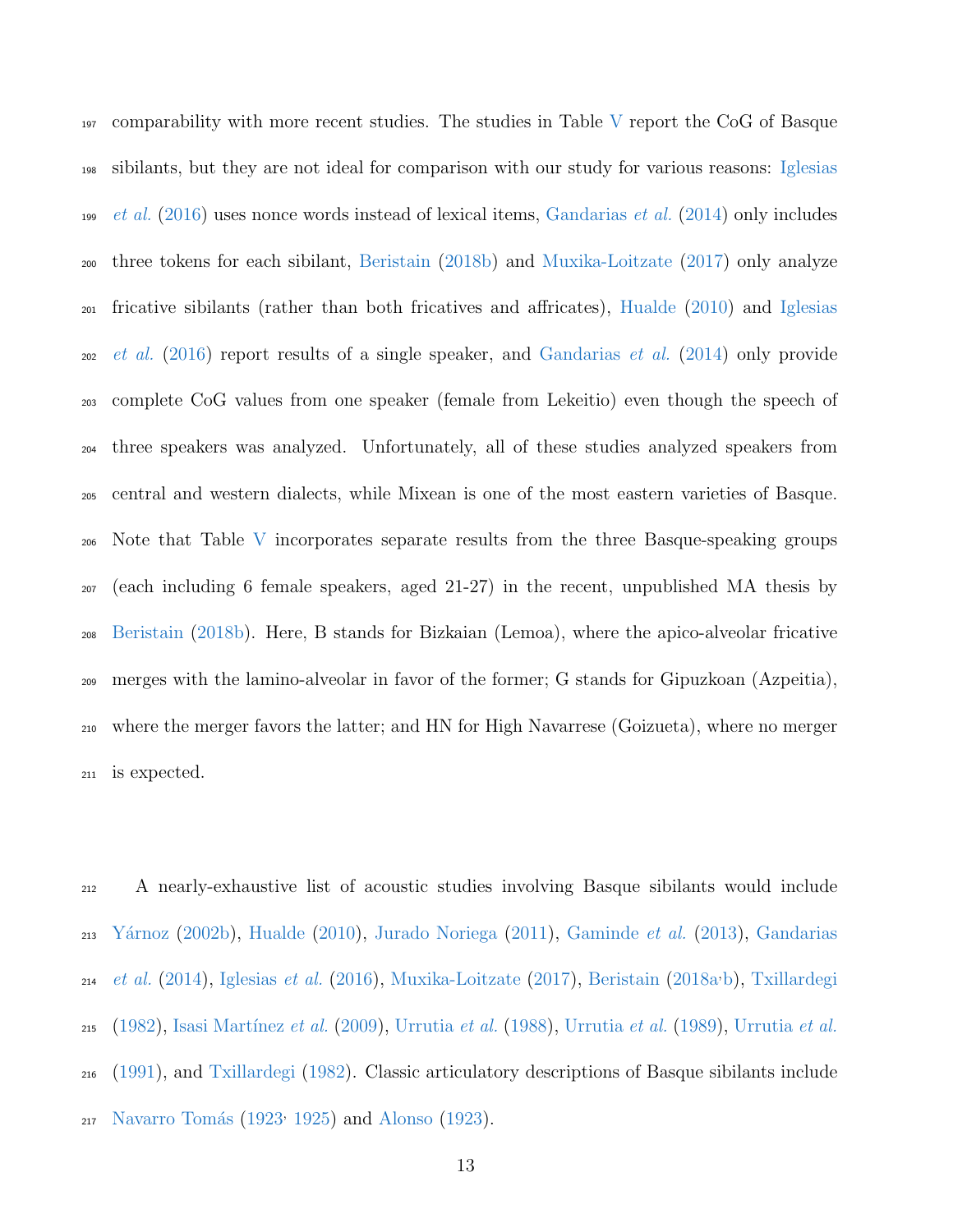|                                  |                |               |                |              | Sibilant consonant |         |              |                |               |
|----------------------------------|----------------|---------------|----------------|--------------|--------------------|---------|--------------|----------------|---------------|
| Study                            | $^{\prime}$ s/ | $/t_{\rm S/}$ | $^{\prime}$ s/ | $t_{\rm S/}$ | /∫                 | $/t$ ∫/ | $d_{\rm z}/$ | $^{\prime}$ 3/ | $\rm{d_{3}/}$ |
| Hualde $(2010)$                  | 6645           | 7183          | 4173           | 4343         | 3531               | 3829    |              |                |               |
| Iglesias <i>et al.</i> $(2016)$  | 14,452         | 14,517        | 8081           | 6951         | 5966               | 7757    |              |                |               |
| Gandarias <i>et al.</i> $(2014)$ |                | 9469          | 6500           |              | 6588               | 10383   | 13136        | 8033           | 5394          |
| Muxika-Loitzate (2017)           | 6610           |               | 6242           |              | 5770               |         |              |                |               |
| Beristain (2018b) B              | 5636           |               | 5925           |              |                    |         |              |                |               |
| Beristain (2018b) G              | 7450           |               | 7160           |              |                    |         |              |                |               |
| Beristain (2018b) HN             | 7914           |               | 5117           |              |                    |         |              |                |               |

<span id="page-13-0"></span>TABLE V. Center of gravity (CoG; Hz) of Basque sibilants [\(Beristain,](#page-38-0) [2018b;](#page-38-0) [Gandarias](#page-41-8) et al.,

[2014;](#page-41-8) [Hualde,](#page-41-6) [2010;](#page-41-6) [Iglesias](#page-41-7) et al., [2016;](#page-41-7) [Muxika-Loitzate,](#page-43-5) [2017\)](#page-43-5).

#### <sup>218</sup> D. Previous findings: Rhotics

<sup>219</sup> Most, if not all of the previous studies on the realization of Basque rhotics have been <sub>220</sub> [p](#page-40-9)erformed by Gaminde and colleagues [\(Gaminde,](#page-40-7) [2006;](#page-40-7) [Gaminde](#page-40-8) et al., [2017](#page-40-8)<sup>,</sup> [2016\)](#page-40-9). [Ga-](#page-40-9) $_{221}$  [minde](#page-40-9) *et al.* [\(2016\)](#page-40-9) study the different realizations of intervocalic taps in 15 speakers (20–23) <sup>222</sup> years old) of Bizkaian Basque. They measured duration, formants, and acoustic energy in <sup>223</sup> a total of 330 tokens of read speech. They observed realizations of five allophones of the  $\sum_{224}$  intervocalic tap in Basque—[r,  $\widehat{x}$ ,  $\widehat{x}$ ,  $\widehat{x}$ ,  $\widehat{x}$ ,  $\widehat{x}$ ,  $\widehat{x}$ ,  $\widehat{x}$ ,  $\widehat{x}$ ,  $\widehat{x}$ ,  $\widehat{x}$ ,  $\widehat{x}$ ,  $\widehat{x}$ ,  $\widehat{x}$ ) whether the rhotic showed lingual <sup>225</sup> contact and whether it showed fricative noise (partial frication, frication throughout the  $_{226}$  rhotic, or no frication at all). [Gaminde](#page-40-8) *et al.* [\(2017\)](#page-40-8) follow this work with a larger study on <sup>227</sup> the realization of intervocalic trills, involving 155 young speakers (23–36 years old) from the <sup>228</sup> whole Basque-speaking territory. Their results show that speakers of the peninsular varieties <sup>229</sup> (central-western Basque dialects, in contact with Spanish) tend to use the trilled alveolar  $_{230}$  rhotic  $\langle r \rangle$ , while speakers from the continental varieties (eastern Basque dialects, in contact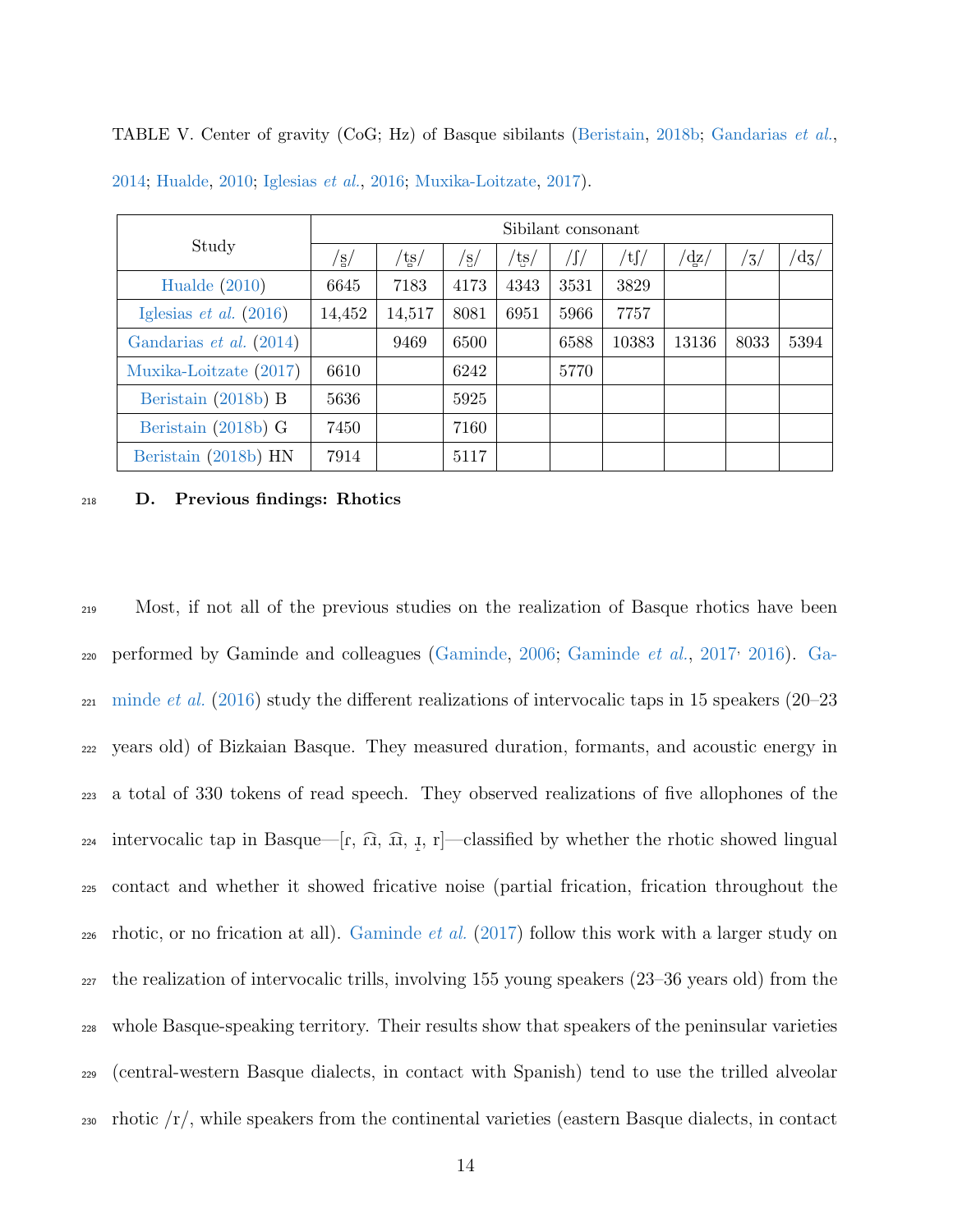231 with French) use voiced uvular rhotics  $/k$ ,  $\frac{R}{m}$  instead. Interestingly, they report that all of the speakers of continental dialects in their study consistently used uvular rhotics. Their results are summarized in Table [VI.](#page-14-0) Note that the subscript following the the transcription of the variants in Table [VI](#page-14-0) represents the number of lingual contacts, if multiple.

<span id="page-14-0"></span>TABLE VI. Allophones of the rhotic trill in Basque [\(Gaminde](#page-40-8) et al., [2017\)](#page-40-8). Numerical subscripts indicate the number of lingual contacts/taps.

|                                | Rhotic allophone |         |        |                                    |       |          |                                 |  |  |  |
|--------------------------------|------------------|---------|--------|------------------------------------|-------|----------|---------------------------------|--|--|--|
| Gaminde <i>et al.</i> $(2017)$ | $[r]_2$          | $[r]_3$ | $r _4$ | $[\widehat{\mathrm{r}\mathrm{u}}]$ | ĥÌ    | lŗ.      | $\lfloor \frac{r}{r} \rfloor$ 2 |  |  |  |
| Percentage                     | 50               | 8.54    | 0.3    | 27.13                              | 10.67 | $1.83\,$ | 1.52                            |  |  |  |
| Total                          | 164              | 28      |        | 89                                 | 35    |          |                                 |  |  |  |

#### <sup>235</sup> E. Predictions for Mixean Basque

 Based on the previous literature, we expect to find six vowel categories (including a front,  $_{237}$  rounded  $/y/$ ) and three stop series (voiced, voiceless unaspirated, and voiceless aspirated), as reported for the closely related Zuberoan dialect. Regarding sibilants, we expect to find three places of articulation (apico-alveolar, lamino-alveolar, and alveolo-palatal, which might be slightly different between fricative and affricate counterparts), although some authors have reported the sibilant merger to be general. We expect to find an opposition of rhotics (tap and trill) in intervocalic context. We have no clear expectation of the realization of rhotics in neutralizing contexts (i.e. onset clusters and codas), although they might be articulated 244 as trills with  $\approx$  two lingual contacts, based on descriptions by [\(Hualde,](#page-41-3) [2003\)](#page-41-3) and results 245 observed in [Gaminde](#page-40-8) *et al.*  $(2017)$ .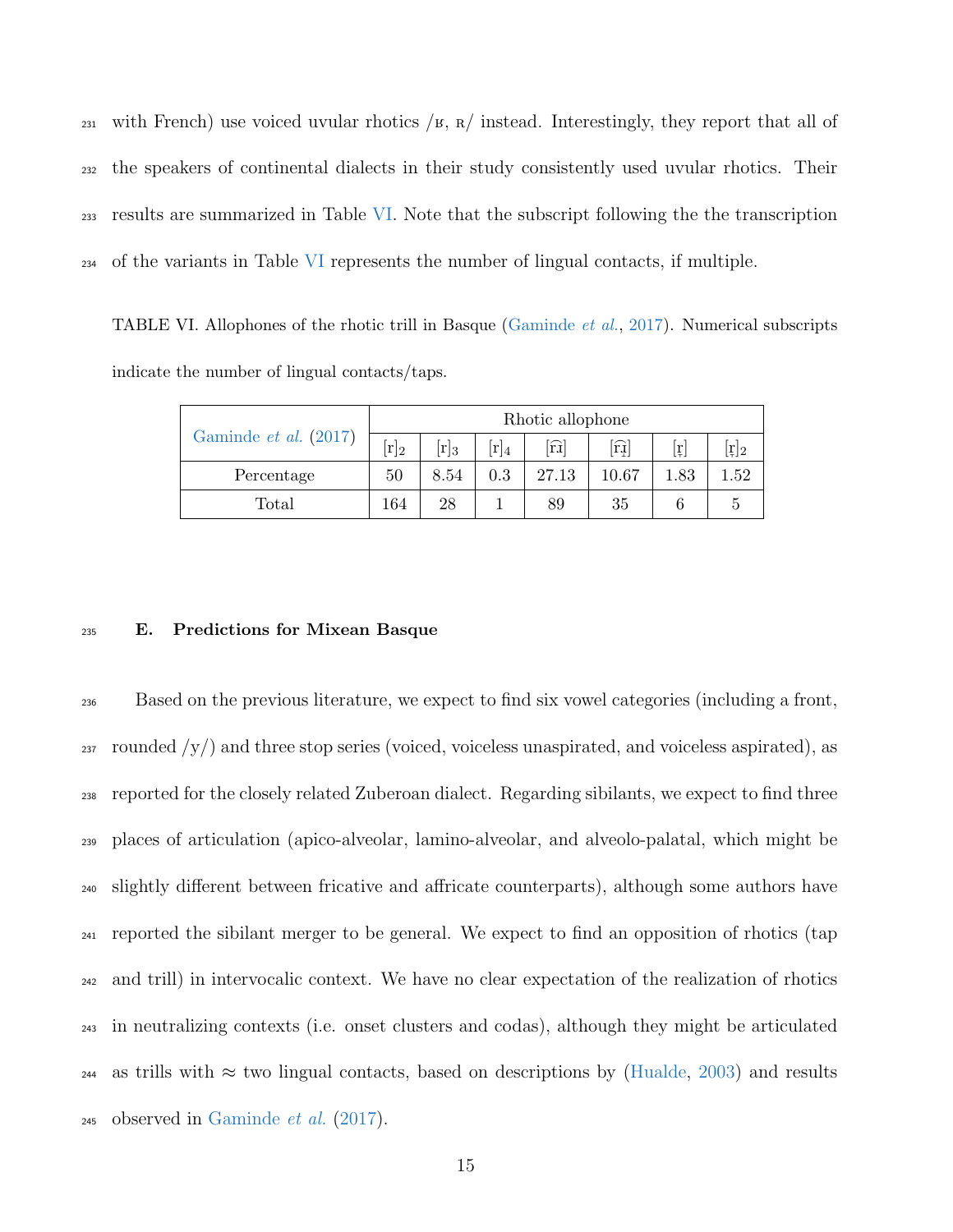## III. METHODOLOGY

<sup>247</sup> The data used for the acoustic analyses presented in the current study include audio recordings from [Camino](#page-39-0) [\(2016\)](#page-39-0) compiled after intensive fieldwork in the Mixe region during the last four decades. He recorded more than an hour of audio data from each of 15 speakers of Mixean Basque. All speakers lived in different villages from the Mixe region. From this data set, we have selected 10 audio recordings that were made within the past 15 years. The selected audio files were recorded in rural environments, with a portable minidisc recorder (SONY MZ-R30), at a sampling rate of 44.1 kHz. Recordings of speakers older than 85 years were excluded from the analysis to avoid age-related phonetic biases, and recordings made in the 1980s with a DAT recorder were excluded in order to obtain homogeneous data regarding the state of the language and the recording method used. The resulting corpus includes recordings from seven male speakers and three female speakers from 10 different vil-<sup>258</sup> lages (Donapaleu, Uhartehiri, Sorhapürü, Arrüeta, Martxüeta, Labetze, Amendüze, Gamue, Zohota and Arberatze) of the region of Mixe. The length of the recordings was 5.5 minutes <sub>260</sub> on average, with a range of 3.5 minutes to 8.5 minutes  $(SD = 1.7)$ . All audio recordings were <sub>261</sub> force-aligned using the WebMAUS application [\(Kisler](#page-42-6) *et al.*, [2017\)](#page-42-6) set to Basque (FR); the resulting Praat TextGrids were subsequently hand-corrected by either the first author, the second author, or a graduate student in phonetics. All acoustic analyses were performed in Praat [\(Boersma and Weenink,](#page-39-8) [2019\)](#page-39-8) using custom-written functions created by the second author, following the protocols outlined below.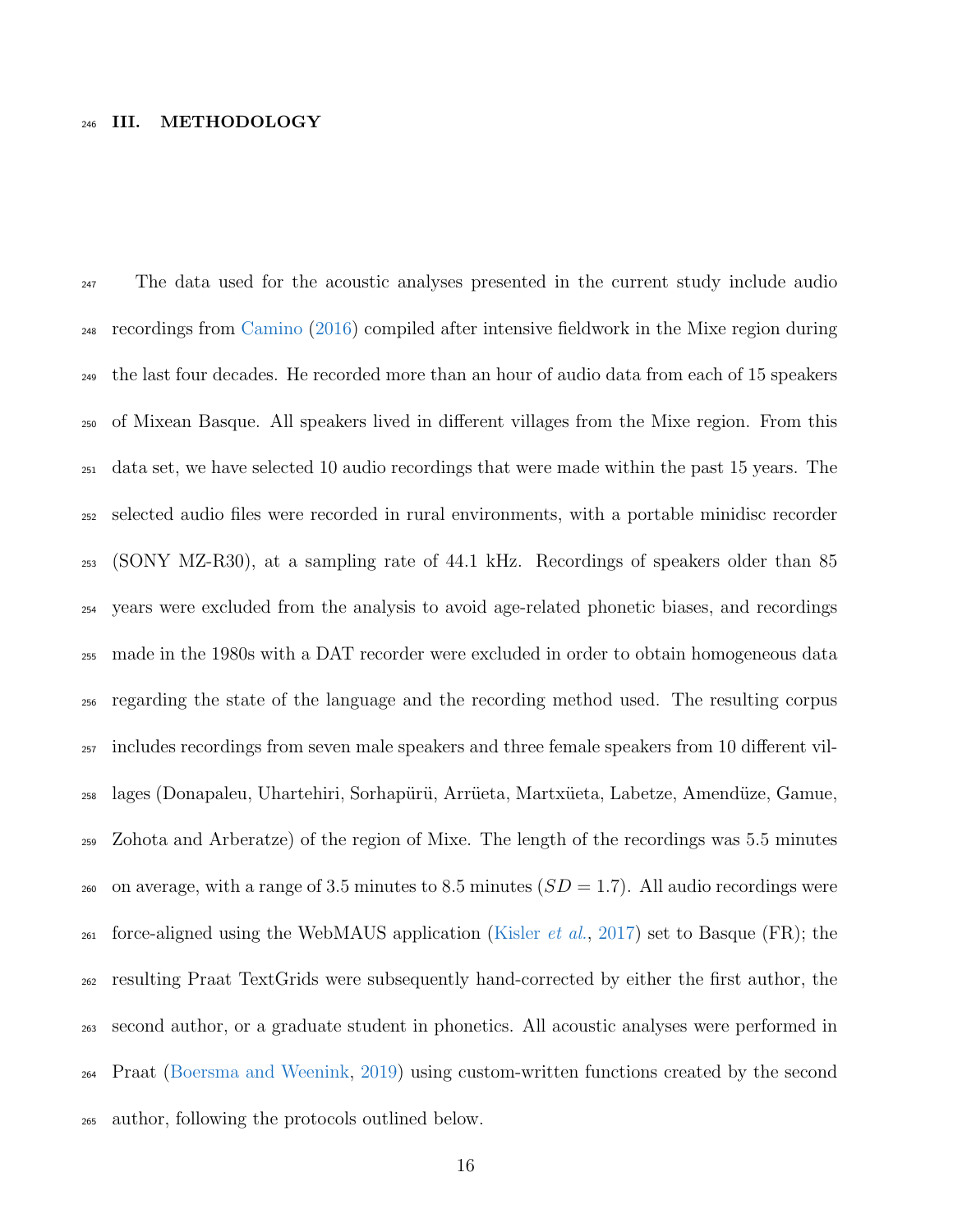### A. Methods: Vowels

 We analyzed a total of 2221 vowel tokens, ranging between 112 and 370 tokens per speaker  $(SD = 72.2)$ . Formant estimations were made using the Burg LPC method in Praat. The formant estimator was optimized for each speaker by manually adjusting the maximum formant parameter (five formant estimation) until the formant trajectories aligned consistently with visible formant bands in a broad-band spectrogram. Average F1 and F2 measurements were then obtained within the middle 10% of each vowel interval (i.e., a window equal to 10% of the vowel duration, centered on the vowel midpoint). Additionally, the duration of the entire vowel interval (in ms) was measured and logged.

 $_{275}$  The F1 and F2 measurements were then imported into R [\(R Core Team,](#page-43-9) [2019\)](#page-43-9), where 276 speaker-normalized values were computed using Lobanov normalization (i.e.,  $z$ -score trans- $_{277}$  formation). The resulting z-scores were then converted back to the Hz scale using the average standard deviation and grand mean of all 10 speakers. These normalized formant values maintain the interpretability of the Hz scale, while also retaining the speaker-specific 280 normalized structure of the z-scores. Subsequently, the speaker-normalized F1 and F2 val-281 ues were combined for each of the six vowels  $\ell$ , e, a, o, u, y $\ell$  and vowel-specific z-scores were computed. Outliers were removed from each vowel category by excluding observations 283 associated with vowel-specific F1 or F2  $\approx$  scores with absolute values greater than 3.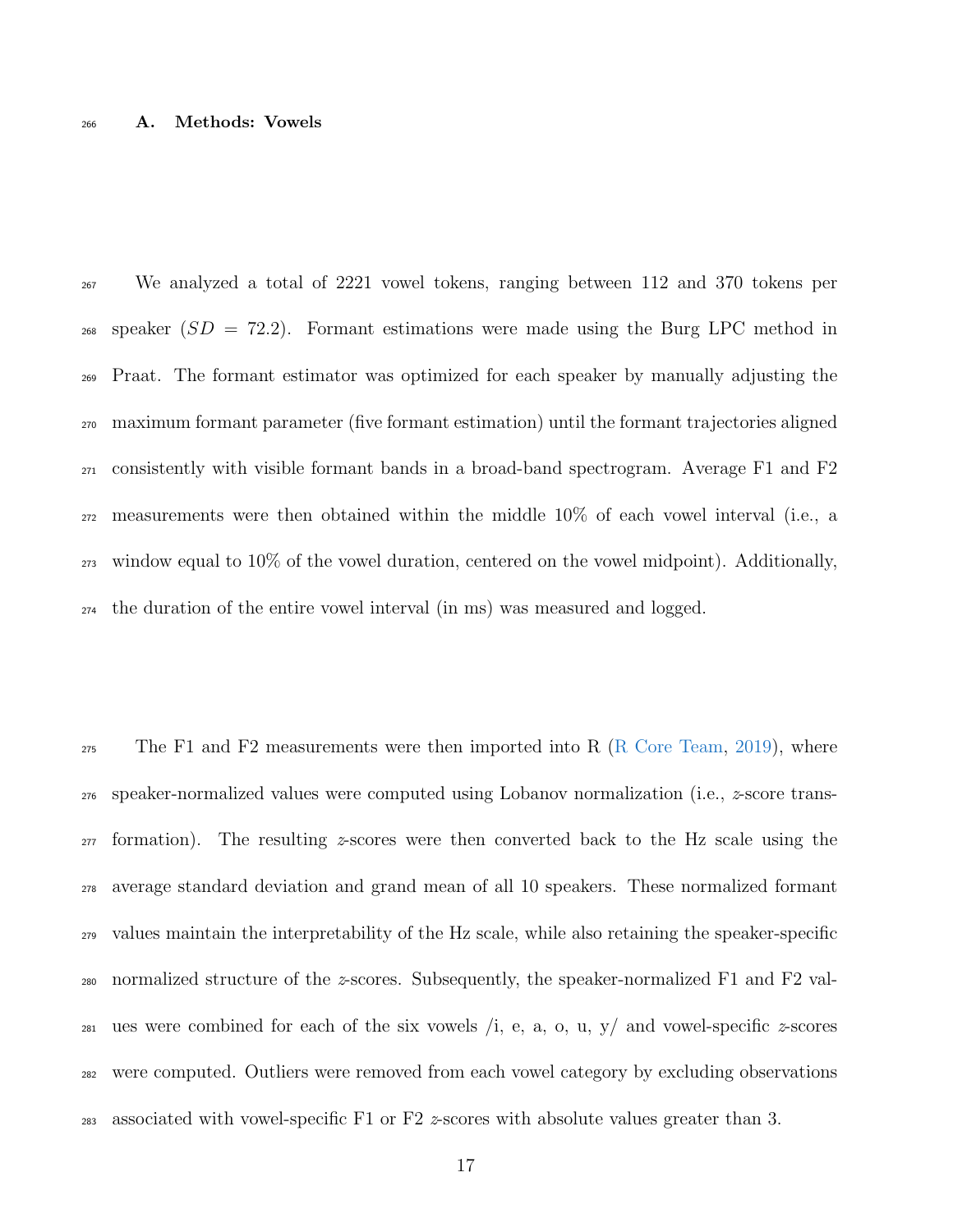Only stops in utterance-initial position were included in the analysis, since stop lenition [o](#page-41-5)ccurs intervocalically [\(Nadeu and Hualde,](#page-43-2) [2015\)](#page-43-2), even across word boundaries [\(Hualde](#page-41-5) <sup>287</sup> *[et al.](#page-41-5)*, [2019\)](#page-41-5). In this environment, the palatal stop series  $\langle \mathbf{f}, \mathbf{c}, \mathbf{c}^{\text{h}} \rangle$  was produced rarely in the data—/ $\frac{1}{3}$  was produced twice by one speaker and one time each by three speakers; /c/ was produced four times by one speaker, three times by another speaker, and only once by a third speaker;  $\sqrt{c^h}$  was produced only one time by a single speaker. This stop series was therefore excluded from the final analysis. We analyzed a total of 755 stop consonant <sub>292</sub> tokens, ranging between 45 and 124 tokens per speaker  $(SD = 26.6)$ . Measurements of 293 voice onset time (VOT) were made for the nine stop consonants /b, d, g, p, t, k,  $p^h$ ,  $t^h$ ,  $k^h$ . VOT was first estimated automatically using AutoVOT [\(Keshet](#page-42-7) *et al.*, [2014\)](#page-42-7) in Python [\(Python Software Foundation\)](#page-43-10), trained on a subset of manually-annotated Praat TextGrids. The onsets and offsets of the estimated VOT segments were then manually verified by the second author and hand-corrected as needed. Before the final analysis, speaker-normalized z-scores were computed, and outliers were removed by excluding observations associated with z-scores with absolute values greater than 3.

#### C. Methods: Sibilants

 We analyzed a total of 1689 sibilant consonant tokens, ranging between 109 and 237 tokens 302 per speaker  $(SD = 42.3)$ . Center of gravity (CoG) measurements for the sibilants /f, tf, s, ts. 303  $\,$  s, ts, z, z, z/ were obtained in Praat. CoG measurements were calculated from the absolute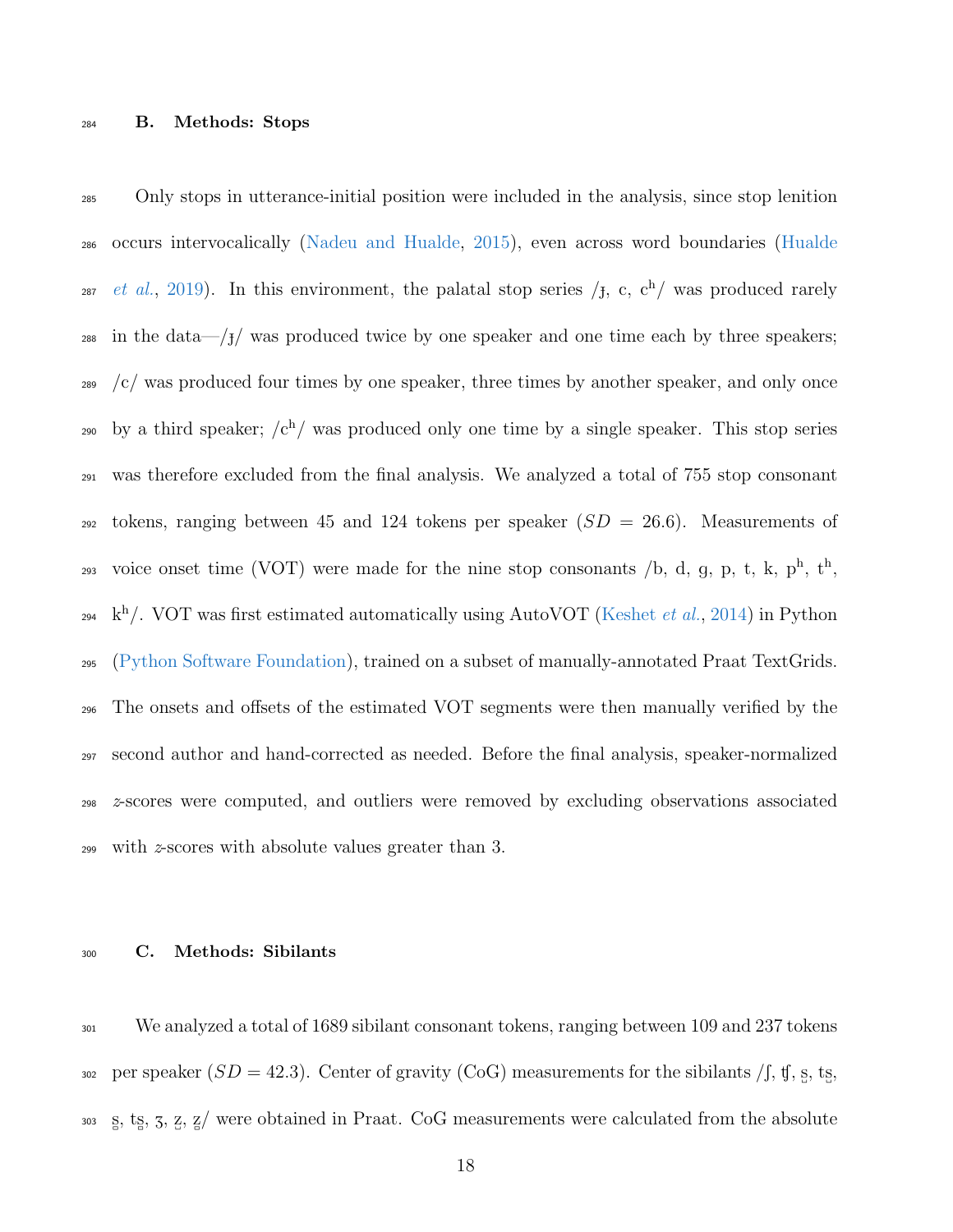spectrum after band-pass filtering the audio (300 Hz to 19 kHz). For fricative consonants, average CoG measurements were obtained within the middle 10% of the consonant interval (i.e., the same analysis window used for F1 and F2 measurements of the vowels). For affricate consonants, the same 10% window was used for analysis; however, instead of centering the window on the midpoint of the consonant (i.e., 50% of the consonant interval) the window was centered on 75% of the consonant interval. This ensured that average CoG values were obtained in the fricative portion of the affricate and excluded the closure and/or release.

 Although CoG measurements are not necessarily expected to vary between speakers due to the same factors that condition inter-speaker differences in formant frequencies of vowels (e.g., differences in vocal tract length between males and females), it is expected that some degree of inter-speaker variation in CoG may be observed due to differences in speaker mor- phology (e.g., height of the palate, formation of the teeth, etc.). Because of this, CoG values were Lobanov normalized before conversion back to Hz, in the same manner as previously  $_{317}$  described for F1/F2 values. Before the final analysis, outliers were removed by excluding observations associated with z-scores with absolute values greater than 3.

## D. Methods: Rhotics

 We analyzed a total of 482 rhotic tokens, ranging between 31 and 82 tokens per speaker  $(SD = 14.6)$ ; this included 296 /r/ tokens (speaker range 19–55,  $SD = 10.5$ ) and 186 /r/ tokens (speaker range  $2-29$ ,  $SD = 8.1$ ). The number of lingual contacts made during the pro- $\frac{323}{223}$  ductions of  $\frac{r}{\tan \theta}$  and  $\frac{r}{\tan \theta}$  was estimated programmatically in Praat according to the following method. The audio signal was first low-pass filtered at 2000 Hz, and an intensity/amplitude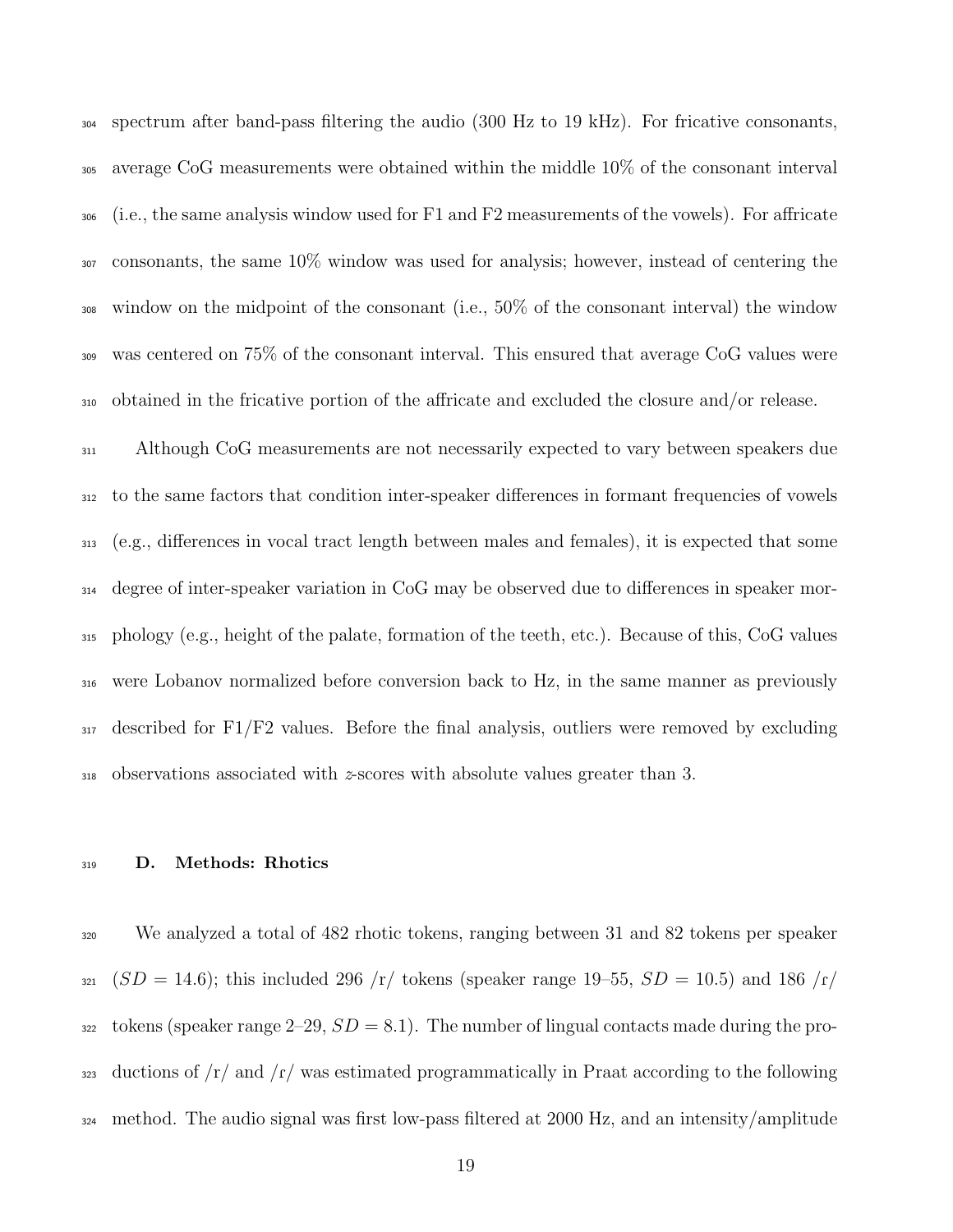(dB) trajectory was generated from the filtered signal. Secondly, the intensity minima within the interval of each  $/r$ ,  $r/$  token were identified, and the total number of minima within each interval was logged. We interpret each intensity minimum as a lingual contact, according to the understanding that any sort of intra-oral constriction will result in a loss of overall energy, due to the increased airflow impedance; a rapid constriction associated with a lingual tap is expected to result in a corresponding rapid loss of acoustic energy, thus producing an 331 intensity minimum. Three environments were investigated: intervocalic  $\langle r, r \rangle$  items,  $\langle r, r \rangle$  items in onset clusters, and  $\Gamma$ ,  $\Gamma$  items in coda position. As previously described in Section [I B,](#page-2-0) rhotics only contrast intervocalically in Basque: they are neutralized in onset clusters 334 as well as in coda position. Thus, separate analyses were carried out for  $/r/$  and  $/r/$  in 335 intervocalic position, but  $\frac{r}{\pi}$  and  $\frac{r}{\pi}$  items were combined for the analyses of onset clusters and codas.

#### 337 IV. RESULTS

## A. Results: Vowels

 The speaker-normalized F1/F2 acoustic vowel space is shown in Figure [3.](#page-21-0) The ellipses shown denote 50% of the data variation for each vowel category (i.e., data ellipses, not <sup>341</sup> confidence interval ellipses). The colored vowel symbols denote the F1/F2 mean for each category; black bars connect the category means in order to help visualize the overall shape of the acoustic vowel space. With regard to F1 (i.e., acoustic vowel height), a three-way  $_{344}$  distinction can be observed: /i, y, u/ are realized as high vowels with similar F1 values,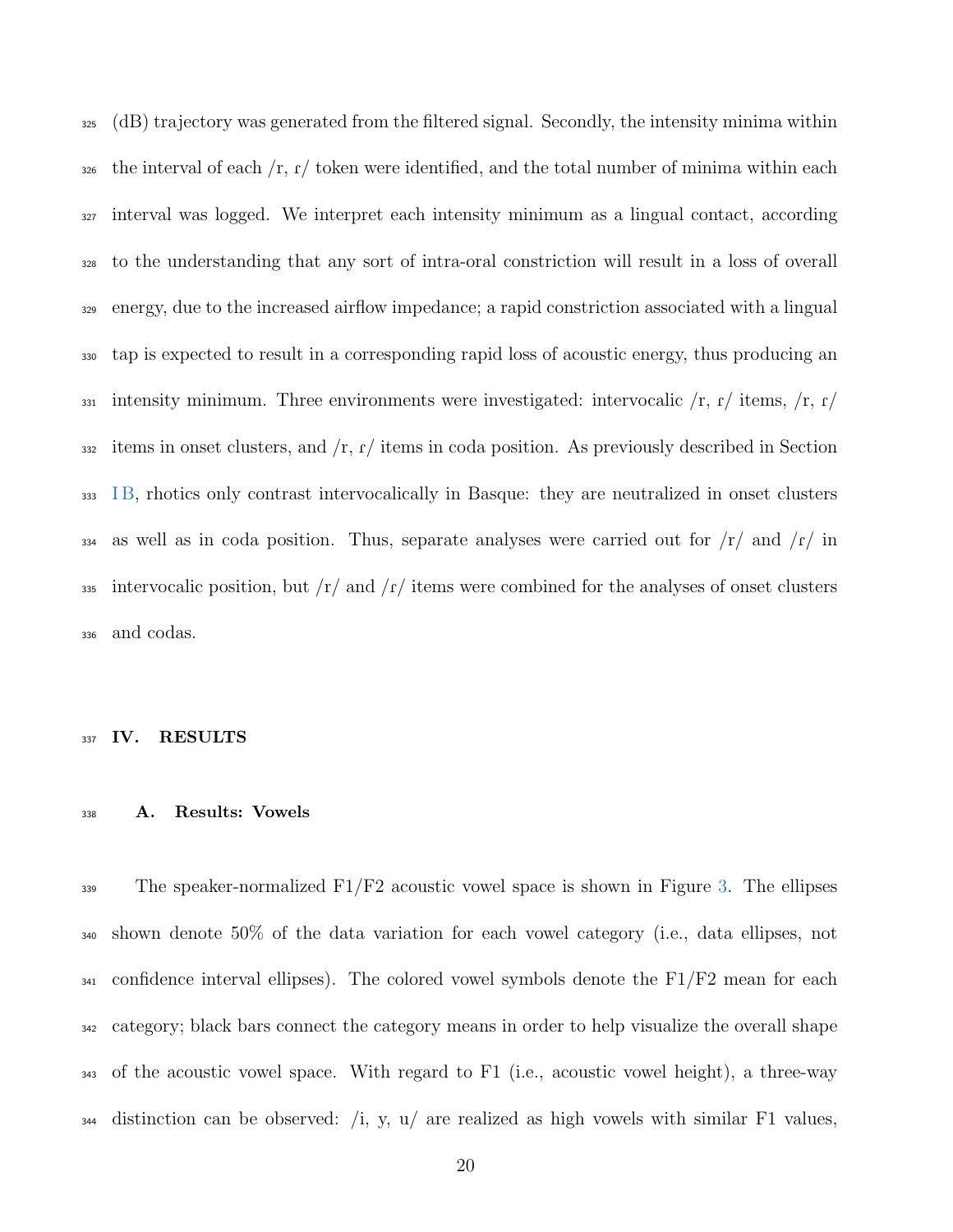$\frac{1}{245}$  /e, o/ are realized as mid vowels with similar F1 values, and  $\frac{1}{2}$  is realized as a low vowel. 346 However, it should be noted that the F1 distinction between the high vowels  $\chi$ , y, u $\chi$  and  $347$  the mid vowels /e, o/ is not as great as the F1 distinction between the mid vowels /e, o/ 348 and the low vowel  $\langle a \rangle$ . With regard to F2 (i.e., acoustic vowel anteriority/posteriority), the <sup>349</sup> results are somewhat more varied. Among the three high vowels, there is a clear three-way  $\frac{350}{250}$  distinction in which /i/ and /u/ are realized as front and back vowels, respectively, while  $351$  /y/ is realized as a central (rather than front) vowel. These results suggest that /y/ would 352 more appropriately be characterized as  $[\mathbf{u}]$  in this variety. The mid-vowels /e, o/ display 353 a clear front-back distinction (although /e/ is much more retracted in comparison to  $\langle i \rangle$ ), <sup>354</sup> while the low vowel  $\langle a \rangle$  is realized as a central vowel along the F2 dimension. These results <sup>355</sup> suggest that the Mixean Basque vowel system is characterized by two front vowels (/i/ and 356 /e/), two central vowels (/y/∼[ $\mu$ ] and /a/), and two back vowels (/u/ and /o/).

 The average formant values for the six vowel categories are given in Table [VII,](#page-22-0) along with findings from previous literature. A graphical representation of these values is shown in Figure [4.](#page-23-0) Overall, based on the findings from the current study and values reported in previous literature, the vowel space in Mixean Basque is more contracted and centralized compared to the Eastern Low Navarrese, Zuberoan, and High Navarrese varieties. Notable 362 exceptions can be observed for  $/e/$  and  $/o/$ , which have similar formant values to  $/e/$  and /o/ of Eastern Low Navarrese, as well as /a/, which is slightly lower (i.e., higher F1 value) than High Navarrese.

<sup>365</sup> Average vowel durations (ms) from the current and previous studies are given in Table  $\frac{1}{366}$  [VIII.](#page-22-1) With regard to /i/, Mixean Basque has the longest average duration (81 ms) among the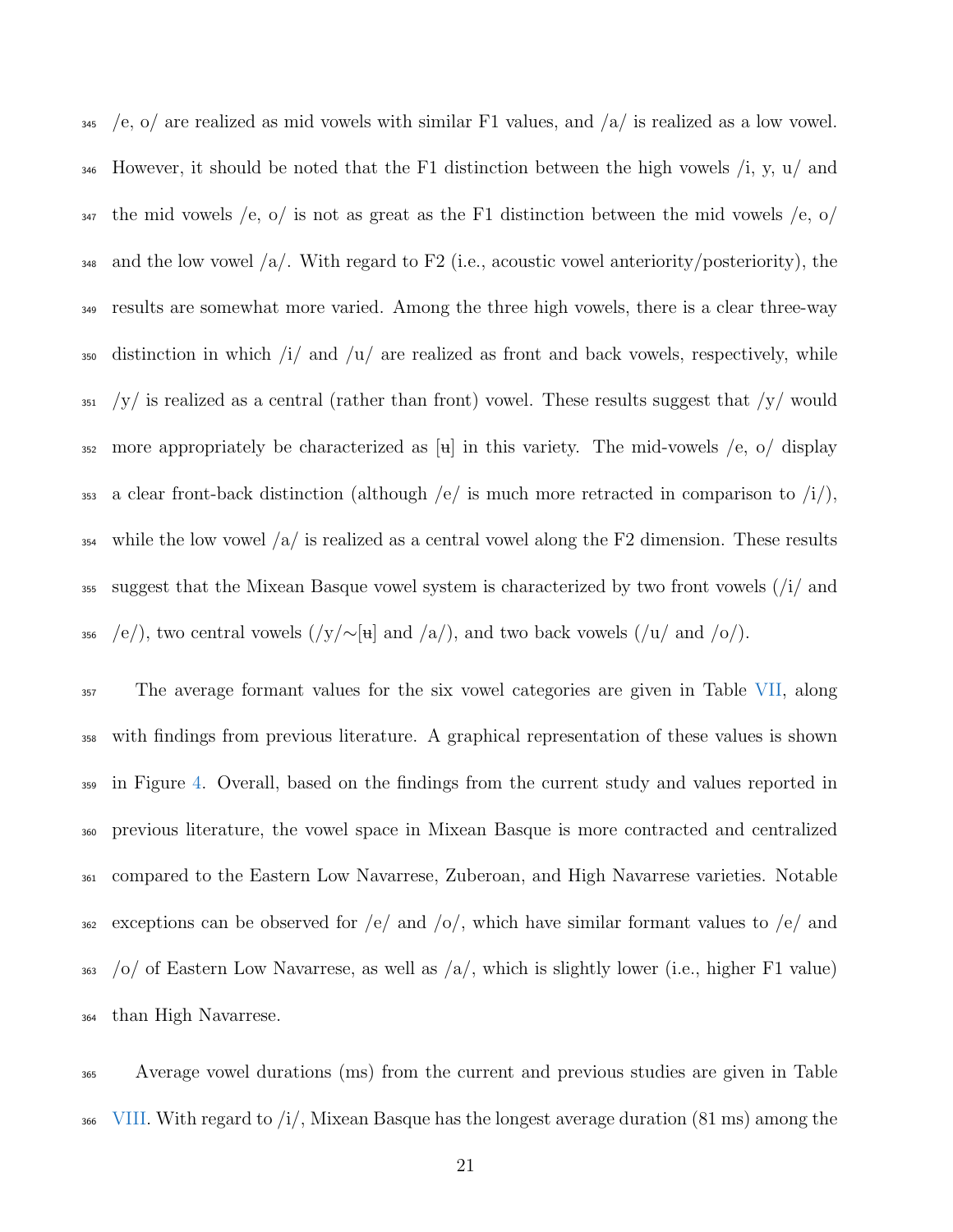

<span id="page-21-0"></span>FIG. 3. (color online) Acoustic vowel space of speaker-normalized F1/F2 values (Hz) for Mixean Basque. Ellipses represent coverage of 50% of the data in each vowel category.

 $_{367}$  four varieties. Similar results can be observed for  $/e/$ , although the durations for Mixean 368 (76 ms) and High Navarrese (68 ms) are more similar than for  $/i$ . With regard to  $/a$ , Mixean again displays the longest duration among the four varieties, although the average duration (88 ms) is fairly similar to the duration of  $\alpha$  in High Navarrese (85 ms). The vowel /o/ exhibits the longest duration in Mixean (98 ms), which is substantially longer than any of the other three varieties, where  $\frac{1}{2}$  ranges from 65–77 ms. This suggests that while /o/ is the most centralized in the formant vowel space among the four varieties, it is perhaps realized as more tense than in the other three varieties. With regard to both  $\mu$ and  $/y/$ , the duration values are similar to those observed in the Zuberoan variety.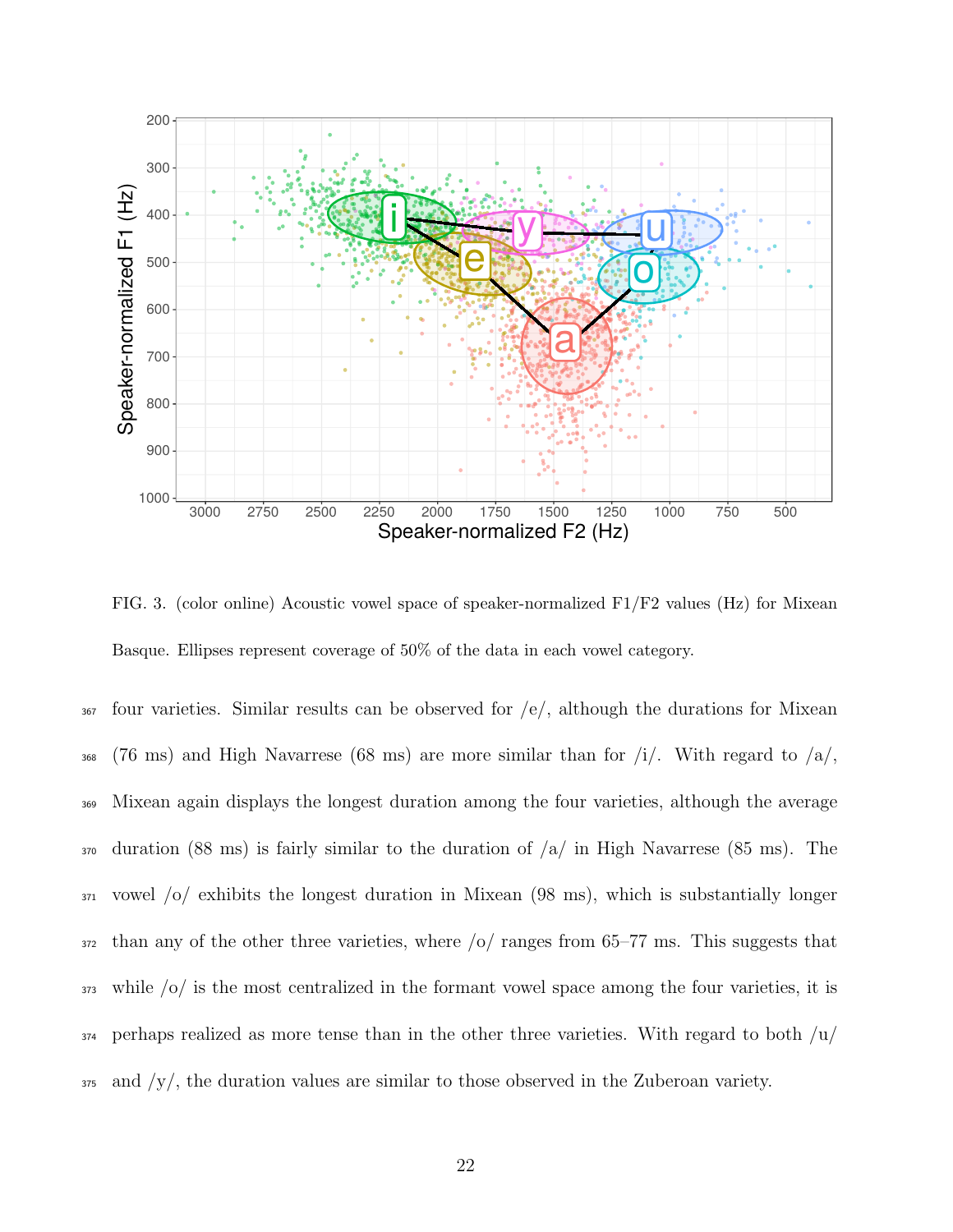|                                |             | Vowel    |     |                                     |    |     |    |                |     |          |    |          |    |                |
|--------------------------------|-------------|----------|-----|-------------------------------------|----|-----|----|----------------|-----|----------|----|----------|----|----------------|
| Variety                        | $\sqrt{i/}$ |          | /e/ |                                     |    | /a/ |    | o              |     | /u/      |    | /y/      |    | /ø/            |
|                                | F1          | F2       | F1  | F2                                  | F1 | F2  | F1 | F <sub>2</sub> | F1  | F2       | F1 | F2       | F1 | F <sub>2</sub> |
| East. Low Navarrese            |             |          |     |                                     |    |     |    |                |     |          |    |          |    |                |
| (Urrutia <i>et al.</i> , 1995) |             | 348 2277 |     | 504 1879 730 1469                   |    |     |    | 521 1058       |     | 383 1036 |    |          |    |                |
| Zuberoan                       |             |          |     |                                     |    |     |    |                |     |          |    |          |    |                |
| (Urrutia <i>et al.</i> , 1995) |             |          |     | 353 2442 509 2002 821 1449 505 1024 |    |     |    |                | 390 | 949      |    | 379 1812 |    | 416 1755       |
| <b>High Navarrese</b>          |             |          |     |                                     |    |     |    |                |     |          |    |          |    |                |
| (Pagola, 1992)                 |             |          |     | 319 2148 444 2010 636 1444 472 925  |    |     |    |                | 338 | 803      |    |          |    |                |
| Mixean                         |             | 404 2170 |     | 507 1838 679 1450                   |    |     |    | 531 1110       |     | 442 1057 |    | 438 1612 |    |                |

<span id="page-22-0"></span>TABLE VII. Vowel formant summary from [Urrutia](#page-44-1) et al. [\(1995\)](#page-44-1), [Pagola](#page-43-0) [\(1992\)](#page-43-0), and the current study.

<span id="page-22-1"></span>TABLE VIII. Vowel duration (ms) summary from [Urrutia](#page-44-1) et al. [\(1995\)](#page-44-1), [Pagola](#page-43-0) [\(1992\)](#page-43-0), and the current study.

|                        |     |                  |    | Vowel          |     |     |     |
|------------------------|-----|------------------|----|----------------|-----|-----|-----|
| Variety                | /i/ | $\left e\right $ | a/ | $\overline{O}$ | /u/ | /у/ | /ø/ |
| East. Low Navarrese    |     |                  |    |                |     |     |     |
| (Urrutia et al., 1995) | 57  | 59               | 65 | 65             | 59  |     |     |
| Zuberoan               |     |                  |    |                |     |     |     |
| (Urrutia et al., 1995) | 68  | 59               | 71 | 77             | 82  | 81  | 79  |
| <b>High Navarrese</b>  |     |                  |    |                |     |     |     |
| (Pagola, 1992)         | 67  | 68               | 85 | 72             | 74  |     |     |
|                        |     |                  |    |                |     |     |     |
| Mixean                 | 81  | 76               | 88 | 98             | 85  | 79  |     |

# <sup>376</sup> B. Results: Stops

377 Voice onset time (VOT) values for voiced stops  $/b$ , d,  $g/$ , unaspirated stops  $/p$ , t, k $/$ ,  $_{378}$  and aspirated stops  $/p<sup>h</sup>$ ,  $t<sup>h</sup>$ ,  $k<sup>h</sup>$  are displayed in box plots in Figure [5.](#page-24-0) In this figure and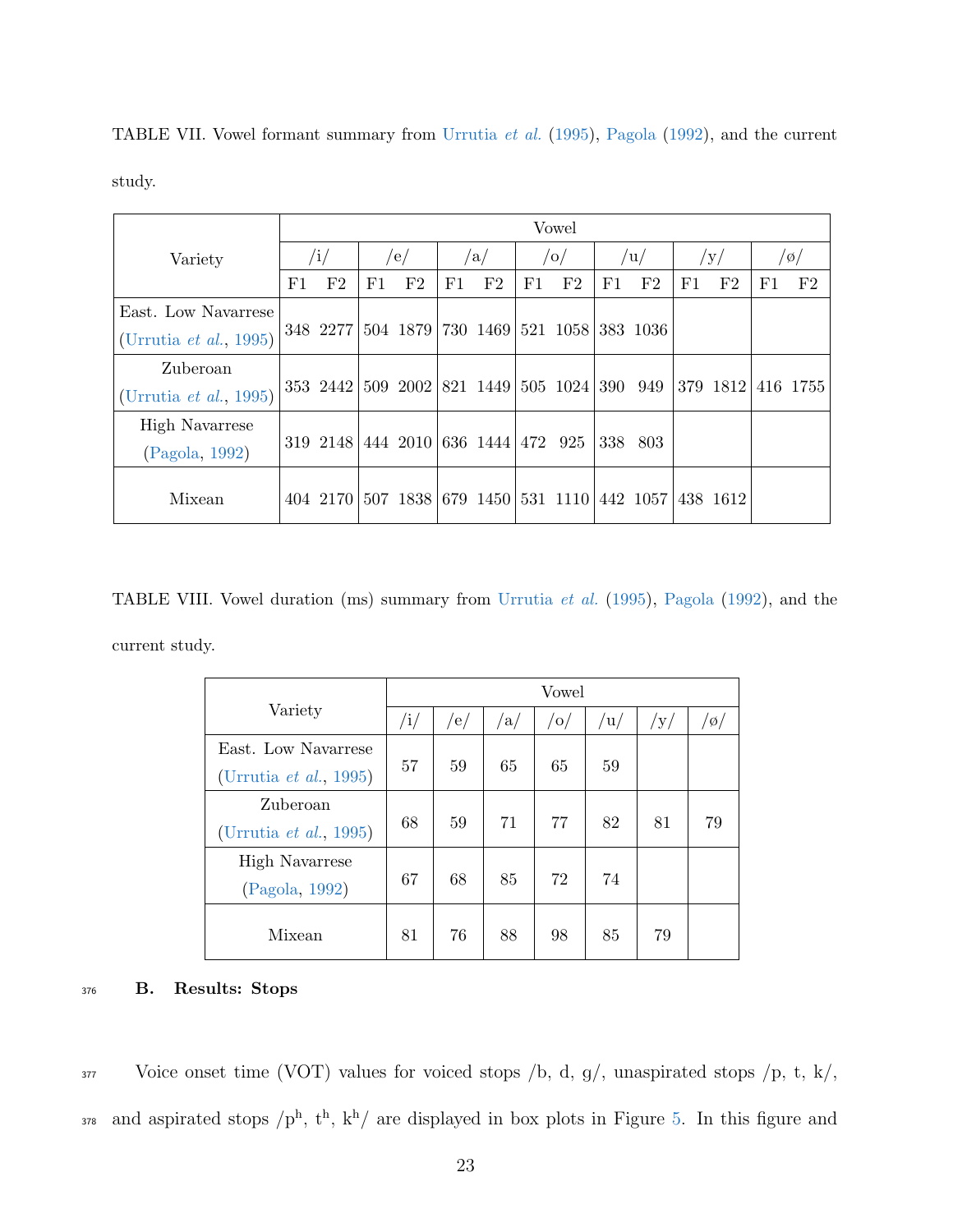

<span id="page-23-0"></span>FIG. 4. (color online) F1 and F2 acoustic vowel spaces in Eastern Low Navarrese (ELN), Zuberoan  $(Z)$ , High Navarrese (HN), and Mixean (M) Basque, based on findings from [Urrutia](#page-44-1) *et al.* [\(1995\)](#page-44-1), [Pagola](#page-43-0) [\(1992\)](#page-43-0), and the current study.

 all similar box plot figures in the paper, mean values are displayed as white circles, median values are displayed as horizontal black bars, inward-facing notches display the standard 381 error around the median (if the notches of two boxes do not overlap along the  $\psi$ -axis, this suggests that the medians are significantly different), the boxes denote the inter-quartile 383 range (IQR; the middle 50% of the data), and the whisker lines denote 1.5  $\times$  the IQR; outliers have been removed to aid visualization. Average VOT values from the current and 385 previous studies are displayed in Table [IX.](#page-25-0) While the results suggest that there are differences between the three stop categories in Mixean Basque that are in the expected direction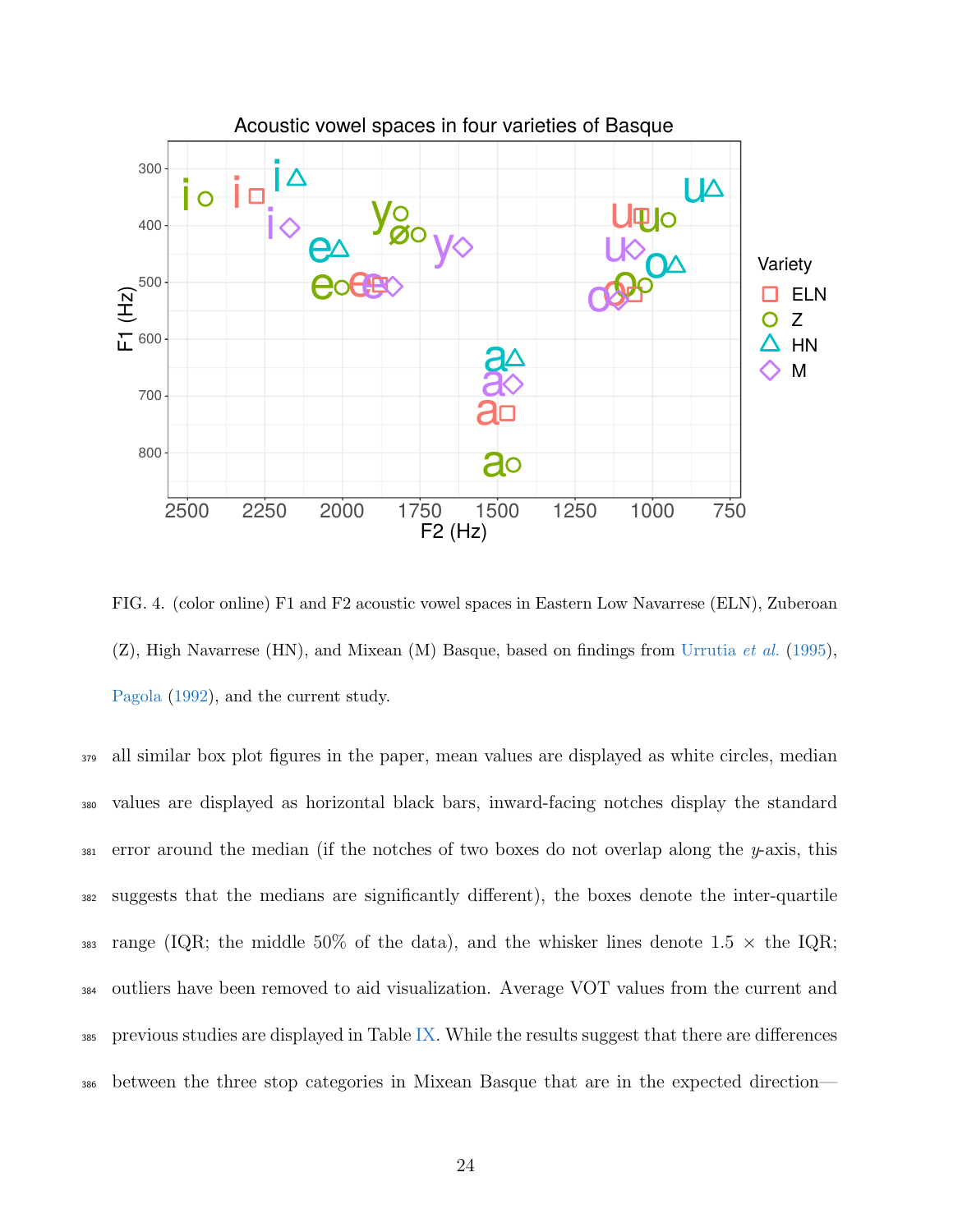voiced stops are produced with negative VOT, unaspirated and aspirated stops are produced with positive VOT, and aspirated stops are produced with greater positive VOT values than unaspirated voiceless stops—the range of VOT values is substantially smaller in the Mixean variety compared to the Zuberoan variety. Only one of the previous studies investigated voiced stops [\(Gaminde](#page-40-5) *et al.*, [2002\)](#page-40-5), for which they also observed negative VOT values. However, the range of average values (-105 ms to -101 ms) suggests a much longer interval of pre-voicing in the voiced stops of the Zuberoan variety than in the Mixean variety (range:  $394 -41$  ms to  $-28$  ms). Similarly, the range of average positive VOT values for aspirated voiceless 395 stops  $(61 \text{ ms to } 83 \text{ ms in }$  [Gaminde](#page-40-5) *et al.*, [2002](#page-40-5) and 47 ms to 67 ms in [Mounole,](#page-42-2) [2004\)](#page-42-2) suggests a longer interval of aspiration in the Zuberoan variety than in the Mixean variety (range: 30 ms to 36 ms). However, the positive VOT values observed for the unaspirated voiceless [s](#page-40-5)tops of the Mixean variety are similar to those observed for Zuberoan in both [Gaminde](#page-40-5) *[et al.](#page-40-5)*  $(2002)$  and [Mounole](#page-42-2)  $(2004)$ .



<span id="page-24-0"></span>FIG. 5. (color online) Voice onset time (VOT; ms) values for stop consonants in Mixean Basque.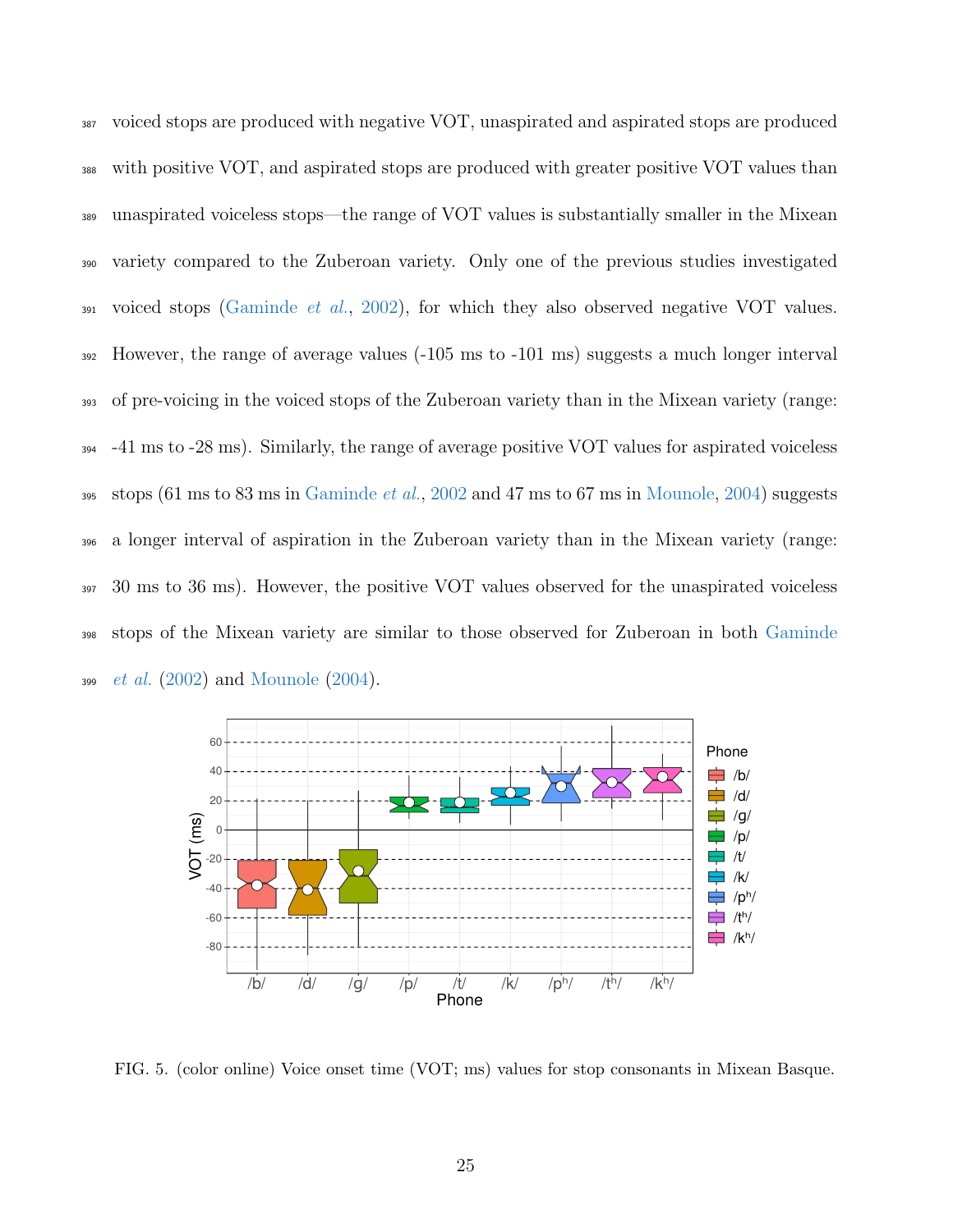|                              | Stop consonant |                     |                                        |                         |     |             |        |               |              |  |
|------------------------------|----------------|---------------------|----------------------------------------|-------------------------|-----|-------------|--------|---------------|--------------|--|
| Variety                      | /b/            | $\mathbf{p}_{\ell}$ | ${}^{\prime}\mathrm{p}^{\mathrm{h}}$ , | $^{\prime}\mathrm{d}$ / | /t, | $t^{\rm h}$ | 'g/    | $^{\prime}$ k | ${'\bf k^h}$ |  |
| Zuberoan                     |                |                     |                                        |                         |     |             |        |               |              |  |
| (Gaminde $et \ al.,\ 2002$ ) | $-102$         | 20                  | 61                                     | $-105$                  | 24  | 67          | $-101$ | 27            | 83           |  |
| Zuberoan                     |                |                     |                                        |                         |     |             |        |               |              |  |
| (Mounole, 2004)              |                | 14                  | 47                                     |                         | 20  | 52          |        | 28            | 67           |  |
| Mixean                       | $-38$          | 19                  | 30                                     | $-41$                   | 19  | 33          | $-28$  | 26            | 36           |  |

<span id="page-25-0"></span>TABLE IX. Stop consonant voice onset time (VOT; ms) from [Gaminde](#page-40-5) et al. [\(2002\)](#page-40-5), [Mounole](#page-42-2) [\(2004\)](#page-42-2), and the current study.

400 Both [Gaminde](#page-40-5) *et al.* [\(2002\)](#page-40-5) and [Mounole](#page-42-2) [\(2004\)](#page-42-2) report a distinction between unaspi- rated and aspirated voiceless stops in the Zuberoan variety, indicating a three-way voicing distinction. In our results for the Mixean variety, although the voiceless consonants that are (ostensibly) aspirated are indeed realized with overall greater positive VOT values than their unaspirated counterparts, the distinction between the two groups is not as large as has been reported for the Zuberoan variety. Recall from the introduction that stop aspiration has been lost in most Basque dialects and has been reported to show recession in the dialects that maintain it. Therefore, it is of interest for our current study to determine in an objec- tive, data-driven manner whether a three-way contrast does exist in Mixean Basque. To this 409 end, we performed clustering of speaker-normalized VOT values ( $z$ -scores) with the mclust  $_{410}$  R package [\(Fraley](#page-40-10) *et al.*, [2019\)](#page-40-10), using the Bayesian Information Criterion (BIC) based on finite Gaussian mixture modelling to determine the optimal number of clusters present in the data. The results suggest that the overall distribution is indeed best described by three <sup>413</sup> clusters/groups. The proportions of items belonging to these groups are shown in Figure [6.](#page-26-0)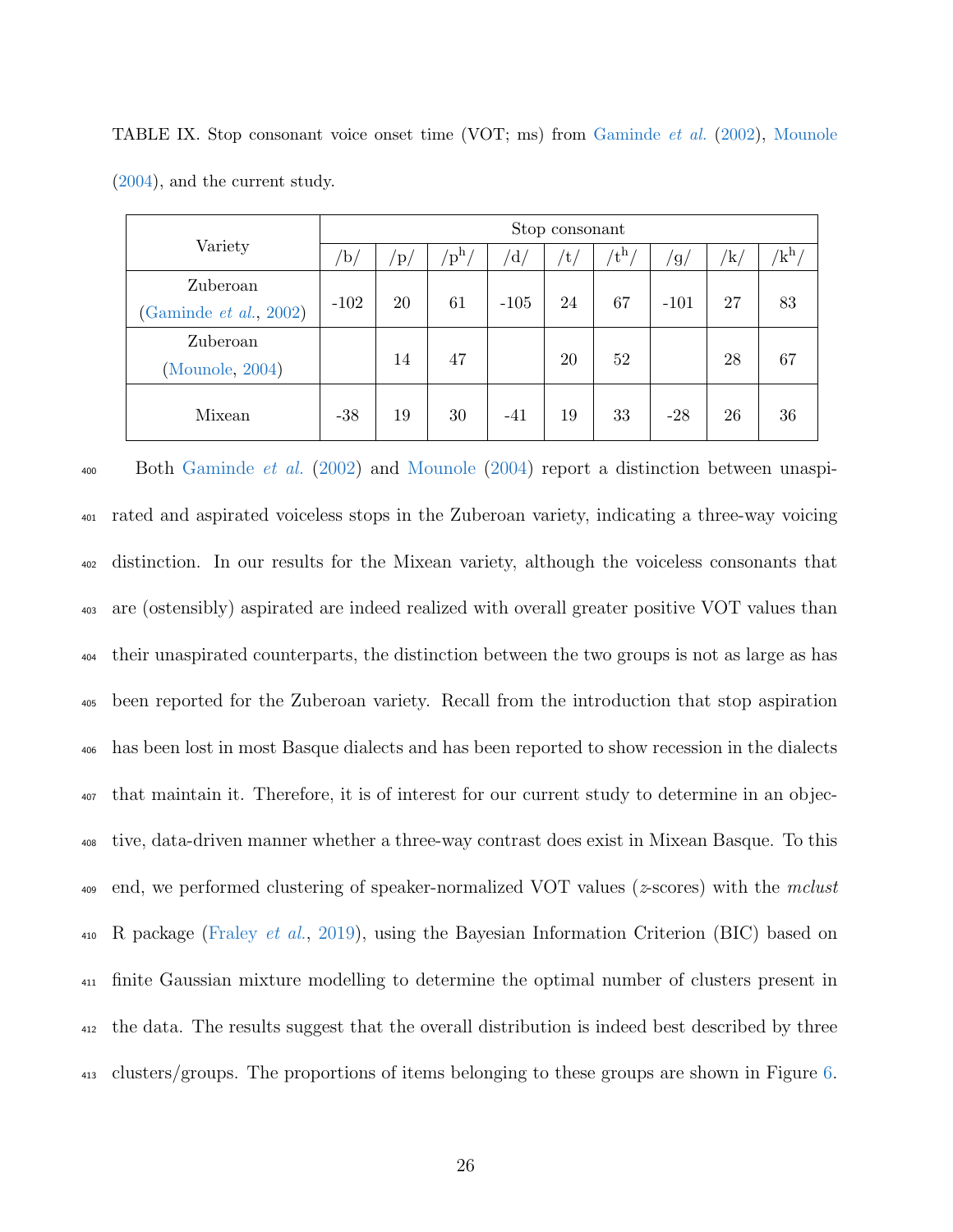In this figure, the three panels correspond to the three groups identified by the Gaussian clustering, and bars are shown in each panel for each of the nine consonant categories that are suggested by the orthographic representations. A given bar displays the percentage of the total number of items of given phone that are identified as belonging to the given cluster. The average VOT for the given consonant belonging to the cluster is displayed above each 419 bar. By way of example, we take the clustering results for  $/g$ : 81\% of  $/g$  items were identified as belonging to Group 1, with an average VOT of -40 ms for these items; 12% of /g/ items were identified as belonging to Group 2, with an average VOT of 15 ms for these  $_{422}$  items; and 7\% of /g/ items were identified as belonging to Group 3, with an average VOT of 34 ms for these items.



<span id="page-26-0"></span>FIG. 6. (color online) Voice onset time (VOT; ms) values for stop consonants in Mixean Basque, separated into three clusters identified by finite Gaussian mixture modelling.

<sup>424</sup> These results suggest that a three-way voicing contrast is indeed present in the variety. <sup>425</sup> However, the classification of the observations based on these groups/clusters does not clearly 426 delineate categories comprised solely of the three stop consonant groups  $\beta$ , d, g,  $\beta$ , t, k,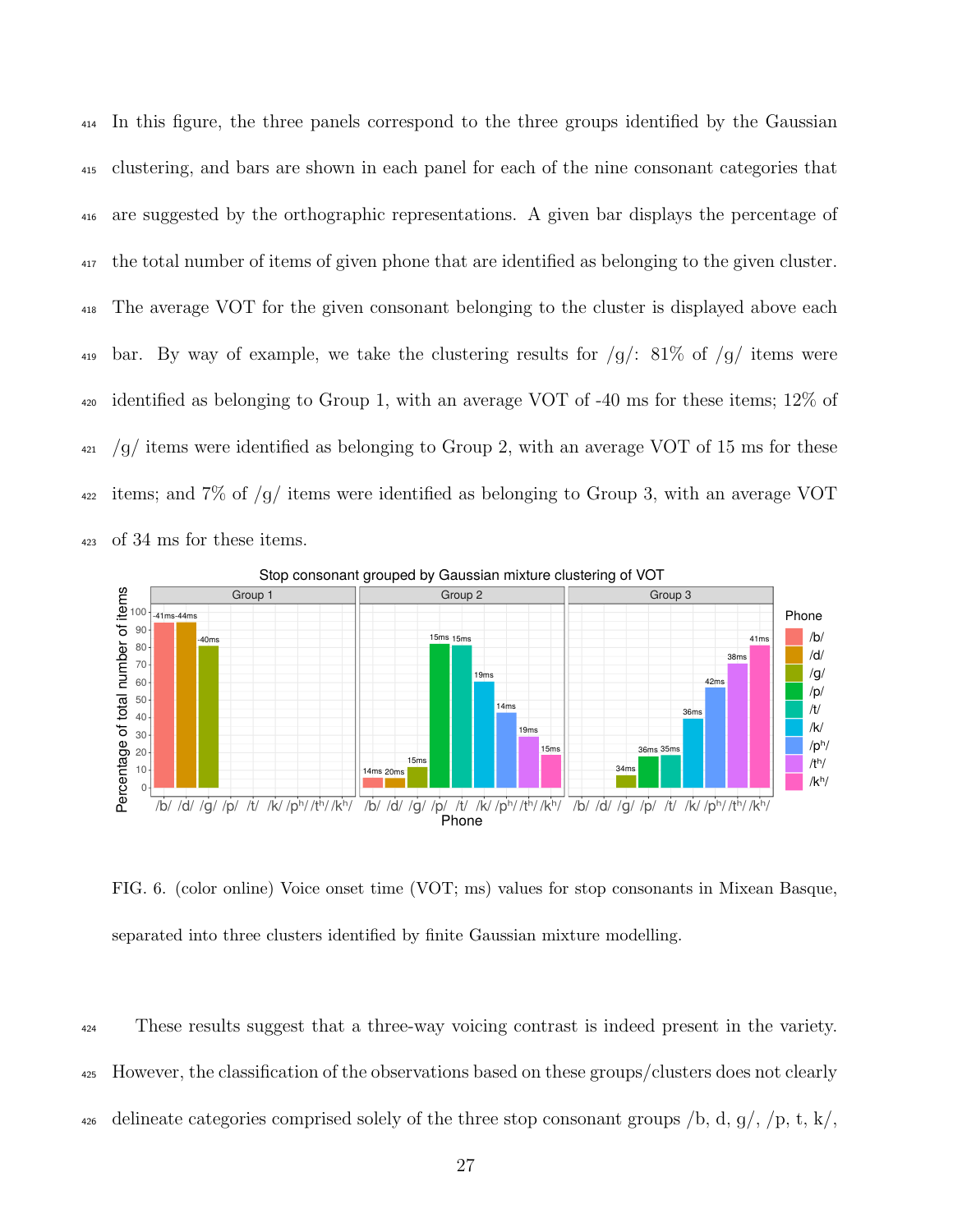<sup>427</sup> and  $/p^h$ ,  $t^h$ ,  $k^h$ . Group 1 consists of consonants with average negative VOT values in the <sup>428</sup> range of -44 ms to -40 ms. Only /b, d, g/ items are included in this group, and the majority  $_{429}$  (81\%-94\%) of the items for these consonants are included in this group for each of the three consonants. This suggests that Group 1 represents voiced consonants, comprised solely of  $\mu_{431}$  /b, d, g/ items, and that these /b, d, g/ items are nearly categorically realized with negative VOT (i.e., pre-voicing).

 However, considerably more variation can be observed for Groups 2 and 3. Group 2 consists of consonants with average positive VOT values in the range of 14–20 ms. Interest- ingly, items from all nine stop consonants are realized with VOT values in this range. While the most prominent group of consonants in this cluster is indeed the unaspirated voiceless /p, t, k/ triad—82%, 81%, and 61% of the total number of items for these consonants, respectively—a small percentage of each of the voiced consonants /b, d, g/, as well as a <sup>439</sup> much larger percentage of the aspirated voiceless  $/p<sup>h</sup>$ ,  $t<sup>h</sup>$ ,  $k<sup>h</sup>$  are also produced with VOT values in this 14-20 ms range. Finally, Group 3 consists of consonants with average positive  $_{441}$  VOT values in the range of 34–42 ms. While there are no instances of voiced  $/b$ , d/ in this 442 group, 7% of the total number of  $/g/\$  items are produced with VOT values in this range, as 443 well as a higher percentage of unaspirated voiceless  $/p$ , t, k $/$ -18%, 19%, and 39% of the to- tal number of times for these consonants, respectively. However, the most prominent group 445 of consonants in this third cluster is indeed the aspirated voiceless  $\pi^{h}$ ,  $t^{h}$ ,  $k^{h}/$  triad—57%, 71%, and 81% of the total number of items for these consonants, respectively.

 Overall, the voice onset time results for the stop consonants suggest that there is a clear categorical distinction between voiced (negative VOT) and voiceless (positive VOT) con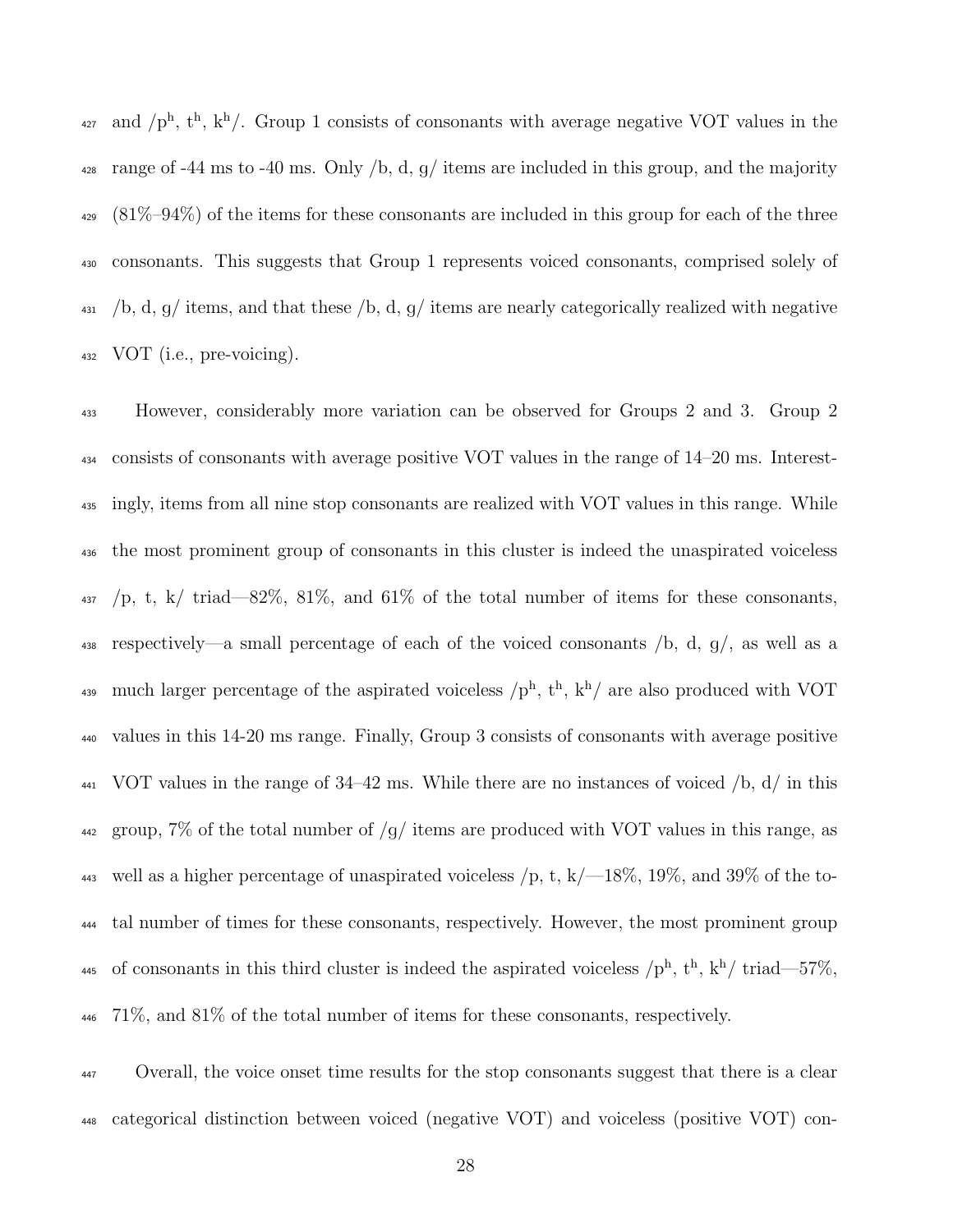sonants, but that the sub-distinction of aspiration vs. non-aspiration among the voiceless consonants displays a substantial degree of overlapping phonetic realizations. It has pre- viously been shown that phonological stop aspiration can vary greatly from town to town within the Zuberoan variety [\(Michelena,](#page-42-0) [2011\)](#page-42-0). This intra-dialectal variation, if also present in Mixean Basque, may provide a possible explanation for the phonetic variation observed here.

## C. Results: Sibilants

 Box plots of speaker-normalized CoG values for the sibilant consonants are displayed in  $_{457}$  Figure [7.](#page-29-0) The average values among all nine consonants range from 3365 Hz (for  $/_5/$ ) to 5088 <sup>458</sup> Hz (for /ts/). The group of voiced sibilants /3, z, z/ are realized with the lowest CoG values. Given that the speech signals were band-pass filtered from 300 Hz to 19 kHz before spectral measurements were made, this pattern is not likely due directly to F0 energy. However, it is reasonable to speculate that energy associated with lower harmonics (energy that arises due to voicing) causes the overall spectral energy to shift towards lower frequencies. The  $\frac{463}{463}$  group of voiceless laminal sibilants  $\frac{1}{5}$ , ts are realized with the highest CoG values. It is of interest to note that both voiced and voiceless apical sibilants have similar CoG values to their palatal counterparts, suggesting a merger of the apical and palatal categories; this pattern is consistent for both fricatives and affricates. Regarding CoG values for fricative and affricate counterparts, there are no intra-pair differences among any of the three pairs  $\sqrt{15}$ ,  $\sqrt{5}$ ,  $\sqrt{5}$ ,  $\sqrt{5}$ ,  $\sqrt{5}$ ,  $\sqrt{5}$ ,  $\sqrt{5}$ ,  $\sqrt{5}$ ,  $\sqrt{5}$ ,  $\sqrt{5}$ ,  $\sqrt{5}$ ,  $\sqrt{5}$ ,  $\sqrt{5}$ ,  $\sqrt{5}$ ,  $\sqrt{5}$ ,  $\sqrt{5}$ ,  $\sqrt{5}$ ,  $\sqrt{5}$ ,  $\sqrt{5}$ ,  $\sqrt{5}$ ,  $\sqrt{5}$ ,  $\sqrt{5}$ ,  $\sqrt{5}$ ,  $\sqrt{5}$ ,  $\sqrt{$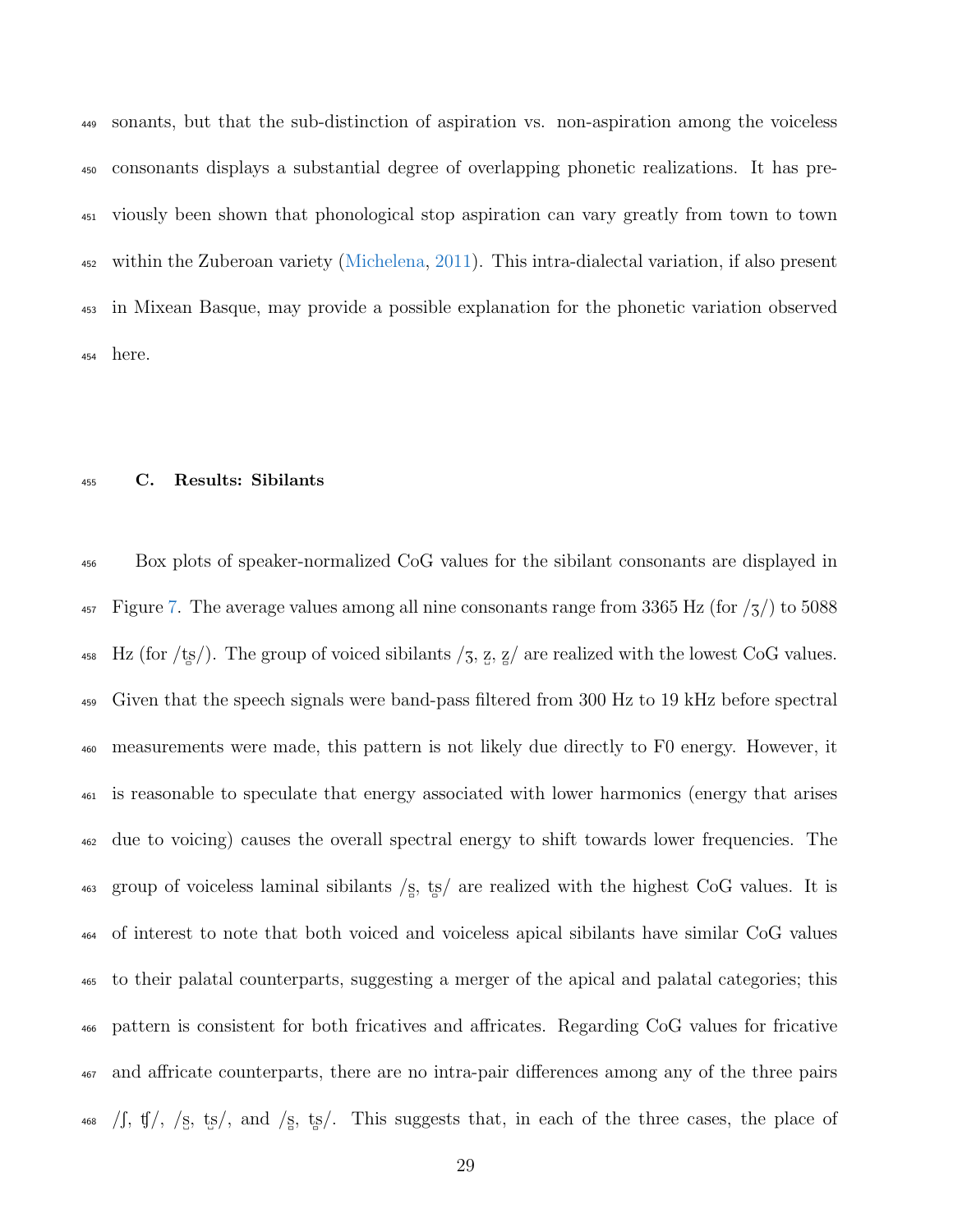

<sup>469</sup> articulation is consistent for the plain fricative and the fricative portion of its corresponding

<sup>470</sup> affricate.

<span id="page-29-0"></span>FIG. 7. (color online) Center of gravity (CoG; Hz) for sibilant consonants in Mixean Basque.

 Average sibilant CoG values from the current and previous studies are given in Table [X.](#page-31-0) There are several interesting patterns that can be observed in comparing our results to the CoG values that have been reported for other varieties of Basque. Firstly, the range of CoG values that we have obtained is much smaller than what has previously been reported for other varieties. In particular, our results show no indication of the comparatively high 476 CoG values reported by [Iglesias](#page-41-7) et al. [\(2016\)](#page-41-7) (e.g, 14.5 kHz for  $/ts$ ) or [Gandarias](#page-41-8) et al. [\(2014\)](#page-41-8) (e.g., 13.1 kHz for  $\frac{dz}{}$ ). Unfortunately, since technical details about the CoG measurements are not provided in those studies, we are not able to ascertain whether this discrepancy is due to differences in the language varieties or to differences in experimental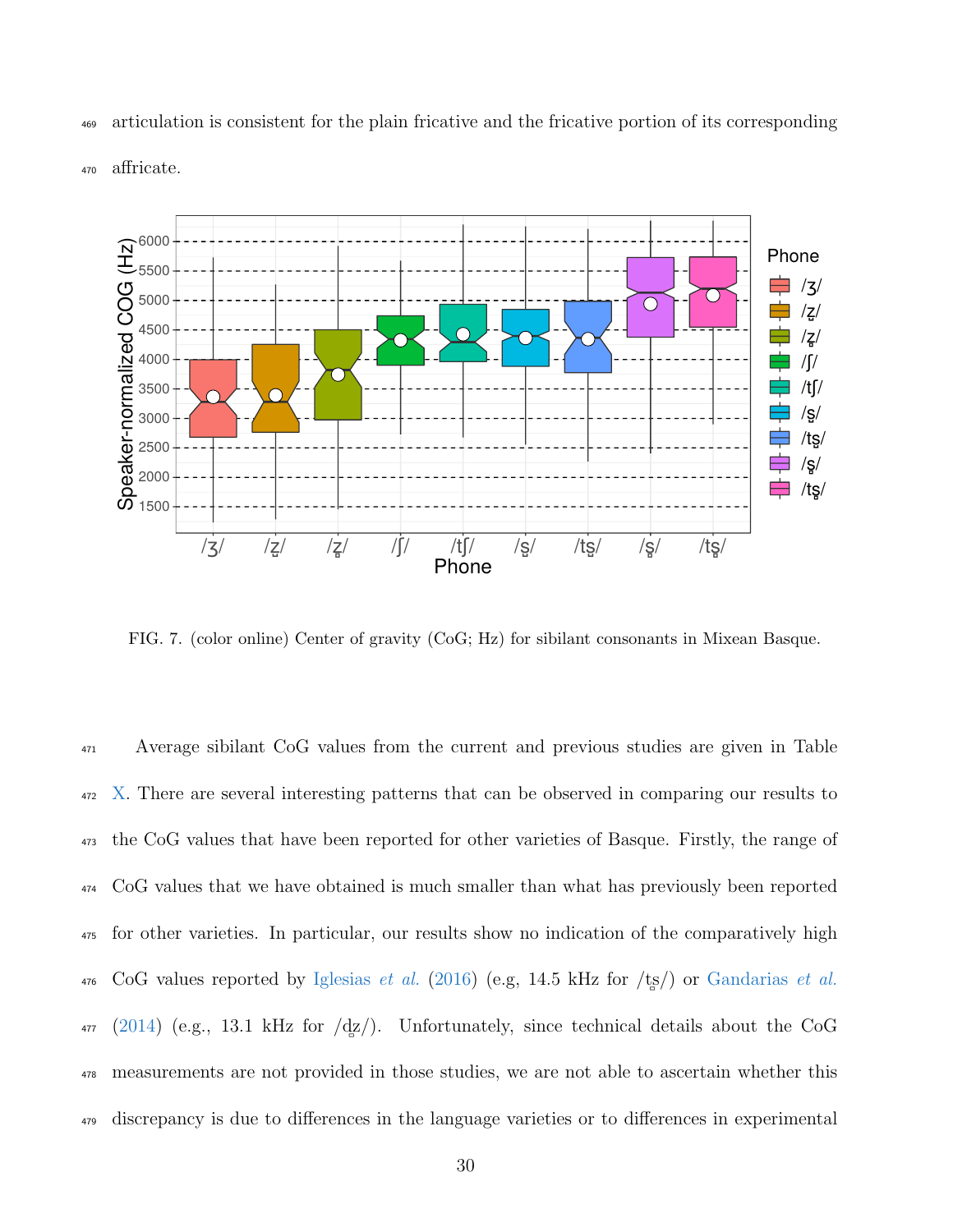methodology. However, the results from the current study are congruent with CoG values that have been reported for voiceless sibilants in, e.g., Aleut, Apache, Chickasaw, Scottish 482 Gaelic, Hupa, Montana Salish, and Toda [\(Gordon](#page-41-9) *et al.*, [2002\)](#page-41-9). Secondly, although our results for CoG values of the fricatives and corresponding affricates suggest no differences in place of articulation in Mixean Basque, this is not the case for other studies that have researched fricative/affricate counterparts in Basque: [Hualde](#page-41-6) [\(2010\)](#page-41-6) reports relatively minor but consistently higher CoG values for affricates compared to fricatives (suggesting a slightly 487 more anterior constriction for the affricates), [Iglesias](#page-41-7) *et al.* [\(2016\)](#page-41-7) reports higher CoG for the palatal affricate vs. fricative but lower CoG for the apical affricate vs. fricative, and [Gandarias](#page-41-8) *et al.* [\(2014\)](#page-41-8) reports higher CoG for the voiceless palatal affricate vs. fricative but lower CoG for the voiced palatal affricate vs. fricative. Finally, with the sole exception of the Bizkaian values reported in [Beristain](#page-38-0) [\(2018b\)](#page-38-0)—where we expect neutralization of these segments—all of the studies outlined here (including the current study) report lower CoG values for the apical sibilants compared to the laminal sibilants. This suggests that the apical sibilants may be produced with a post-alveolar (or even retroflex) place of articulation throughout the Basque language, including the Mixean variety researched here.

## D. Results: Rhotics

 As mentioned in the introduction, the opposition between the two Basque rhotics (a tap and a trill) is only realized intervocalically. Rhotics do not occur word-initially, nor do they contrast in onset clusters or in codas. Thus, it is important to differentiate these three contexts for their analysis, as outlined in the current section.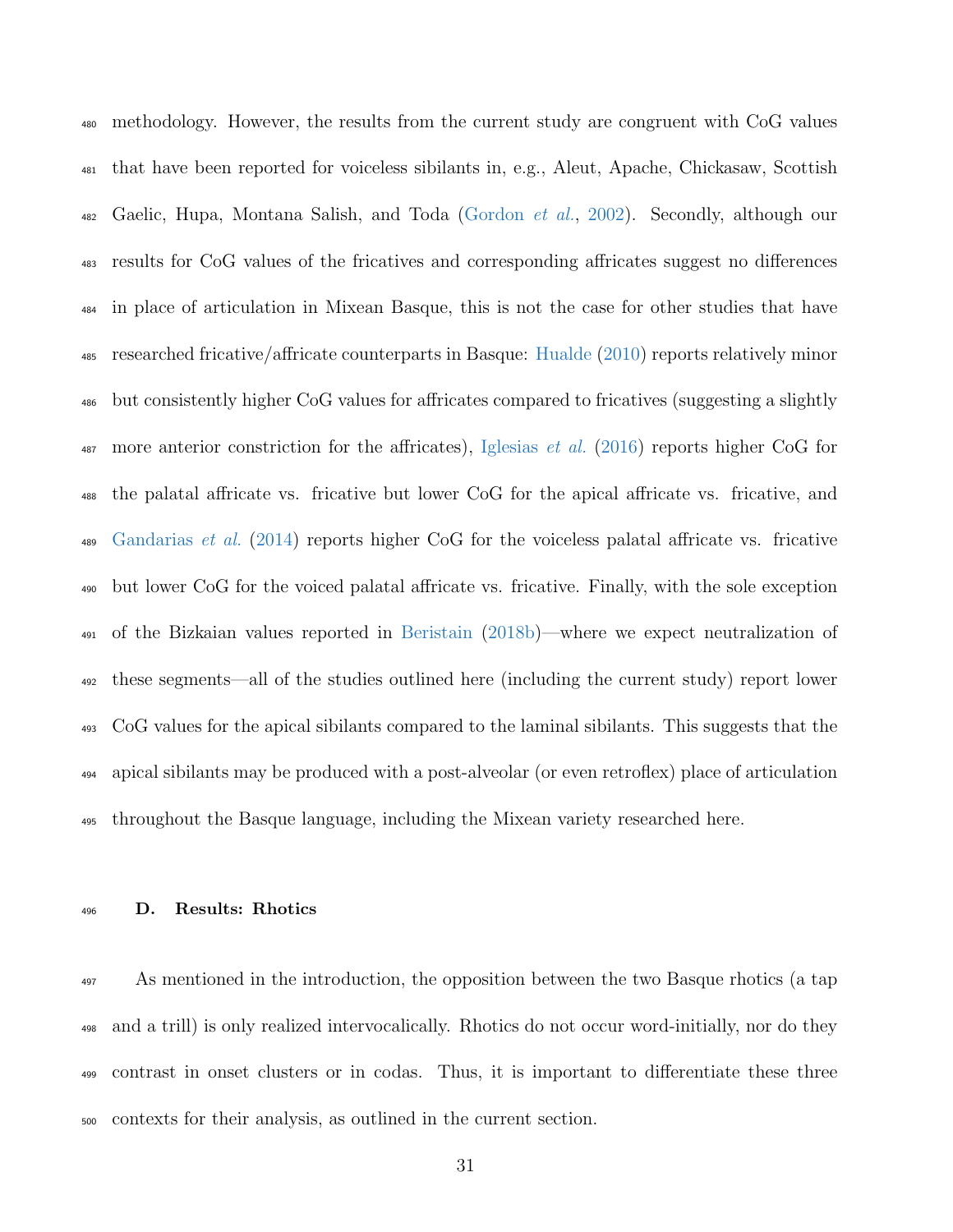<span id="page-31-0"></span>TABLE X. Sibilant consonant center of gravity (CoG; Hz) summary from [Hualde](#page-41-6) [\(2010\)](#page-41-6), [Iglesias](#page-41-7) [et al.](#page-41-7) [\(2016\)](#page-41-7), [Gandarias](#page-41-8) et al. [\(2014\)](#page-41-8), [Muxika-Loitzate](#page-43-5) [\(2017\)](#page-43-5), [Beristain](#page-38-0) [\(2018b\)](#page-38-0), and the current study.

|                            |                      |                |                |                         |               | Sibilant consonant                                                                                                                                                                                                                                                                                                                                                                                                            |      |                    |            |            |      |
|----------------------------|----------------------|----------------|----------------|-------------------------|---------------|-------------------------------------------------------------------------------------------------------------------------------------------------------------------------------------------------------------------------------------------------------------------------------------------------------------------------------------------------------------------------------------------------------------------------------|------|--------------------|------------|------------|------|
| Variety                    | $\sqrt{\frac{g}{2}}$ | $/t_{\rm s}$ / | $/\mathrm{s}/$ | $\mathrm{t}\mathrm{s}/$ | $\sqrt{\int}$ | $/\mathfrak{t}/\mathfrak{g}/\mathfrak{g}/\mathfrak{g}/\mathfrak{g}/\mathfrak{g}/\mathfrak{g}/\mathfrak{g}/\mathfrak{g}/\mathfrak{g}/\mathfrak{g}/\mathfrak{g}/\mathfrak{g}/\mathfrak{g}/\mathfrak{g}/\mathfrak{g}/\mathfrak{g}/\mathfrak{g}/\mathfrak{g}/\mathfrak{g}/\mathfrak{g}/\mathfrak{g}/\mathfrak{g}/\mathfrak{g}/\mathfrak{g}/\mathfrak{g}/\mathfrak{g}/\mathfrak{g}/\mathfrak{g}/\mathfrak{g}/\mathfrak{g}/\mathfr$ | /3/  | $/{\rm d}{\rm 3}/$ | $\rm{z}/z$ | $\rm{d}z/$ | /z/  |
| <b>High Navarrese</b>      |                      |                |                |                         |               |                                                                                                                                                                                                                                                                                                                                                                                                                               |      |                    |            |            |      |
| Hualde $(2010)$            | 6645                 | 7183           |                | 4173 4343               | 3531          | 3829                                                                                                                                                                                                                                                                                                                                                                                                                          |      |                    |            |            |      |
| <b>High Navarrese</b>      |                      |                |                |                         |               |                                                                                                                                                                                                                                                                                                                                                                                                                               |      |                    |            |            |      |
| Beristain (2018b)          | 7914                 |                | 5117           |                         |               |                                                                                                                                                                                                                                                                                                                                                                                                                               |      |                    |            |            |      |
| Gipuzkoan                  |                      |                |                |                         |               |                                                                                                                                                                                                                                                                                                                                                                                                                               |      |                    |            |            |      |
| Iglesias $et \ al. (2016)$ | 14,452               | 14,517         |                | 8081 6951               | 5966          | 7757                                                                                                                                                                                                                                                                                                                                                                                                                          |      |                    |            |            |      |
| Gipuzkoan                  |                      |                |                |                         |               |                                                                                                                                                                                                                                                                                                                                                                                                                               |      |                    |            |            |      |
| Beristain (2018b)          | 7450                 |                | 7160           |                         |               |                                                                                                                                                                                                                                                                                                                                                                                                                               |      |                    |            |            |      |
| Bizkaian                   |                      |                |                |                         |               |                                                                                                                                                                                                                                                                                                                                                                                                                               |      |                    |            |            |      |
| Gandarias et al. (2014)    |                      | 9469           | 6500           |                         | 6588          | 10,383                                                                                                                                                                                                                                                                                                                                                                                                                        | 8033 | 5394               |            | 13,136     |      |
| Bizkaian                   |                      |                |                |                         |               |                                                                                                                                                                                                                                                                                                                                                                                                                               |      |                    |            |            |      |
| Muxika-Loitzate (2017)     | 6610                 |                | 6242           |                         | 5770          |                                                                                                                                                                                                                                                                                                                                                                                                                               |      |                    |            |            |      |
| Bizkaian                   |                      |                |                |                         |               |                                                                                                                                                                                                                                                                                                                                                                                                                               |      |                    |            |            |      |
| Beristain (2018b)          | 5636                 |                | 5925           |                         |               |                                                                                                                                                                                                                                                                                                                                                                                                                               |      |                    |            |            |      |
| Mixean                     | 4942                 | 5088           |                | 4364 4345               | 4326          | 4428                                                                                                                                                                                                                                                                                                                                                                                                                          | 3365 |                    | 3743       |            | 3391 |

## <sup>501</sup> 1. Intervocalic rhotics

 The results for the number of lingual contacts produced in the tap  $\sqrt{r}$  and in the trill /r/ in intervocalic position are shown in Figure [8.](#page-32-0) The bars in this figure represent the  $_{504}$  percentage of total items (y-axis) that occur for a given number of lingual contacts (x- axis). For the intervocalic tap  $/r/$ , the majority of items (82.4%) are produced with a single lingual contact, as expected for the phonetic realization of a tap. A small portion of the items (10.5%) are produced without any measured lingual contact; these realizations may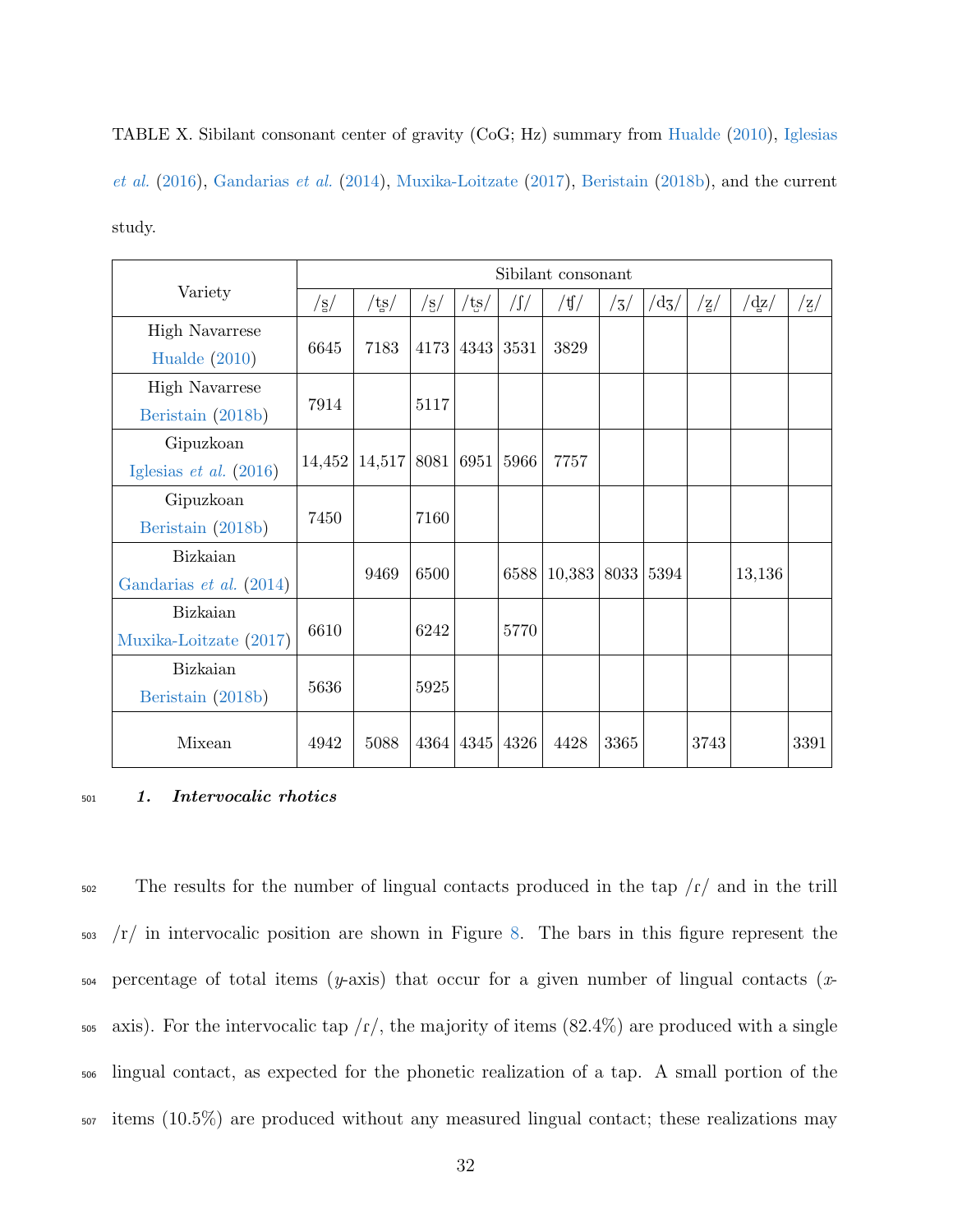

<span id="page-32-0"></span>FIG. 8. Relative proportions of the estimated number of lingual contacts/taps in intervocalic  $\frac{f}{f}$ (left) and /r/ (right) items in Mixean Basque.

sos represent occurrences of the allophones  $[\widehat{\mathfrak{u}}, \underline{\mathfrak{l}}]$ , as reported by [Gaminde](#page-40-9) *et al.* [\(2016\)](#page-40-9) for Bizkaian Basque. An even smaller portion of the items (7.1%) are produced with multiple  $\frac{1}{100}$  contacts, suggesting that the tap /r/ is sometimes (but infrequently) produced as a trill  $_{511}$  in the Mixean variety of Basque. For the intervocalic trill  $/r/$ , there is a nearly equal proportion of items realized with a single contact  $(43\%)$  as of items realized with two contacts (40.1%). The high proportion of single-contact items is surprising, given the fact that trills are characterized by multiple articulator contacts; this result suggests a possible merger in  $_{515}$  progress of  $/r/$  to  $/r/$  in Mixean Basque. Nevertheless, slightly over half of the total number of  $\text{/r/}$  items (56.5%) are produced with multiple lingual contacts (i.e., two or more taps). A single item produced by one male speaker (0.5% of the total data) was produced with no measured lingual contacts; this item was verified manually by the second author, and his perception of the segment was congruent with the automated report of no lingual taps in this particular item.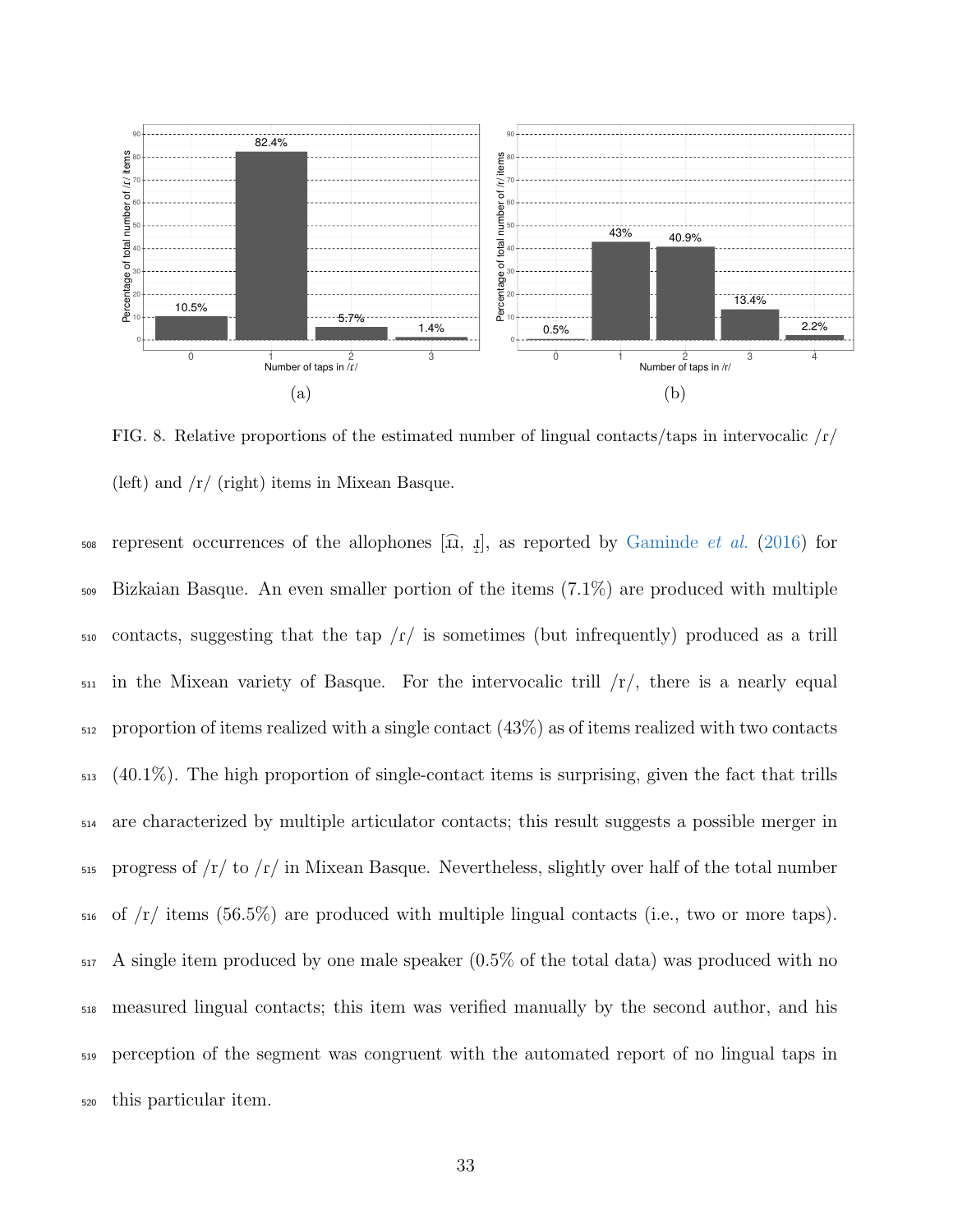#### 2. Onset cluster and coda rhotics

 The results for the number of lingual contacts produced in alveolar rhotics in onset clusters and in coda position are shown in Figure [9.](#page-34-0) In comparison to the intervocalic environment, the occurrence of alveolar rhotic items produced without any lingual contact is much greater in the onset cluster and coda environments. 35.7% of  $\sqrt{r}$ ,  $\frac{r}{r}$  items are produced without any lingual contact when they occur in onset clusters, while the majority of alveolar rhotics (54.8%) are produced without any lingual contact when they occur in coda position. However, in both environments, some of the alveolar rhotic items are produced with at least one tap. In onset clusters, the majority of items  $(60.7\%)$  are produced with a single tap, and a small proportion of items (3.6%) are produced with two taps; no items are produced with three or more lingual taps. In coda position, while the majority of items are produced without any lingual contact, a substantial proportion of alveolar rhotics are produced with one (34.7%) or multiple (10.5%) taps, including rare cases of three and four taps.

## V. DISCUSSION

 Based on the previous literature, we expected to find six vowel categories in Mixean Basque: the common Basque vowels /a, e, o, i, u/, and the high front rounded vowel /y/, as found in Zuberoan. Our acoustic analysis confirms that there are six vowels in Mixean. Nevertheless, our results suggest that the Mixean vowel system is characterized by two front 540 vowels (/i/ and /e/), two central vowels (/y/∼[u] and /a/), and two back vowels (/u/ and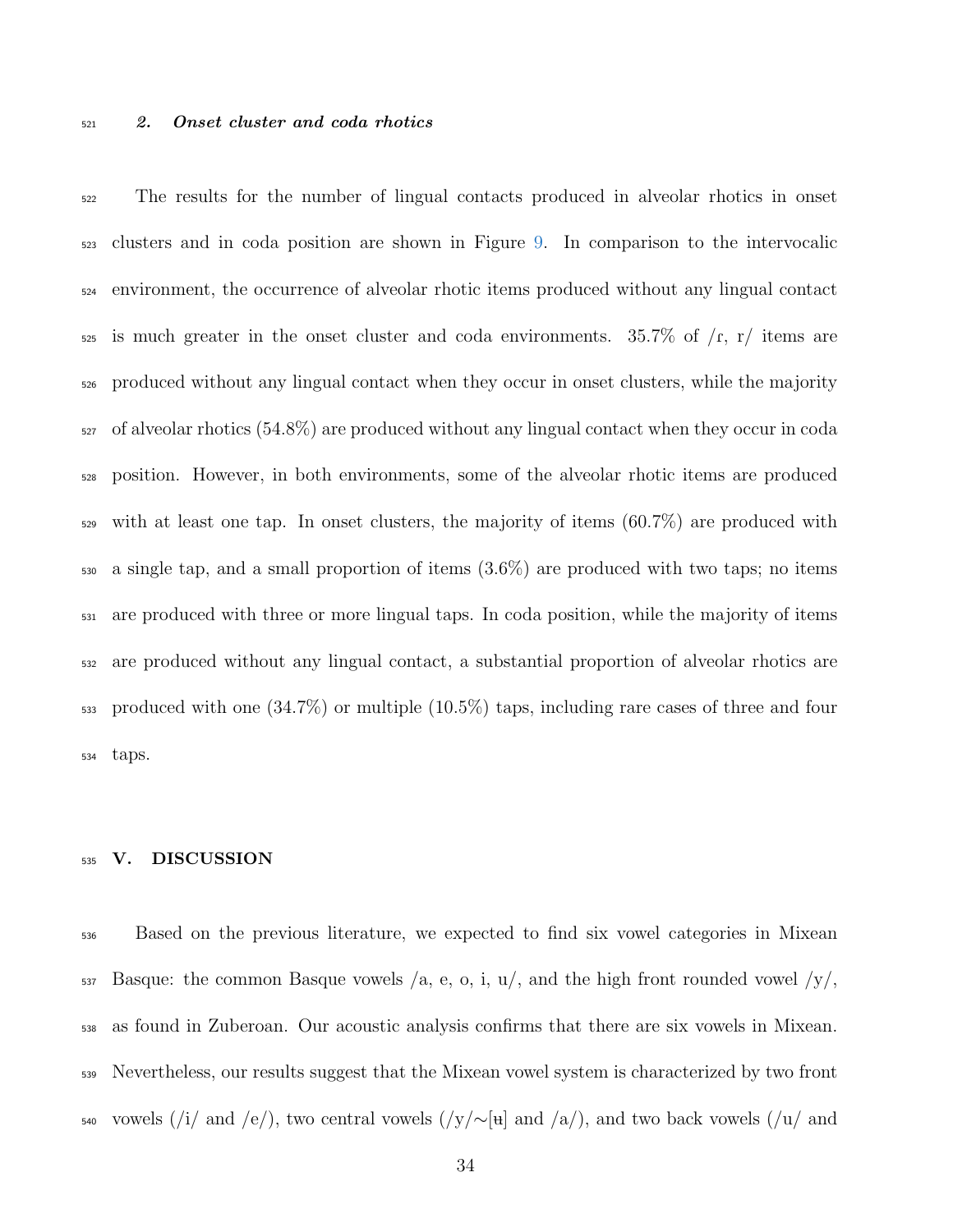

<span id="page-34-0"></span>FIG. 9. Relative proportions of the estimated number of lingual contacts/taps of alveolar rhotics in onset clusters (left) and coda (right) in Mixean Basque.

 $\frac{541}{9}$  /o/). The retraction of Mixean /y/ has been auditorily described as closer to /ø/ [\(Haase,](#page-41-1) <sup>542</sup> [1992,](#page-41-1) p. 29), although our results suggest that the sixth vowel found in Mixean is better  $_{543}$  represented as [ $_{\text{H}}$ ], a segment not found in any other variety of the Basque language. In <sup>544</sup> addition, all high vowels in Mixean seem to be comparatively lower than their equivalents <sup>545</sup> in other Basque dialects. The observation that Zuberoan high vowels are lower than those <sup>546</sup> found, for instance, in French has been made by other authors as early as [Larrasquet](#page-42-8) [\(1932\)](#page-42-8), <sup>547</sup> [b](#page-44-4)ut our results for Mixean point to even lower high vowels than these described by [Urrutia](#page-44-4)  $_{548}$  [et al.](#page-44-4) [\(1991\)](#page-44-4) for Zuberoan Basque. Thus, Mixean high vowels  $\lambda$ , y, u/ are actually articulated  $_{549}$  with mean formants close to the values expected of [e,  $\theta$ , o].

 Regarding Mixean stops, our study has found evidence that there is still a three-way laryngeal distinction in the language (pre-voiced, plain voiceless, and voiceless aspirated). Nevertheless, the mean VOT values that resulted from our study are less extreme than these reported by previous authors for the Zuberoan dialect. Although the finite Gaussian mixture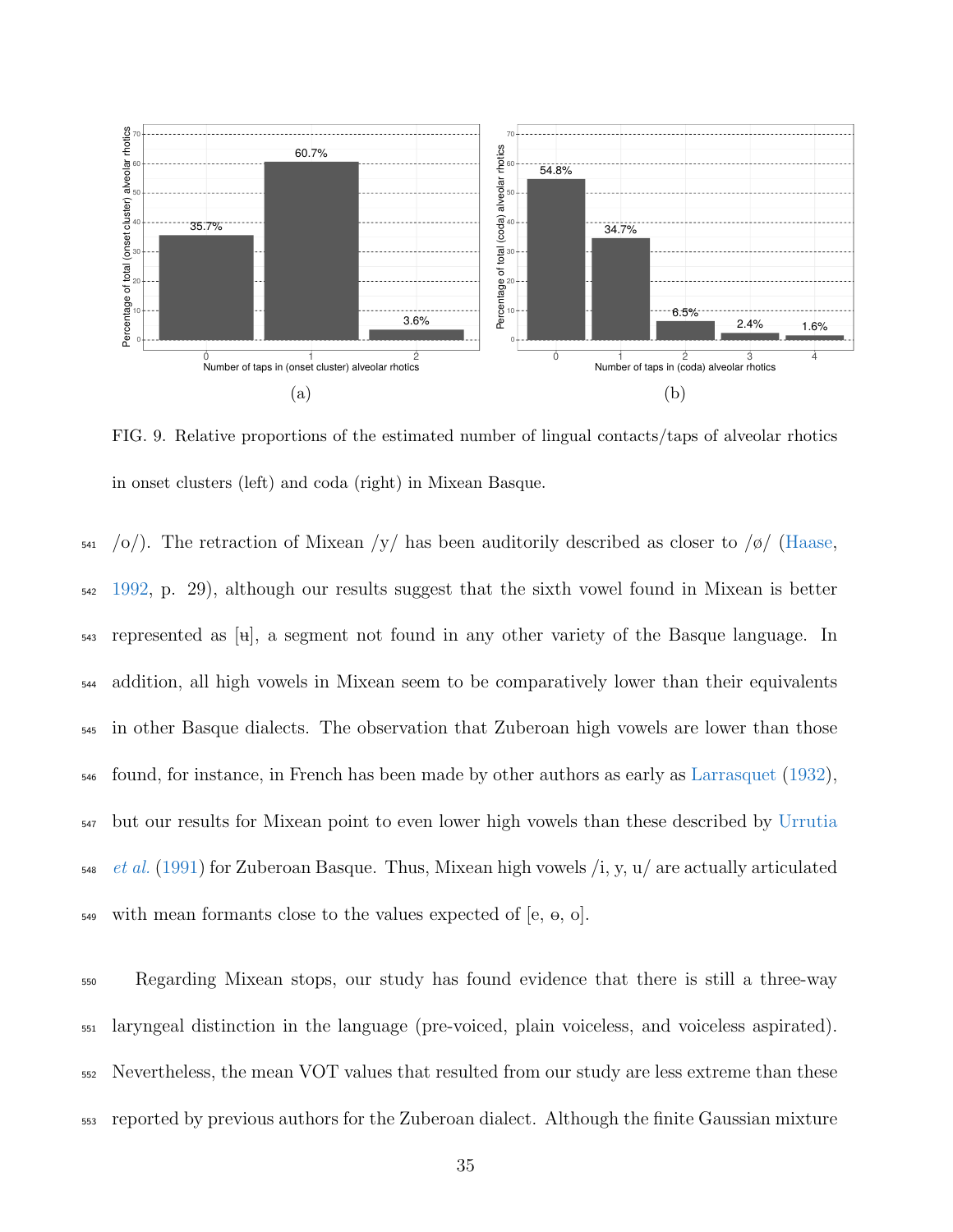modelling applied to our data suggested the presence of three stop series, the clusters that resulted from this classification did not consistently reflect the orthographic notation. These two observations suggest that the three-way distinction is not as strong in Mixean Basque as has been reported for Zuberoan Basque, and that distinctive aspiration is perhaps being lost in this variety, as has arguably occurred in other Basque varieties [\(Egurtzegi,](#page-39-4) [2018a\)](#page-39-4).

 Within sibilants, we did find a categorical difference between apical and laminal sibilants, but our results are not consistent with the most general description of the place of articu- lation of sibilant segments (namely, apico-alveolar, lamino-alveolar and alveolo-palatal). As the rest of the studies outlined in this paper, our study found lower CoG values for the api- cal sibilants than for the laminal sibilants, which is in line with the observation that apical sibilants may be articulated with a post-alveolar (or even retroflex) place of articulation, as suggested by a number of previous descriptions. However, no differences in CoG were observed between the apical and alveolo-palatal sibilants, suggesting a merger in place of articulation between the two sets of segments. This process could involve one of three sce- narios: (1) a merger of apical to alveolo-palatal, as described in [Hualde](#page-41-6) [\(2010\)](#page-41-6); (2) a merger of alveolo-palatal to apical; or (3) a merger of both categories towards an intermediate place of articulation. In comparing our CoG measurements to the values reported in other studies, the CoG values for the apical sibilants are similar to those reported by [Hualde](#page-41-6) [\(2010\)](#page-41-6) for High Navarrese; however, the values for the alveolo-palatal sibilants are lower in High Navar- rese than those observed in the current study. We believe that these results suggest that the alveolo-palatal sibilants have merged to apico-alveolar in the Mixean variety, i.e., scenario 2 above. Finally, unlike previous reports, we did not find CoG differences between any given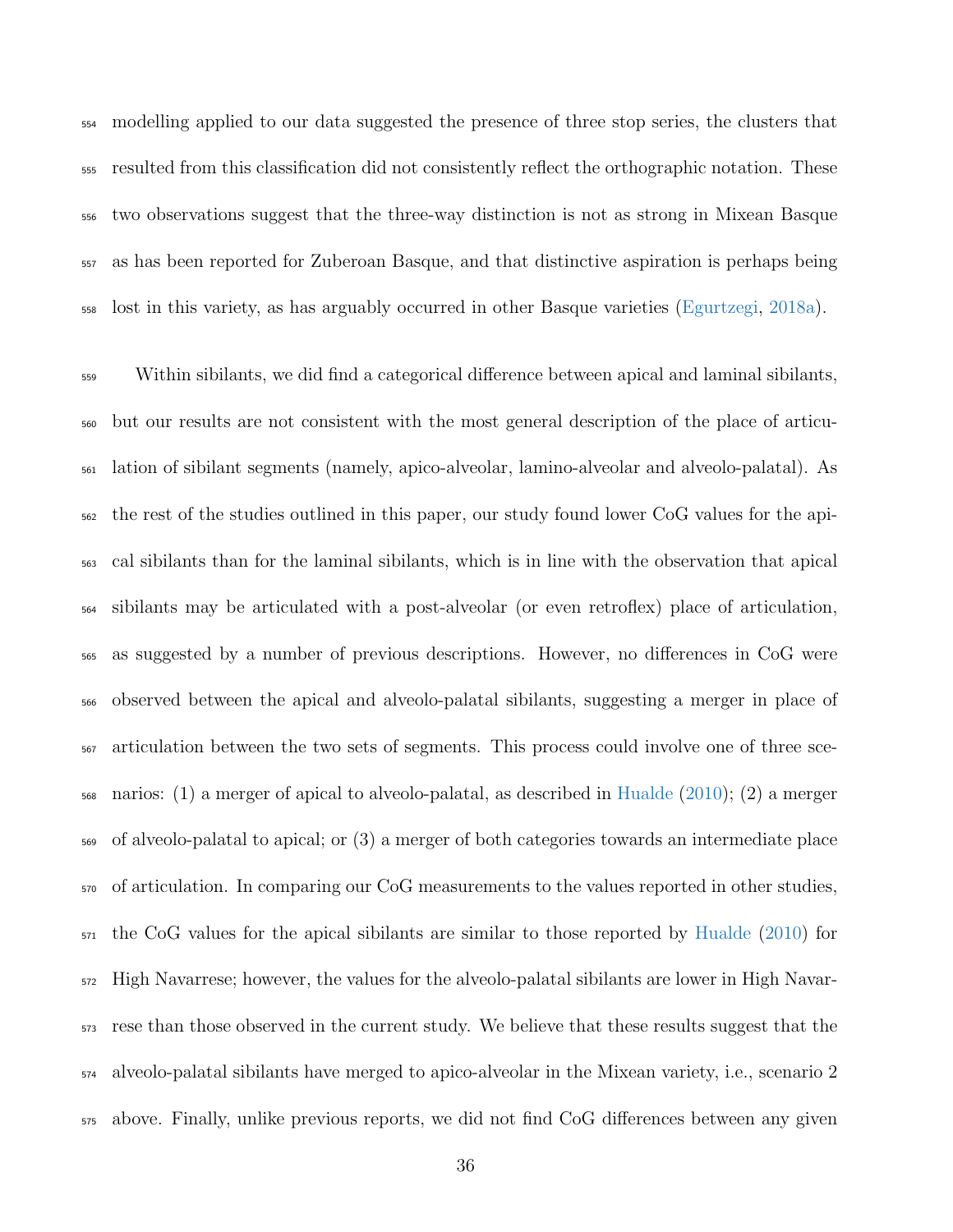fricative and its affricate counterpart, suggesting that fricative and affricate counterparts are produced with the same place of articulation in Mixean Basque.

 We expected to find an opposition between a tap and a trill in intervocalic position, as in <sub>579</sub> other Basque dialects. The results from our study suggest that, in Mixean, this opposition is not as strong as in other Basque dialects. While the number of intervocalic productions  $\frac{581}{100}$  of the phonological tap with more than one lingual contact was not very high (7.1%), the percentage of productions of the phonological intervocalic trill with a single tap was much higher than expected (43%). Although the majority of the intervocalic trills were actually trilled (56.5%), the unexpectedly high number of trills realized as a tap intervocalically points in the direction of an incipient merger of the two rhotics in Mixean Basque. Follow- ing the more general descriptions of Basque rhotics, we may have expected the rhotics in neutralizing contexts (i.e., onset clusters and codas) to be articulated as shorter trills (i.e., two lingual contacts). However, our study suggests that the most common realization of onset-cluster rhotics involves one tap  $(60.7\%$  of all items, and 35.7% with no taps) while coda rhotics are most frequently produced with no taps (54.8% of all items, and 34.7% with one tap). These results suggest that neutralized rhotics are produced as taps or approxi- mants in Mixean, and that coda position is the most frequent context for the realization of approximant/fricative rhotics, followed by onset clusters. Finally, regarding the place of articulation of Mixean rhotics, while some of the speakers produced a number of uvular articulations, none of them limited their rhotics to uvular segments. This observation is based on manual transcription and concomitant perception by the first author (a native  $\epsilon_{597}$  speaker of Basque). This finding contrasts with observations by [Gaminde](#page-40-8) *et al.* [\(2017\)](#page-40-8),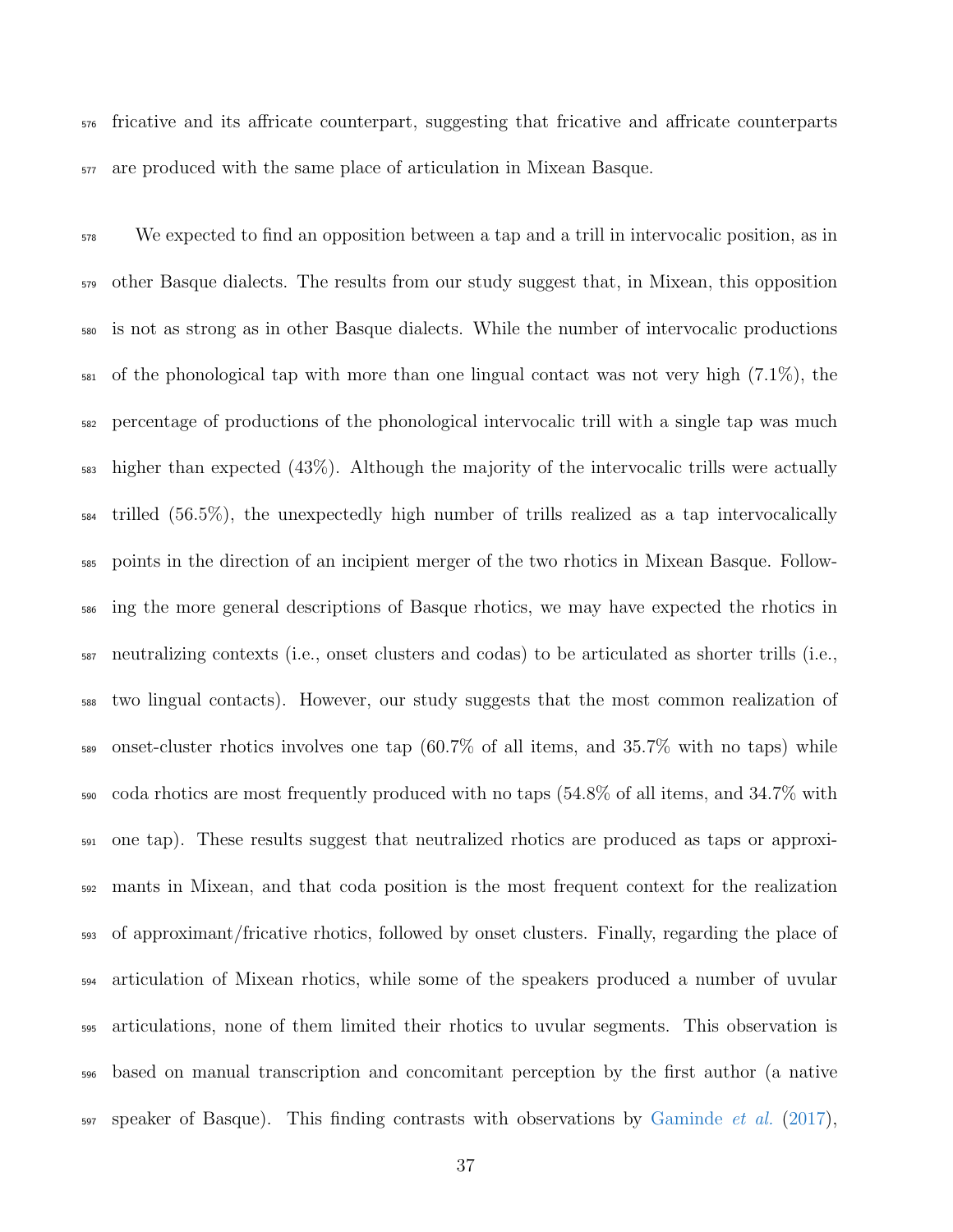who consistently found uvular articulations in the speakers from eastern Basque dialects. However, it is worth mentioning that, while the speakers in their study were of young age, the participants in our study encompassed speakers from a much older generation, so that the spread of uvular rhotics in eastern Basque dialects can potentially be viewed as a recent innovation.

# VI. CONCLUSION

 This study has presented a general description of an endangered variety of Basque, namely Mixean Low Navarrese, via acoustic analyses of most segments in its phonological inven- tory. Not only has it highlighted the importance of describing minority varieties, but it has also underlined the uneven nature of the acoustic studies on the Basque language: while studies on vocalic inventories and sibilants are fairly common, the rest of the segments of the language are understudied, and no general acoustic description of any variety (or the standard language) can be found in the literature. Important results of this study include the first acoustic description of a centralized rounded vowel in Mixean Basque, a data-driven confirmation of the maintenance of the three-way stop distinction, evidence in support of a merger of the series of alveolo-palatal sibilants to the apico-alveolar sibilant series, the description of an incipient merger of rhotics, and the realization of rhotics in neutralizing positions with one or even no lingual contacts.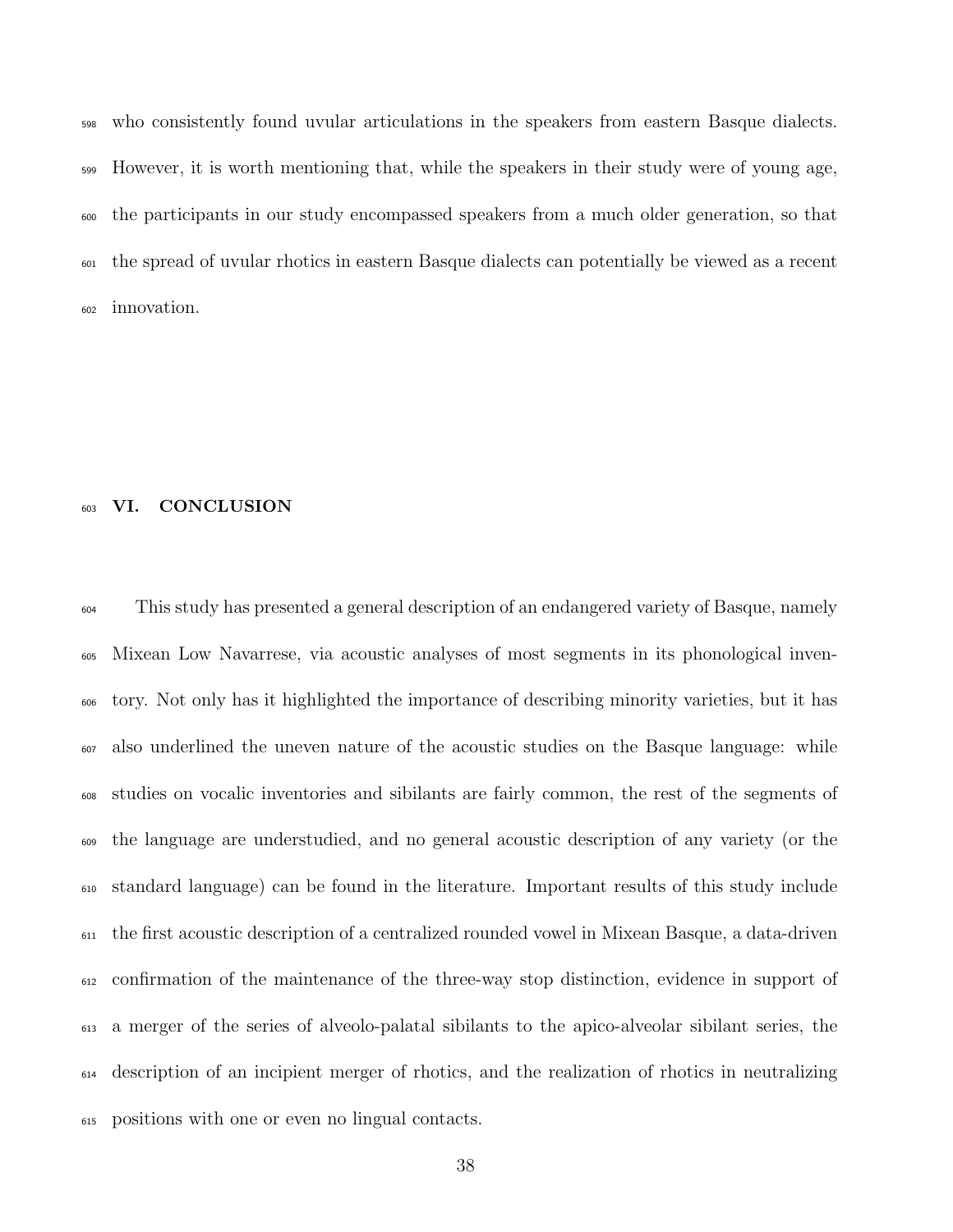## 616 ACKNOWLEDGMENTS

<sup>617</sup> This research was supported by the Alexander von Humboldt Foundation, the Spanish <sup>618</sup> Ministry of Economy and Competitiveness (FFI2016-76032-P; FFI2015-63981-C3-2), and <sup>619</sup> ERC Advanced Grant 295573 Human interaction and the evolution of spoken accent (J. <sup>620</sup> Harrington). We thank I˜naki Camino for letting us use his recordings, Rosa Franzke for  $\epsilon_{21}$  helping us with the annotation process, Martxel Martínez for his help in editing the map, <sup>622</sup> and José Ignacio Hualde for reading and commenting on an early version of this paper. All <sup>623</sup> errors are ours.

## <sup>624</sup> REFERENCES

<span id="page-38-2"></span>625

- <span id="page-38-1"></span> $628$  Sebastián-Donostia, pp. 57–64.
- 629 Beristain, A. (2018a). "The acoustic realization of  $\frac{s}{s}$  and  $\frac{t}{s}$  by L1 and L2 Basque
- <sup>630</sup> speakers," in Linguistic Variation in the Basque Language and Education III, edited by
- <span id="page-38-0"></span><sup>631</sup> A. Iglesias (University of the Basque Country, Bilbao).
- 632 Beristain, A. (2018b). "Basque dialectal substrate in the realization of  $\frac{s}{\sin 2S}$  spanish,"
- <sup>633</sup> Unpublished M.A. thesis, University of Illinois at Urbana-Champaign.

<sup>626</sup> Alonso, A.  $(1923)$ . "Consonantes de timbre sibilante en el dialecto vasco-baztanés," in Tercer <sup>627</sup> Congreso de Estudios Vascos, edited by Eusko Ikaskuntza, Diputación de Guipuzcoa, San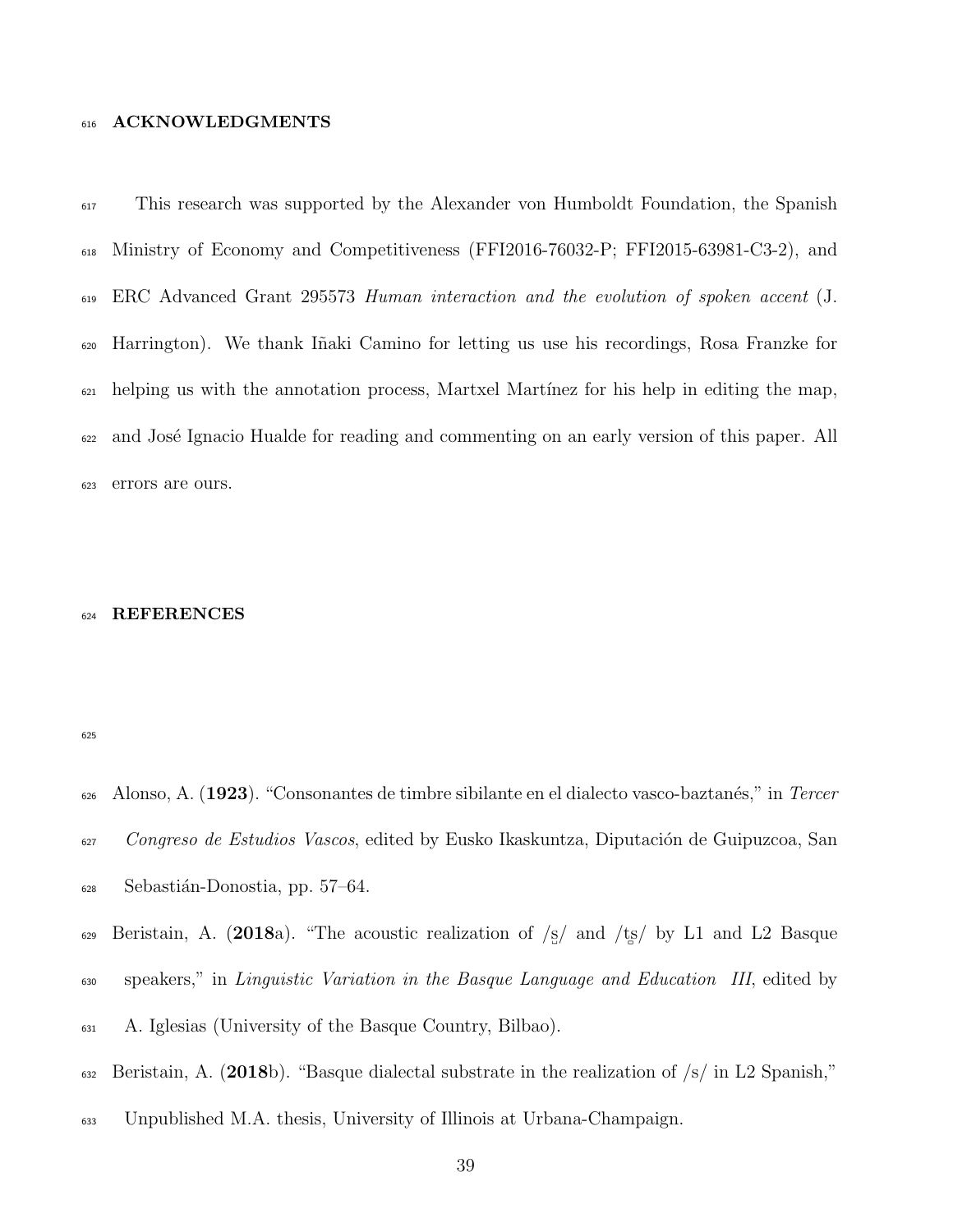- <span id="page-39-8"></span> Boersma, P., and Weenink, D. (2019). "Praat: doing phonetics by computer" Computer software program available from http://www.praat.org/.
- <span id="page-39-0"></span> $\epsilon_{636}$  Camino, I. (2016). Amiküze eskualdeko heskuara [The Basque of the region of Amiküze (Mixe) (Mendaur 11) (Euskaltzaindia, Bilbao).
- <span id="page-39-7"></span><sup>638</sup> Egurtzegi, A. (2013). "Phonetics and phonology," in *Basque and Proto-Basque: Language-*internal and typological approaches to linguistic reconstruction, edited by M. Martínez-
- <span id="page-39-1"></span>Areta (Peter Lang, Frankfurt am Main), pp. 119–172.
- Egurtzegi, A. (2014). "Towards phonetically grounded diachronic phonology of Basque,"
- <span id="page-39-3"></span>Ph.D. thesis, UPV/EHU, Vitoria-Gasteiz.
- Egurtzegi, A. (2015). "Different distributions of contrastive vowel nasalization in Basque,"  $_{644}$  Loquens  $2(1)$ , e017.
- <span id="page-39-4"></span>Egurtzegi, A. (2018a). "Herskarien ustezko ahoskabetasun asimilazioa eta euskal herskari
- zaharren gauzatzea [The alleged voicelessness assimilation and the realization of old Basque  $\frac{647}{20}$  stops]," International Journal of Basque Linguistics and Philology (ASJU)  $52(1-2)$ , 189–
- <span id="page-39-2"></span>206.
- $E_{\text{gurtzegi}}$ , A. (2018b). "On the phonemic status of nasalized  $/\tilde{h}/$  in Modern Zuberoan Basque," Linguistics 56, 1353–1367.
- <span id="page-39-5"></span><sup>651</sup> Etxebarria Arostegi, M. (1995). "Análisis acústico de las vocales del dialecto vizcaíno,"
- <span id="page-39-6"></span>Euskal Dialektologiako Kongresua (1991. Donostia) Anejos del ASJU 28, 519–537.
- Etxebarria Arostegui, M. (1991). "En torno al vocalismo vasco," in Memoriae L. Michelena
- $Magistri$  Sacrum. Anejos de ASJU, pp. 635–655.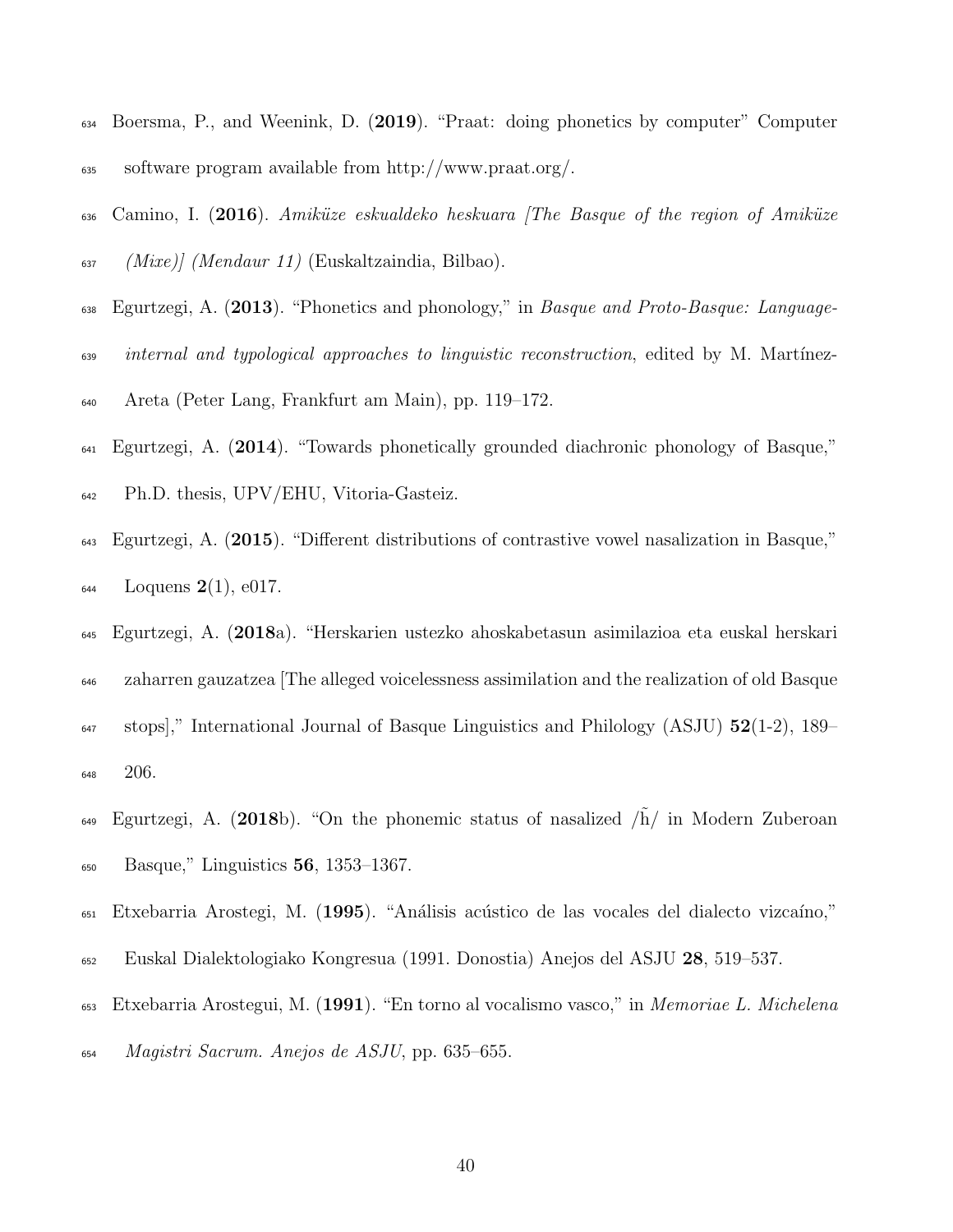- <span id="page-40-0"></span> Etxebarria Ayesta, J. M. (1991). Euskal fonetika eta fonologia: euskera biziaren azterbidean (Labayru Ikastegia, Bilbao).
- <span id="page-40-4"></span><span id="page-40-3"></span>Etxeberria, P. (1990). Zaldibiako bokalen azterketa akustikoa (Mundaiz, Donostia).
- Etxeberria, P. (1991). "Zaldibiako eta beste zenbait hizkuntzatako triangelu akustikoen
- alderaketa," in Memoriae L. Mitxelena magistri sacrum. Anejos del ASJU, 14, pp. 657– 675.
- <span id="page-40-10"></span> $\epsilon_{661}$  Fraley, C., Raftery, A. E., Scrucca, L., Murphy, T. B., and Fop, M. (2019). mclust: Gaussian
- Mixture Modelling for Model-Based Clustering, Classification, and Density Estimation,
- <span id="page-40-1"></span>Computer software program available from https://CRAN.R-project.org/package=mclust.
- Gaminde, I. (1992). "Urduliz eta Gatikako herri hizkuntza azterketa linguistikoa," Ph.D. thesis, Deustuko Unibertsitatea / Universidad de Deusto, Bilbao.
- <span id="page-40-2"></span>Gaminde, I. (1995). "Gatika eta urdulizko bokalen azterketa akustikoa," Enseiukarrean
- <span id="page-40-7"></span>(Deustuko Unibertsitateko Aldizkaria) 11, 125–149.
- <span id="page-40-8"></span>Gaminde, I. (2006). "Dardarkarien ezaugarri akustikoez," Euskalingua 8, 75–82.
- Gaminde, I., Etxebarria, A., Eguskiza, N., Romero, A., and Iglesias, A. (2017). "Dardarkari anizkunaren aldakortasunaz," Fontes Linguae Vasconum 123, 29–64.
- <span id="page-40-5"></span>Gaminde, I., Hualde, J. I., and Salaberria, J. (2002). "Zubereraren herskariak: azterketa
- 
- <span id="page-40-9"></span>akustikoa," Lapurdum 7, 221–236.
- Gaminde, I., Romero, A., Eguskiza, N., and Etxebarria, A. (2016). "Dardarkari bakunaren
- <span id="page-40-6"></span>alofonoez testu irakurrietan," Fontes Linguae Vasconum 121, 121–140.
- Gaminde, I., Unamuno, L., and Iglesias, A. (2013). "Bizkaiko neska gazteen kontsonante
- afrikatuen izari akustikoez," Euskalingua 23, 6–13.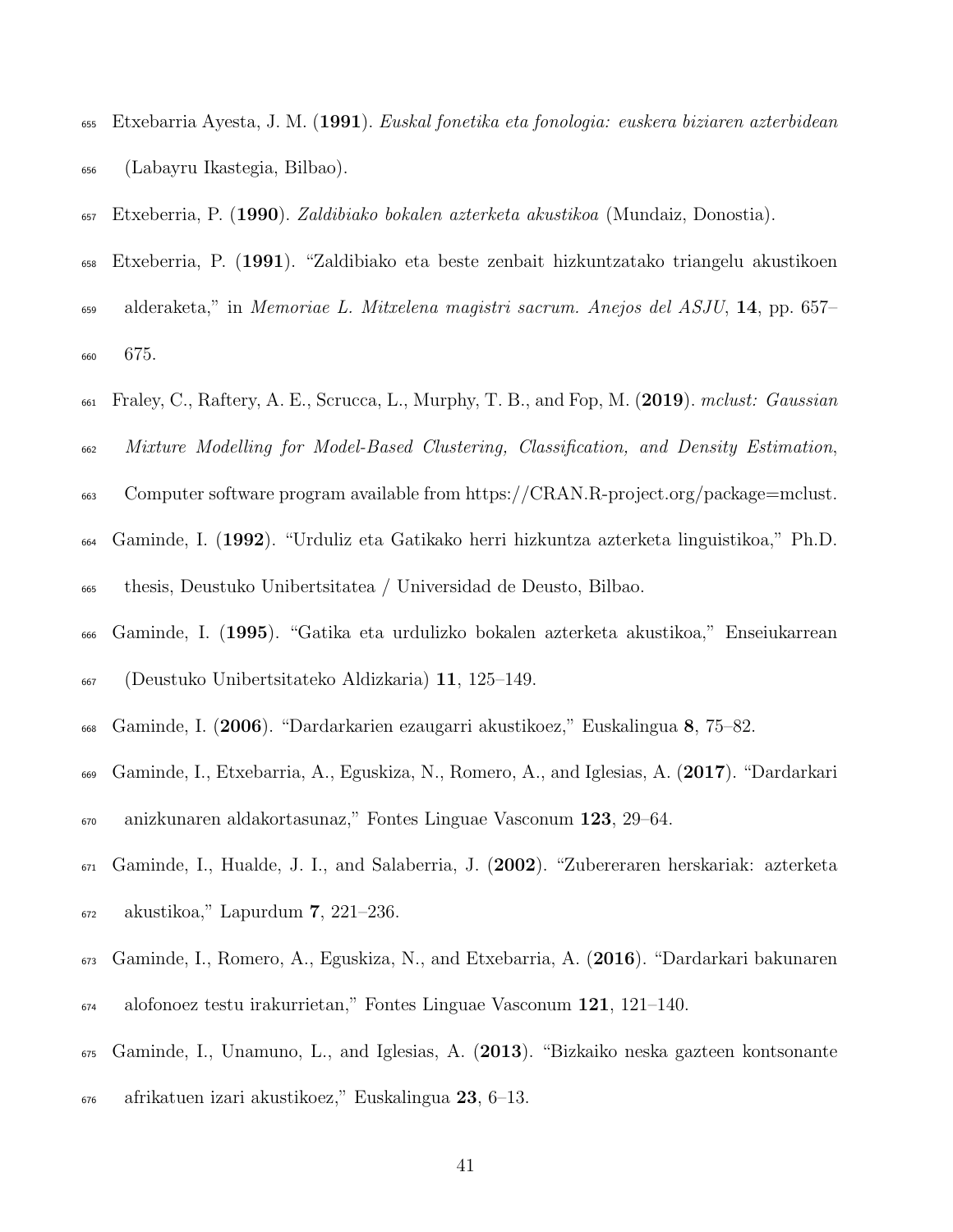- <span id="page-41-8"></span> Gandarias, L., Plaza, J., and Gaminde, I. (2014). "Lekeitioko txistukariez: frikariak eta  $\epsilon_{678}$  afrikatuak," Euskalingua 24, 6–21.
- <span id="page-41-9"></span> Gordon, M., Barthmaier, P., and Sands, K. (2002). "A cross-linguistic acoustic study of  $\frac{680}{141}$  voiceless fricatives," Journal of the International Phonetic Association 32(02), 141–174.
- <span id="page-41-1"></span> Haase, M. (1992). Sprachkontakt und Sprachwandel im Baskenland: die Einflsse des Gaskog-nischen und Franzsischen auf das Baskische (Helmut Buske, Hamburg).
- <span id="page-41-3"></span>683 Hualde, J. I. (2003). "Segmental phonology," in A grammar of Basque, edited by J. I. Hualde and J. Ortiz de Urbina (Mouton de Gruyter, Berlin), pp. 16–65.
- <span id="page-41-6"></span><sup>685</sup> Hualde, J. I. (2010). "Neutralización de sibilantes vascas y seseo en castellano," Oihenart **25**, 89-116.
- <span id="page-41-5"></span> $\frac{687}{2019}$ . Hualde, J. I., Beristain, A., Icardo Isasa, A., and Zhang, J. (2019). "Lenition of word-final plosives in basque," in Proceedings of International Congress of Phonetic Sciences 2019 (Melbourne, Australia).
- <span id="page-41-4"></span> Hualde, J. I., Lujanbio, O., and Zubiri, J. J. (2010). "Goizueta Basque," Journal of the International Phonetic Association 40, 113127, doi: [10.1017/S0025100309990260](http://dx.doi.org/10.1017/S0025100309990260).
- <span id="page-41-0"></span> $\mu_{692}$  Hualde, J. I., and Ortiz de Urbina, J. (2003). A grammar of Basque (Mouton de Gruyter, Berlin).
- <span id="page-41-7"></span>694 Iglesias, A., Gaminde, I., Gandarias, L., and Unamuno, L.  $(2016)$ . "Euskararen txisturkariak aztertzeko indize akustikoez," Euskalingua 28, 6–18.
- <span id="page-41-2"></span>696 [I](http://https://www.insee.fr/fr/statistiques/3681328)nsee  $(2019)$ . "Populations légales  $2016$ " [https://www.insee.fr/fr/statistiques/](http://https://www.insee.fr/fr/statistiques/3681328) [3681328](http://https://www.insee.fr/fr/statistiques/3681328).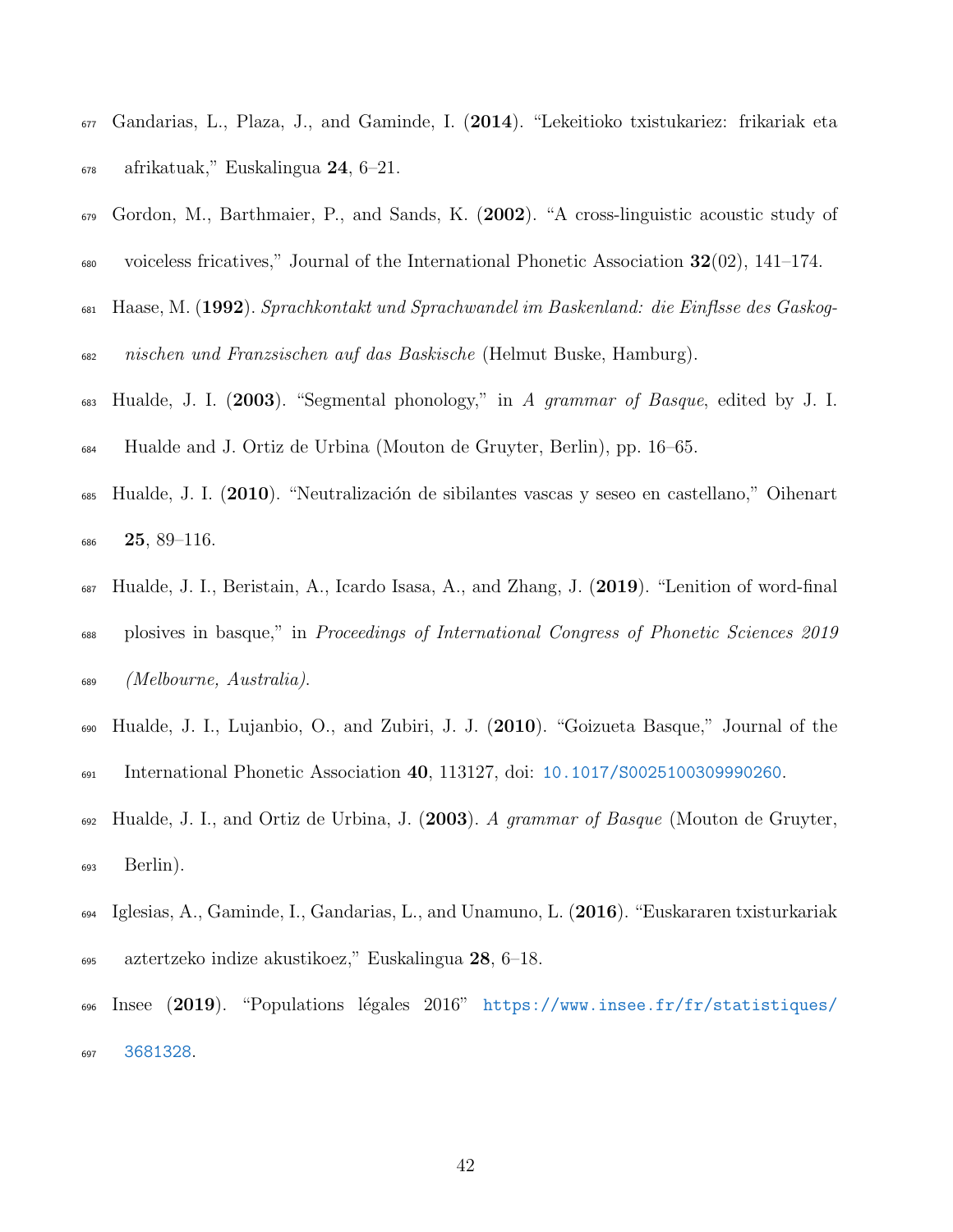- <span id="page-42-1"></span><sup>698</sup> Iribar Ibabe, A., and Túrrez Aguirrezabal, I. (2001). "Algunos factores de variación  $\alpha$ <sub>699</sub> vocálica," Letras de Deusto **92**, 229 – 241.
- <span id="page-42-5"></span><sup>700</sup> Isasi Mart´ınez, C., Iribar Ibabe, A., and Moral del Hoyo, C. (2009). "Una transferencia  $\alpha$ <sup>1</sup> vasca: el seseo de hablantes vizcaínos y guipuzcoanos," Oihenart (24), 201–235.
- <span id="page-42-4"></span> $\sigma$ <sup>2</sup> Jurado Noriega, M. (2011). "Caracterización de sibilantes fricativas vascas y su percepción <sup>703</sup> en el sistema fon´etico espa˜nol," Anuario del Seminario de filolog´ıa Vasca Julio de Urquijo  $704 \quad 45(1), 81-137.$
- <span id="page-42-7"></span><sup>705</sup> Keshet, J., Sonderegger, M., and Knowles, T. (2014). "AutoVOT: A tool for automatic <sup>706</sup> measurement of voice onset time using discriminative structured prediction" Computer <sup>707</sup> program available from https://github.com/mlml/autovot/.
- <span id="page-42-6"></span><sup>708</sup> Kisler, T., Reichel, U. D., and Schiel, F. (2017). "Multilingual processing of <sup>709</sup> speech via web services," Computer Speech & Language 45, 326–347 WebApp: <sup>710</sup> https://clarin.phonetik.uni-muenchen.de/BASWebServices/interface.
- <span id="page-42-8"></span> $_{711}$  Larrasquet, J. (1932). "Phonétique du basque de Larrajá (Quartier de barcus)," Revista
- <span id="page-42-3"></span><sup>712</sup> Internacional de Estudios Vascos 23, 153–191.
- <span id="page-42-0"></span> $_{713}$  Larrasquet, J. (1934). Le basque souletin nord-oriental (Floch, Paris).
- $_{714}$  Michelena, L. (2011). "Fonética histórica vasca," in *Obras completas 6*, edited by J. A.
- $_{715}$  Lakarra and I. Ruiz Arzalluz (Diputación Foral de Guipúzcoa & University of the Basque
- <span id="page-42-2"></span><sup>716</sup> Country, Donostia-San Sebastián & Vitoria-Gasteiz).
- <sup>717</sup> Mounole, C. (2004). "Zubererazko herskarien azterketa akustikoa," International Journal
- <sup>718</sup> of Basque Linguistics and Philology (ASJU) 38(1), 207–248.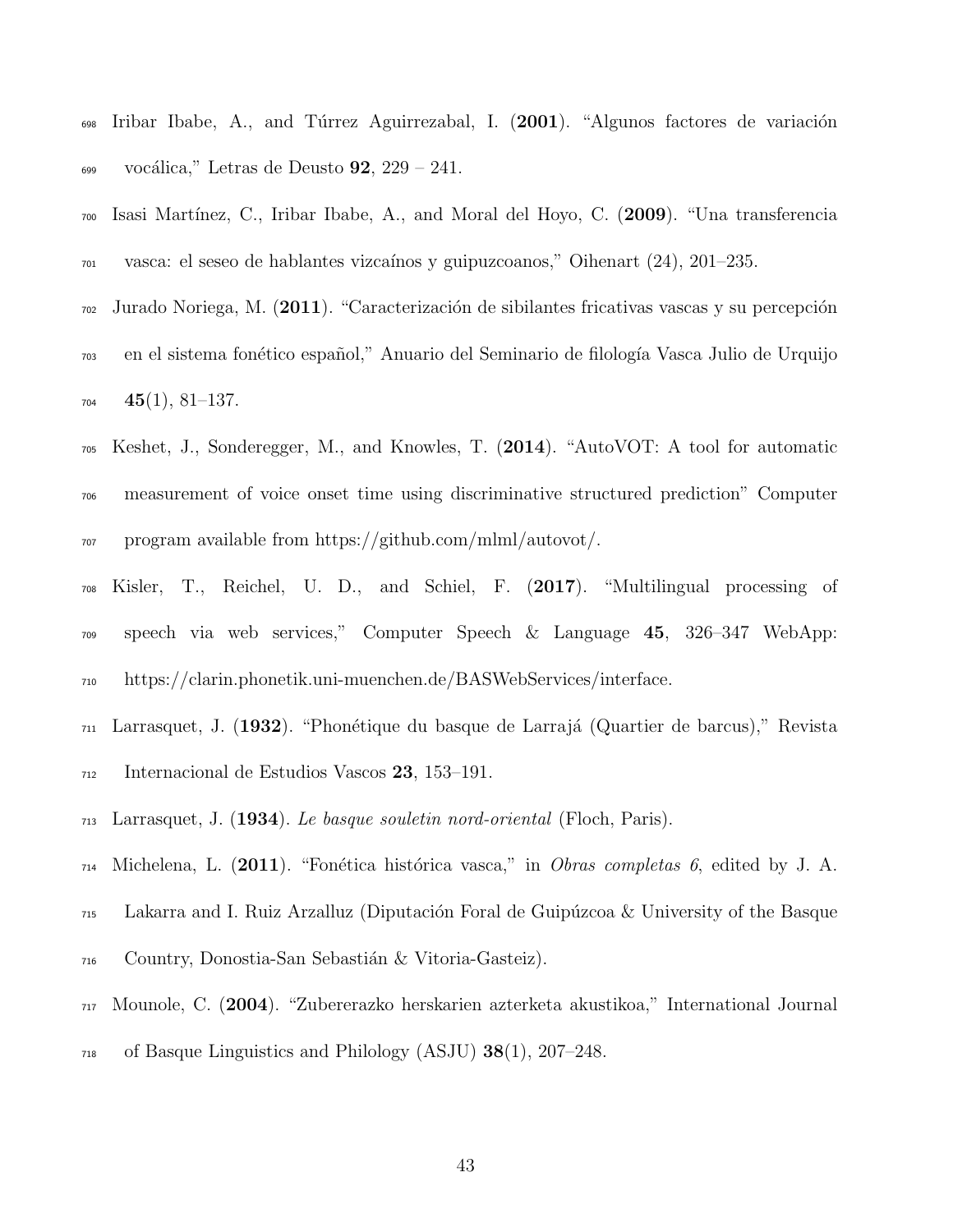- <span id="page-43-5"></span>719 Muxika-Loitzate, O. (2017). "Sibilant merger in the variety of Basque spoken in Amorebieta-
- <span id="page-43-2"></span>Etxano," Languages 2(4), 25, doi: [10.3390/languages2040025](http://dx.doi.org/10.3390/languages2040025).
- $_{721}$  Nadeu, M., and Hualde, J. I. (2015). "Biomechanically conditioned variation at the origin
- <span id="page-43-7"></span>of diachronic intervocalic voicing," Language and Speech (58), 351370.
- Navarro Tom´as, T. (1923). "Observaciones fon´eticas sobre el vascuence de Guernica," in
- <span id="page-43-8"></span>Tercer Congreso de Estudios Vascos, pp. 49–56.
- $\gamma$ <sup>25</sup> Navarro Tomás, T. (1925). "Pronunciación guipuzcoana," in Homenaje a Menéndez Pidal, III, pp.  $593 - 653$ .
- <span id="page-43-3"></span><span id="page-43-0"></span>N'Diaye, G. (1970). *Structure du dialecte basque de Maya* (Mouton, The Hague).
- Pagola, R. M. (1992). Euskal fonetika Nafarroan (Nafarroako Gobernua / Gobierno de  $_{729}$  Navarra, Iruñea).
- <span id="page-43-10"></span> Python Software Foundation. "Python Language Reference, version 2.7" Computer software program available from http://www.python.org.
- <span id="page-43-9"></span>R Core Team (2019). "R: A Language and Environment for Statistical Computing" Com-
- <span id="page-43-1"></span>puter software program available from http://www.R-project.org.
- Salaburu, P. (1984). Hizkuntzaren soinu egitura. Hizkuntz teoria eta Baztango euskalkia.
- $\tau_{35}$  Fonetika eta fonologia I, II (Euskal Herriko Unibertsitatea / Universidad del País Vasco, Bilbao).
- <span id="page-43-4"></span> Txillardegi (1982). "Some acoustic data about the three Basque sibilants," in First Inter-national Basque Conference in North America, pp. 18–34.
- <span id="page-43-6"></span>739 Urrutia, H., Etxebarria, M., Túrrez, I., and Duque, J. C. (1988). Fonética Vasca 1: las
- sibilantes en el vizca´ıno (Deustuko Unibertsitatea / Universidad de Deusto, Bilbao).